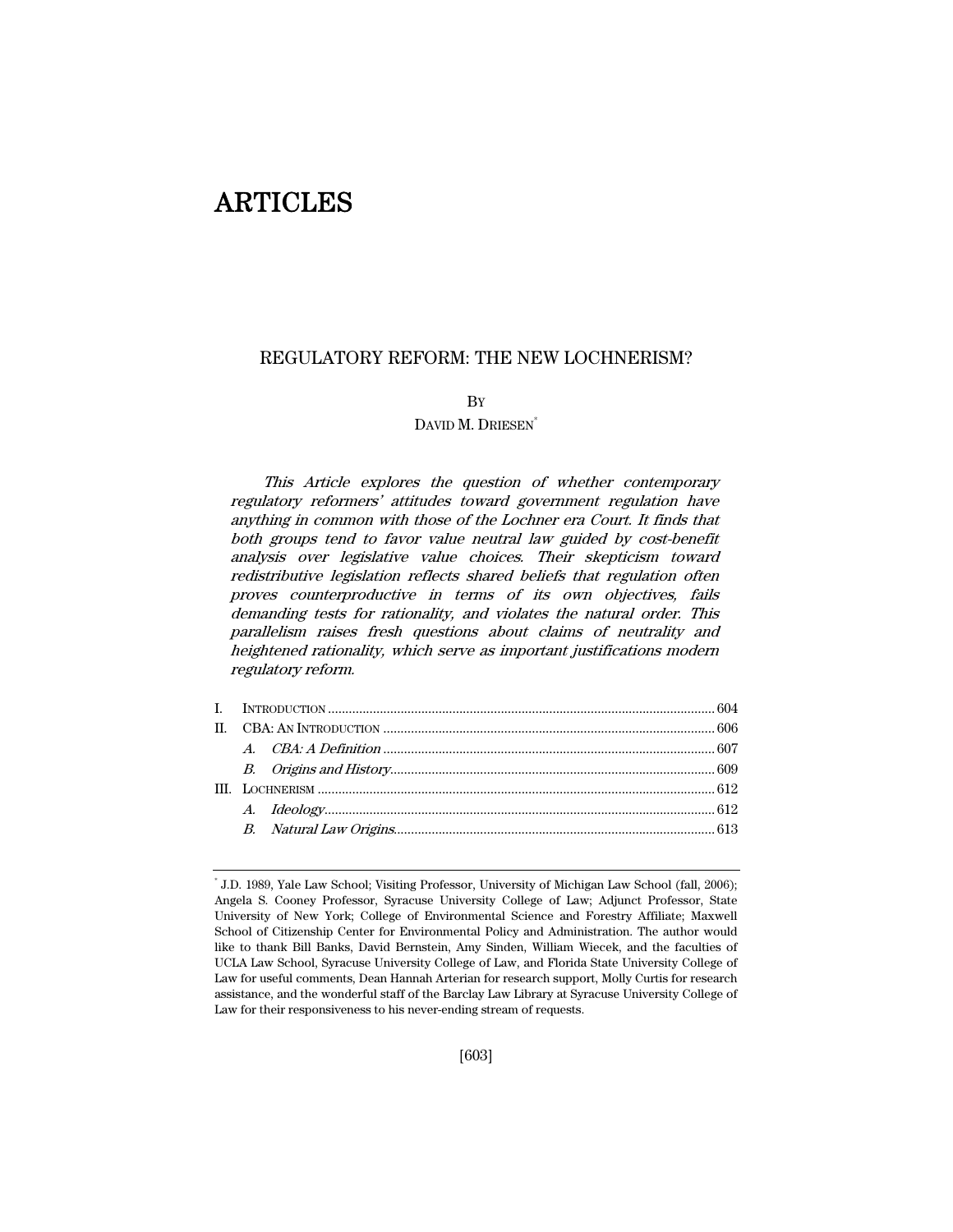## 604 ENVIRONMENTAL LAW [Vol. 36:603

|     | C.               |                       |  |
|-----|------------------|-----------------------|--|
|     |                  | $\mathcal{I}$ .       |  |
|     |                  | 2.                    |  |
|     |                  | $\mathcal{S}_{\cdot}$ |  |
|     | D.               |                       |  |
|     | E.               |                       |  |
| IV. |                  |                       |  |
|     | $\boldsymbol{A}$ |                       |  |
|     | В.               |                       |  |
|     | $C_{\cdot}$      |                       |  |
|     |                  | $l_{\cdot}$           |  |
|     |                  | 2.                    |  |
|     | D                |                       |  |
| V.  |                  |                       |  |
|     | A.               |                       |  |
|     | $B_{\cdot}$      |                       |  |
|     | C.               |                       |  |
| VI. |                  |                       |  |

# I. INTRODUCTION

In Whitman v. American Trucking Associations (American Trucking), $1$ cost-benefit analysis (CBA) proponents urged the Supreme Court to strike down section 109 of the Clean Air Act<sup>2</sup> under a constitutional doctrine not used since the end of the Lochner era, the nondelegation doctrine, or to create a canon of statutory construction favoring CBA to avoid the nondelegation issue. Their argument for a cost-benefit canon portrayed regulation aiming to protect public health as irrational because of the onesidedness of the health protection principle.<sup>3</sup> By asking the Court to base its ruling on its view of the reasonableness of section 109's health protection principle, they sought, in essence, to revive an approach that prevailed during the Lochner period, when the Court discredited itself by using dubious substantive due process theories to strike down regulatory schemes that it found unreasonable.4 Harvard Law Professor Laurence Tribe implicitly recognized that some of the CBA proponents' arguments sounded in Lochnerism, for his brief for General Electric disclaimed any reliance on

<sup>1 531</sup> U.S. 457 (2001).

<sup>2 42</sup> U.S.C. § 7409 (2000).

<sup>3</sup> See, e.g., Brief for General Electric as Amicus Curiae Supporting Cross-Petitioners at 22, Whitman v. Am. Trucking Ass'ns, 531 U.S. 457 (2001) (No. 99-1426) [hereinafter GE Brief] (arguing that administrative decisions that do not take costs and risk trade-offs into account are not reasoned); Brief of Respondents Appalachian Power Company et al. at 4, Am. Trucking, 531 U.S. 457 (2001) (No. 99-1426) (evaluation of tradeoffs are part of "any sound risk management decision").

<sup>4</sup> See WILLIAM M. WIECEK, LIBERTY UNDER LAW 123–25 (1988) (explaining that Lochner v. New York, 198 U.S. 45 (1905), has become an exemplar of a malfunctioning Supreme Court).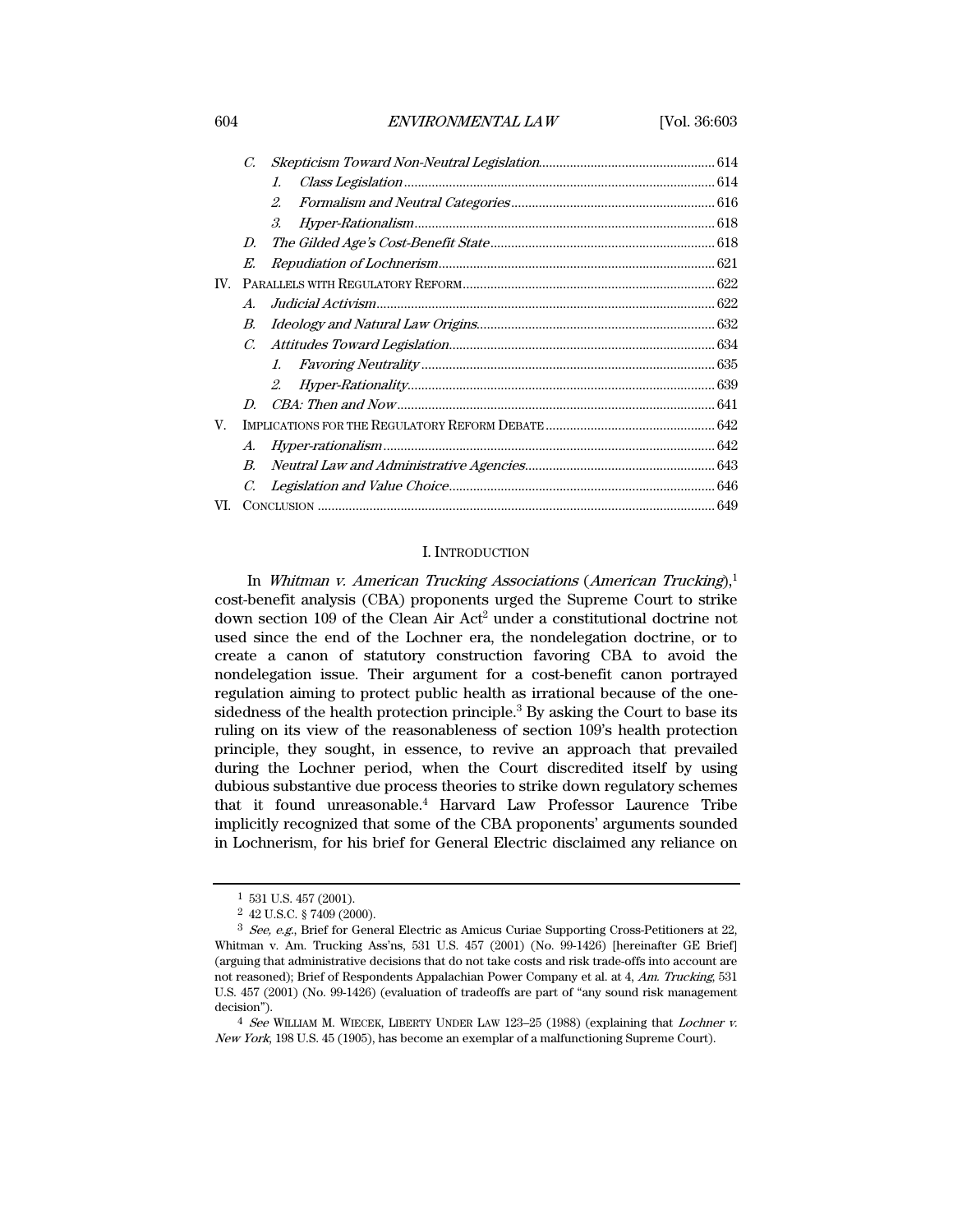substantive due process to avoid the taint emanating from the Lochner line of cases.5

The CBA proponents deployed these arguments for Lochnerian activism attacking Clean Air Act section  $109$ ,<sup>6</sup> which requires the Environmental Protection Agency (EPA) to promulgate national ambient air quality standards protecting public health.7 This provision reflects a specific value choice, favoring public health protection over competing economic considerations.<sup>8</sup> Accordingly, the American Trucking Court held that enactment of section 109 did not violate the nondelegation doctrine, which prohibits congressional delegation of legislative authority.<sup>9</sup> The Court also rejected CBA proponents' request to construe section 109 to require consideration of cost.10 In essence, the Court's decision recognized that the Constitution does not prohibit one-sided legislation.<sup>11</sup>

This Article examines a question suggested by Professor Tribe's brief. To what extent does modern regulatory reform rely upon Lochnerian views of legislation? The diversity of scholarly views about what precisely Lochnerism was about makes this question difficult to answer.<sup>12</sup> One frequently lamented Lochnerian vice, judicial misinterpretation of the Constitution, has played at most a very minor role in the regulatory reform debate. Yet, Lochnerian views about legislation, which played an important

8 See Lead Indus. Ass'n v. EPA, 647 F.2d 1130, 1149 (D.C. Cir. 1980) (Congress deliberately decided to subordinate health and feasibility concerns to health protection goals).

 $9$  Am. Trucking, 531 U.S. at 474 (finding the "scope of discretion  $\S$  109(b)(1) allows well within the outer limits" of the Court's nondelegation doctrine precedent).

<sup>5</sup> GE Brief, supra note 3, at 18 n.37 (stating that "it would [not] necessarily be irrational to the point of unconstitutionality for Congress" to preclude agency consideration of cost); Industrial Union Dep't, AFL-CIO v. Am. Petroleum Inst., 448 U.S. 607, 674–75 (1980) (Rehnquist, J., concurring) (referring to the "general disrepute" of Lochnerism); Jack M. Balkin, "Wrong the Day it Was Decided": Lochner and Constitutional Historicism, 85 B.U. L. REV. 677, 678 (2005) (both academics and judges until quite recently treated Lochner as a "central" example "of how courts should not decide constitutional cases"); cf. LAURENCE H. TRIBE, AMERICAN CONSTITUTIONAL LAW 1362 (2000) (suggesting that that wholesale abandonment of substantive due process review may be unfortunate, even if Lochner itself is problematic). The author's brief for the United States Public Interest Research Group (USPIRG) Education Fund in American Trucking addressed many of Professor Tribe's arguments for GE. This Article expresses the author's opinion, not that of the USPIRG Education Fund.

<sup>6 42</sup> U.S.C. § 7409 (2000).

 $7$  Id.

 $10$  *Id.* at 464–71.<br><sup>11</sup> This point emerged more clearly in oral argument than in the Court's written opinion. American Trucking Associations argued that the Court could solve the problem of section 109 being unintelligible by requiring EPA to consider costs. See Christopher H. Schroeder, The Story of American Trucking: The Blockbuster Case that Misfired, in ENVIRONMENTAL LAW STORIES 321, 344 (Richard J. Lazarus & Oliver A. Houck eds., 2005). This argument did not persuade the Court because, as Justice Scalia said during the oral argument, adding more factors—i.e. creating balance—does not "bring more certainty to the statute." Id. The Court's ruling requires intelligible legislative principles, not legislative neutrality or balance.

<sup>&</sup>lt;sup>12</sup> See Barry Cushman, Some Varieties and Vicissitudes of Lochnerism, 85 B.U. L. REV. 881, 881–82 (2005) (describing the shift from looking at Lochnerism as a product of commitment to laissez-faire economics to a view of Lochnerism as a set of obstacles to class legislation); David A. Strauss, Why Was Lochner Wrong?, 70 U. CHI. L. REV. 373, 374 (2003) (stating that while nearly all agree that *Lochner* is a "pariah" there is "no consensus on why it was wrong").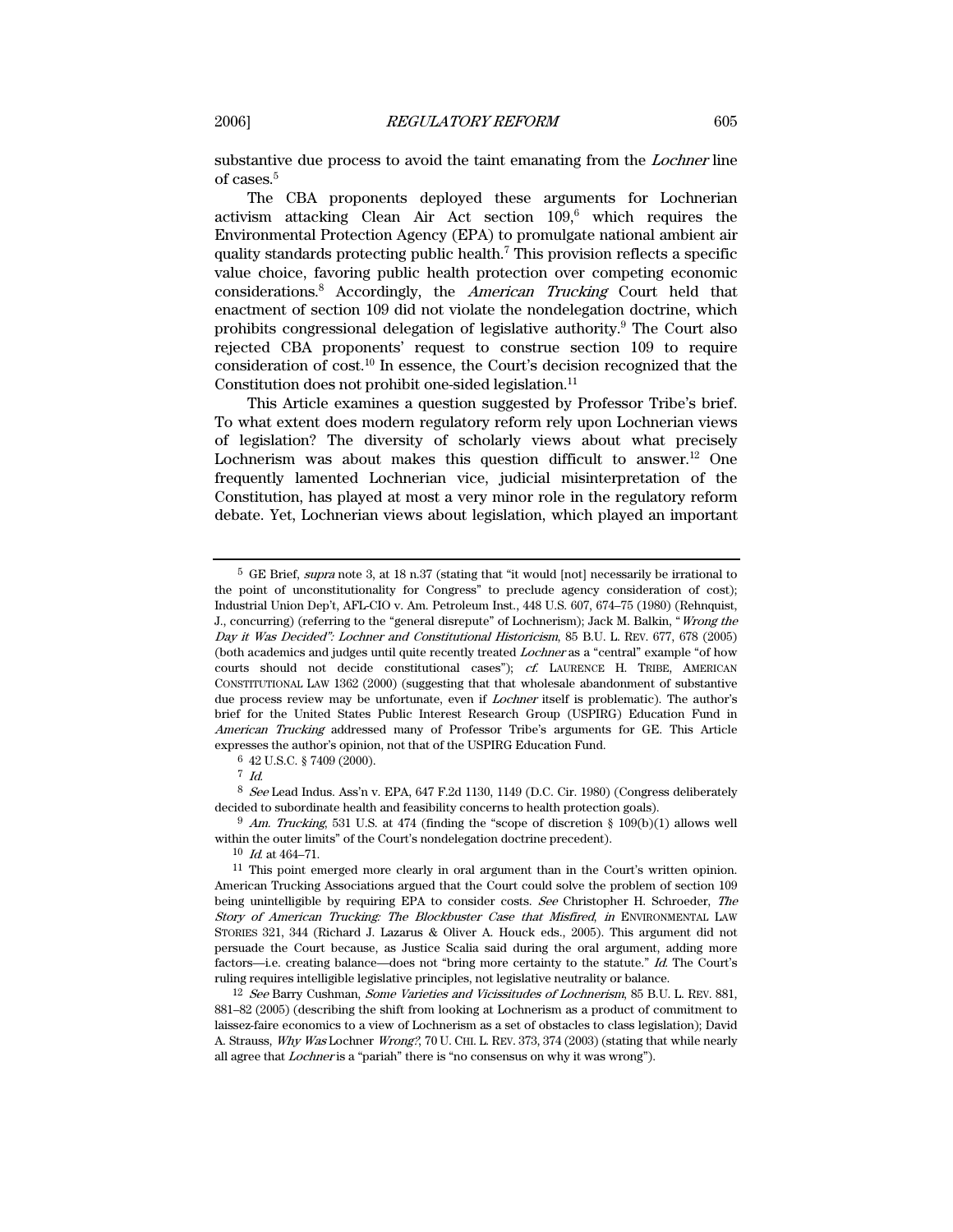role in that period's jurisprudence, play a central role in the regulatory reform debate, as this Article will show. Both the Lochner era Court and modern regulatory reformers derive their views from economic theory with natural law origins. Both Lochnerism and regulatory reform share skepticism of legislative value choices and implicitly embrace the idea that legislation should be neutral. $^{13}$  The skepticism of legislation that both share leads to remarkably similar demands for hyper-rationality in regulatory decisions. And both equate CBA with rationality.

Examining the link between modern regulatory reform and Lochnerism brings the arcane regulatory reform debate into a broader constitutional and administrative law context. Regulatory reformers' arguments serve a Lochnerian vision of neutral, largely value-free, legislative decisions. This Article argues that such a view of legislation is out of place in the post-Lochner administrative state, as American Trucking implicitly recognized. Part II provides relevant background on CBA. Part III discusses Lochnerism. Part IV draws parallels between various aspects of Lochnerism and modern regulatory reform. Part V develops the implications of these parallels for the regulatory reform debate.

#### II. CBA: AN INTRODUCTION

Calls for regulatory reform have greatly influenced government in recent years.14 Regulatory reformers have argued that we need much more emphasis on CBA and much less on health protective policies, like the policy found in section 109 of the Clean Air Act.15 This Section defines CBA and reviews some of its history.

<sup>13</sup> Cushman, supra note 12, at 886 (noting that "legal commentators writing about the Lochner era" viewed due process doctrine as "suffused with norms of neutrality, equality, and generality"); Matthew D. Adler, Rational Choice, Rational Agenda-Setting, and Constitutional Law: Does the Constitution Require Basic or Strengthened Public Rationality?, in LINKING POLITICS AND LAW 109, 120 (Christoph Engel & Adrienne Heritier eds., 2003) (arguing that Congress does not choose values, just actions).

<sup>14</sup> See Thomas O. McGarity, A Cost-Benefit State, 50 ADMIN. L. REV. 7, 34 (1998) (discussing support for CBA from large corporations and their allies); Stephen F. Williams, Squaring the Vicious Circle, 53 ADMIN. L. REV. 257, 264–70 (2000) (A defense of CBA by a D.C. Circuit judge.); Unfunded Mandates Reform Act of 1995, Pub. L. No. 104-4, § 202(a), 109 Stat. 64 (codified as amended at 2 U.S.C. § 1532 (2000)) (requiring CBA of extremely expensive measures); Amy Sinden, In Defense of Absolutes: Combating the Politics of Power in Environmental Law, 90 IOWA L. REV. 1405, 1418–19 (2005) (contrasting congressional skepticism toward CBA in the 1960s and 1970s with recent attitudes toward it). See generally Cass R. Sunstein, Legislative Foreword: Congress, Constitutional Moments, and the Cost-Benefit State, 48 STAN. L. REV. 247, 307 (1996) (concluding that "[t]he regulatory state is becoming something like a cost-benefit state").

<sup>15</sup> See, e.g., Cass R. Sunstein, Is the Clean Air Act Unconstitutional?, 98 MICH. L. REV. 303, 308 (1999) (the Clean Air Act has been subject to "telling criticism" for its failure to balance costs and benefits).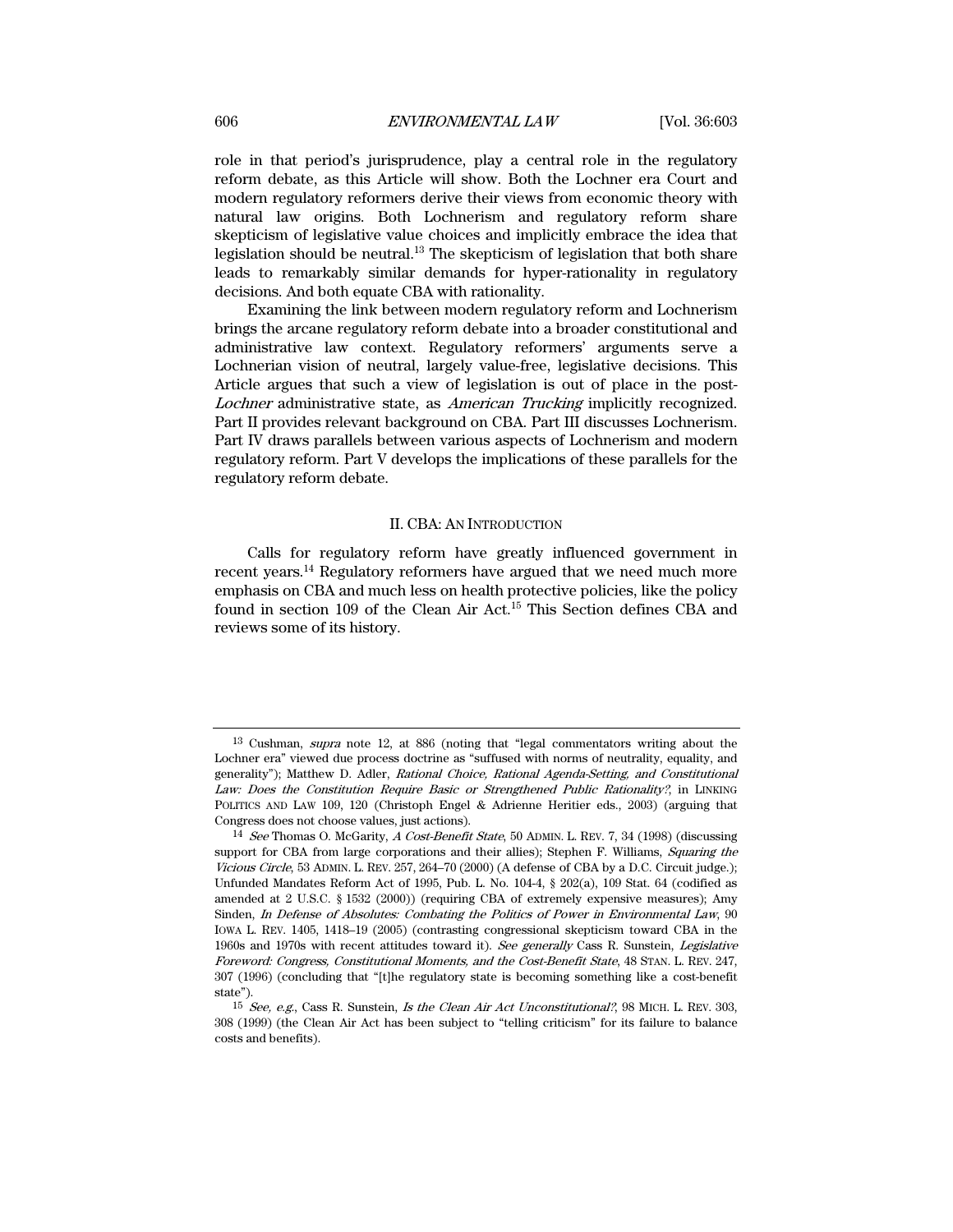# A. CBA: A Definition

CBA of a proposed rule requires a regulator to compare compliance costs to the harms a rule will avoid, which most writers refer to as benefits.16 In order to facilitate this comparison, CBA requires the analyst to express the value of the avoided harms in dollar terms to the extent possible.17 This analysis of avoided harm requires two steps. The regulator must undertake a quantitative risk assessment to estimate the number of deaths and illnesses and the amount of environmental harm a regulation will avoid.18 The regulator must then assign a dollar value to each death, habitat saved, illness avoided, etc.19 Using these two steps, the regulator can, in principle, estimate the value of some of a regulation's benefits in dollar terms.

The first step, quantitative risk assessment, usually proves impossible for all environmental effects and many health effects as well.<sup>20</sup> Data gaps and a lack of basic scientific understanding often preclude even crude estimation of the amount of death, illness, and environmental destruction a particular regulation will avoid.<sup>21</sup> When estimation proves possible, uncertainties often lead to an enormous range of scientifically plausible benefits estimates.<sup>22</sup>

CBA advocates tend to equate all of this quantification with objectivity.23 But risk assessment and monetization require policy decisions

<sup>18</sup> See McGarity, supra note 14, at 12 (stating that CBA in the health and environmental context begins with quantitative risk assessment).

19 See Rodgers, supra note 17, at 193 (noting that CBA "seeks to reduce all concerns to a common denominator—the dollar").

<sup>20</sup> See OFFICE OF MGMT. & BUDGET, OFFICE OF INFO. & REGULATORY AFFAIRS, PROGRESS IN REGULATORY REFORM: 2004 REPORT TO CONGRESS ON THE COSTS AND BENEFITS OF FEDERAL REGULATIONS AND UNFUNDED MANDATES ON STATE, LOCAL, AND TRIBAL ENTITIES 9 (2004) (finding that many of the major rules the Office of Management and Budget (OMB) has reviewed in the last ten years "have important non-quantified benefits and costs"); see, e.g., Amy Sinden, The Economics of Endangered Species: Why Less is More in the Economic Analysis of Critical Habitat Designations, 28 HARV. ENVTL. L. REV. 129, 180–83 (2004) (discussing the difficulties of quantifying the benefits of critical habitat designation under the Endangered Species Act); Thomas O. McGarity, Professor Sunstein's Fuzzy Math, 90 GEO. L.J. 2341, 2351–52 (2002) (discussing serious health effects associated with arsenic that EPA could not quantify).

21 See Richard W. Parker, Grading the Government, 70 U. CHI. L. REV. 1345, 1382–1400 (2003) (providing numerous examples of failure to count non-quantifiable benefits); CASS R. SUNSTEIN, THE COST-BENEFIT STATE: THE FUTURE OF REGULATORY PROTECTION 21 (2002) (admitting that "[q]uantification will be . . . impossible in some cases").

 $22$  See Cass R. Sunstein, *The Arithmetic of Arsenic*, 90 GEO. L.J. 2255, 2257 (2002) (finding that a "benefits range" sometimes proves so "exceedingly wide" that it does little to "discipline judgment").

<sup>23</sup> See ACKERMAN & HEINZERLING, supra note 17, at 35 ("[C]ost-benefit analysis presents itself

<sup>16</sup> See David M. Driesen, The Societal Cost of Environmental Regulation: Beyond Administrative Cost-Benefit Analysis, 24 ECOLOGY L.Q. 545, 560, 561 & n.67 (1997) (distinguishing harm avoidance from benefit creation).

<sup>&</sup>lt;sup>17</sup> See FRANK ACKERMAN & LISA HEINZERLING, PRICELESS: KNOWING THE PRICE OF EVERYTHING AND THE VALUE OF NOTHING 39 (2004) (CBA requires reducing benefits of environmental protection to "dollar values."); William H. Rodgers, Benefits, Costs, and Risks: Oversight of Health and Environmental Decision-making, 4 HARV. ENVTL. L. REV. 191, 193 (1980) (defining CBA as a comparison between costs and benefits in dollar terms); cf. Antonin Scalia, Responsibilities of Regulatory Agencies Under Environmental Laws, 24 HOUS. L. REV. 97, 101 (1987) (comparing CBA in the narrow sense employed here with a broader definition of CBA).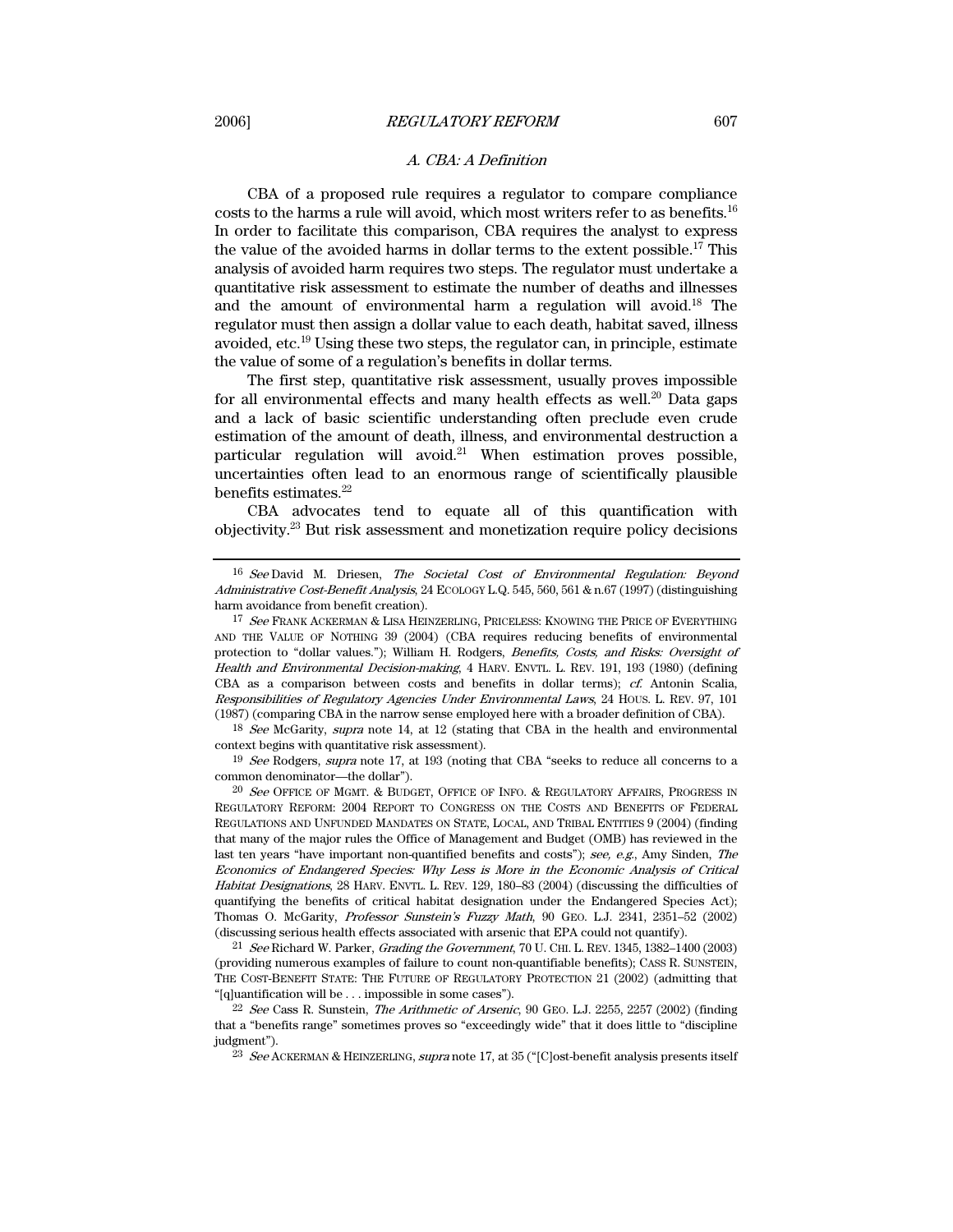in order to extrapolate risk estimates from limited data and to assign dollar values to particular consequences.<sup>24</sup>

CBA supporters have varying positions about what role CBA should play in the regulatory process.25 Sometimes they advocate the "indeterminate position," which simply maintains that regulators should consider CBA.26 This position does not tell us how precisely regulators should respond to CBA or what role it should play.<sup>27</sup> At other times, however, they advocate some sort of cost-benefit criterion, such as a requirement that the costs of a regulation not exceed its benefits, which provides somewhat clearer guidance.28 This distinction between the

 $25$  See David M. Driesen, Distributing the Costs of Environmental, Health, and Safety Protection: The Feasibility Principle, Cost-Benefit Analysis, and Regulatory Reform, 32 B.C. ENVTL. AFF. L. REV. 1, 48–49 (2005) (describing several positions about how to take costs and benefits into account).

 $26$  See Driesen, supra note 24, at 342–43 (distinguishing between the "indeterminate" position" that regulators should consider CBA and the use of a cost-benefit criterion); see, e.g., Robert W. Hahn & Cass R. Sunstein, A New Executive Order for Improving Federal Regulation? Deeper and Wider Cost-Benefit Analysis, 150 U. PA. L. REV. 1489, 1498 (2002) (stating that CBA is a tool and a procedure, not a rigid formula to determine outcomes); Matthew D. Adler & Eric A. Posner, Rethinking Cost-Benefit Analysis, 109 YALE L.J. 165, 195 (1999) (describing CBA as a "decision procedure").

27 CASS R. SUNSTEIN, LAWS OF FEAR 130 (2005) (stating that CBA does not establish a rule governing choices).

<sup>28</sup> See Driesen, supra note 24, at  $394-402$  (analyzing various cost-benefit criteria); see, e.g., Hahn & Sunstein, supra note 26, at 1498 (arguing for a presumption against regulation with costs exceeding benefits).

as the soul of rationality, an impartial, objective standard for good decisions."); see, e.g., ROBERT W. HAHN, REVIVING REGULATORY REFORM: A GLOBAL PERSPECTIVE 3–4 (2000) (selling costbenefit analysis by referring repeatedly to "a neutral economist's benefit-cost test" (emphasis added)).

<sup>24</sup> David M. Driesen, Is Cost-Benefit Analysis Neutral?, 77 U. COLO. L. REV. 335, 403–05 (2006); see ACKERMAN & HEINZERLING, supra note 17, at 61–90, 179–203 (identifying and critiquing some of the value choices made in monetization); Henry S. Richardson, The Stupidity of the Cost-Benefit Standard, 29 J. LEGAL STUD. 971, 972 (2000) (finding many of the value choices implicit in CBA "stupid"); see, e.g., Parker, supra note 21, at 1370–75 (critiquing methodologies used to value life and uses of discount rates); Richard L. Revesz, Environmental Regulation, Cost-Benefit Analysis, and the Discounting of Human Lives, 99 COLUM. L. REV. 941, 950–55 (1999) (discussing the value choices involved in discounting); Lisa Heinzerling, Discounting Life, 108 YALE L.J. 1911, 1911–14 (1999) (same); Lisa Heinzerling, Discounting Our Future, 34 LAND & WATER L. REV. 39, 57–64 (1999) (same); Thomas O. McGarity, *Media-Quality*, Technology, and Cost-Benefit Balancing Strategies for Health and Environmental Regulation, 46 LAW & CONTEMP. PROBS. 159, 171 (1983) (arguing that "wage premiums" are not set by willingness to accept risk, but by the unemployment rate and the level of desperation of currently employed workers); cf. McGarity, supra note 20, at 2353–54 (discussing EPA's failure to adjust death valuations to account for numerous relevant factors); Lisa Heinzerling, The Rights of Statistical People, 24 HARV. ENVTL. L. REV. 189 (2000) (arguing that economists have "sidestepped" moral and ethical issues through the creation of the "statistical person"); Armatya Sen, The Discipline of Cost-Benefit Analysis, 29 J. LEGAL STUD. 931, 945–47 (2000) (discussing considerations that emphasis on "willingness to pay" leaves out); Sidney A. Shapiro & Thomas O. McGarity, Not So Paradoxical: The Rationale for Technology-Based Regulation, 1991 DUKE L.J. 729, 734–35 (criticizing discounting and use of "wage premiums" as basis for dollar estimates of a human life's value).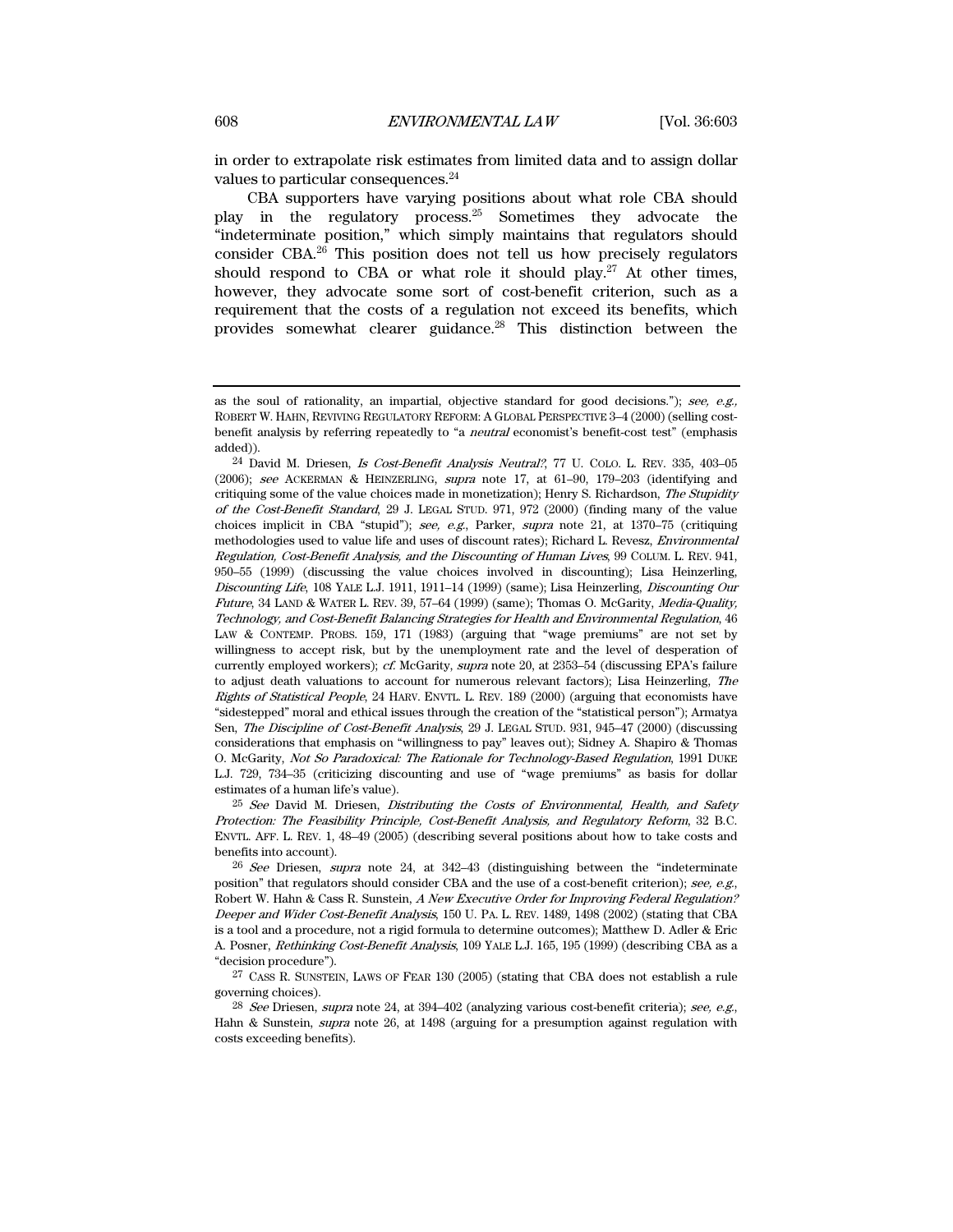indeterminate position and support for a cost-benefit criterion will aid Part IV's analysis.

# B. Origins and History

The CBA idea comes from economic theory and relies upon an analogy between environmental protection and the purchase of goods and services.<sup>29</sup> CBA treats government regulation as a purchase of a benefit, rather than as an effort to protect people from harm.30 Just as a rational consumer purchasing a good or service would not pay more than the benefit is worth, economic theory suggests that the government should not write regulations that cause society to incur costs that outweigh the environmental and health benefits a regulation will bring.<sup>31</sup> This analogy between government regulation and purchase decisions leads to a view that government agencies should consider CBA when writing regulations.

The courts have interpreted the Toxic Substances Control Act (TSCA)<sup>32</sup> and the Federal Insecticide, Fungicide, and Rodenticide Act (FIFRA)<sup>33</sup> as requiring application of a cost-benefit approach.<sup>34</sup> Most other environmental, health, and safety statutes employ some combination of mandates to protect public health and safety (such as the mandate found in section 109 of the Clean Air  $Act)^{35}$  and to require reductions achievable through use of

 $29$  See Driesen, supra note 16, at 577 (explaining that CBA rests upon the idea that clean air and water are amenities like other products and services); WILLIAM F. BAXTER, PEOPLE OR PENGUINS: THE CASE FOR OPTIMAL POLLUTION 12 (1974) (arguing for this approach).

 $30$  Driesen, *supra* note 16, at 560–63 (explaining why a cost-benefit criterion allows harm to continue).

<sup>31</sup> Id. at 578 (stating that economists assume citizens would pay no more than a cost reflecting the value of the effects of the prevented pollution).

<sup>32 15</sup> U.S.C. §§ 2601–2692 (2000).

<sup>33</sup> Federal Insecticide, Fungicide, and Rodenticide Act, 7 U.S.C. §§ 136–136y (2000).

 $34$  See Headwaters, Inc. v. Talent Irrigation Dist., 243 F.3d 526, 532 (9th Cir. 2001) (holding that pesticide registration does not obviate the need for a Clean Water Act permit because FIFRA is based on CBA); Corrosion Proof Fittings v. EPA, 947 F.2d 1201, 1215 (5th Cir. 1991) (interpreting TSCA to require CBA); Save Our Ecosystems v. Clark, 747 F.2d 1240, 1248 (9th Cir. 1984) (holding that pesticide registration does not eliminate the need for an environmental impact statement, because "FIFRA registration is a cost-benefit analysis"); Environmental Def. Fund v. EPA, 548 F.2d 998, 1005 (D.C. Cir. 1976) (stating that the proponent of a pesticide must show that its benefits outweigh its risks); McGarity, supra note 20, at 2343 (identifying costbenefit balancing as the "core regulatory concept" of TSCA and FIFRA); Thomas O. McGarity, The Courts and the Ossification of Rulemaking: A Response to Professor Seidenfeld, 75 TEX. L. REV. 525, 541–49 (1997) (critiquing the interpretation of TSCA as imposing a cost-benefit test). Congress, however, amended FIFRA in 1996 to modify the cost-benefit balancing approach for pesticides used in food. See Food Quality Protection Act of 1996, Pub. L. No. 104-170, 110 Stat. 1513 (codified in scattered sections of 7 U.S.C. (2000)) (containing the session law that amended FIFRA). Congress has also given CBA a limited role under the most recent amendments to the Safe Drinking Water Act (SDWA). See SDWA Amendments of 1996, Pub. L. No. 104-182, 110 Stat. 1613 (codified as amended at 42 U.S.C. §§ 300f–300j-25 (Supp. 1999)); McGarity, supra note 20, at 2343–44 (analyzing the cost-benefit and risk-risk balancing amendments); Jason Scott Johnston, A Game Theoretic Analysis of Alternative Institutions for Regulatory Cost-Benefit Analysis, 150 U. PA. L. REV. 1343, 1393 (2002) (explaining the SDWA's hybrid test).

 $35$  42 U.S.C. § 7409(b)(1) (2000); see, e.g., id. § 7412(f)(2)(A) (2000).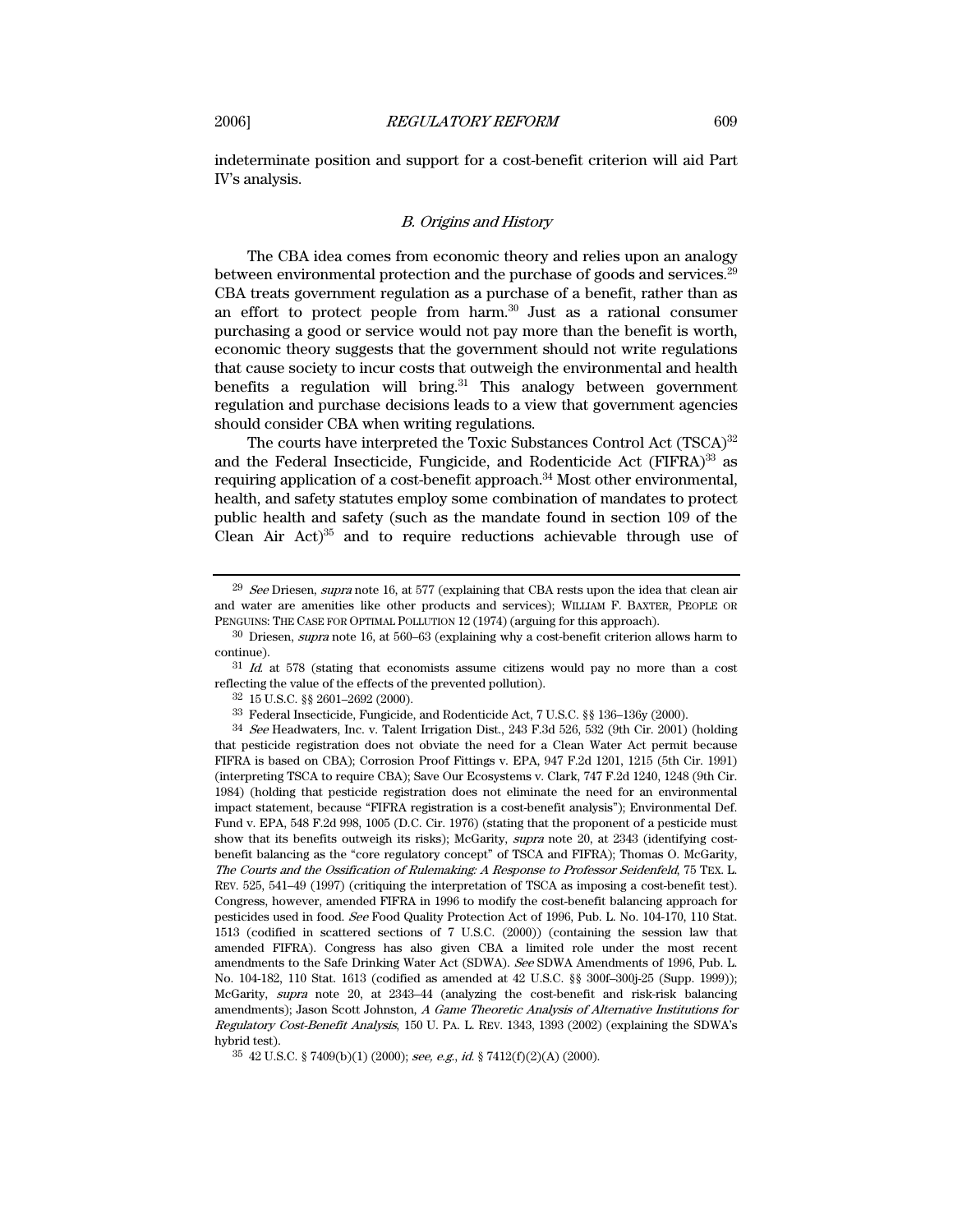appropriate technology (i.e. technology-based standards).36 Technologybased standard setting provisions, which are ubiquitous in environmental law, require agencies to consider cost, but do not contemplate comparing those costs to benefits.37 As a result, regulators crafting technology-based standards may avoid quantifying benefits.

Nevertheless, a series of executive orders has often required CBA, even under statutes that do not embrace the technique.<sup>38</sup> President Reagan's executive order had the explicit goal of simply reducing the burden of regulation, an objective in some tension with the aims of the Congresses that enacted many of the modern regulatory statutes in the 1970s.39 In keeping with the Justice Department's view that the President could not authorize agencies to transgress boundaries set by Congress, the order only applies "to the extent permitted by law."40 The Office of Management and Budget  $(OMB)$ , an office consisting mostly of economists, not lawyers, $41$  administers

 $36$  See, e.g., Occupational Safety and Health Act of 1970, 29 U.S.C. § 655(b)(5) (2000); Federal Water Pollution Control Act, 33 U.S.C.  $\S$  1311(b)(2)(A), 1316(a) (2000) (requiring the "best available technology economically achievable" under the Clean Water Act); 42 U.S.C. §§ 7411(a)(1), 7412(d), 7503(a)(2), 7475(a)(4) (2000).

<sup>37</sup> See Driesen, supra note 25, at 8-12 (stating that "regulators must compare cost, not to benefits, but to net earnings prior to regulation and the value of corporate assets"). The Federal Water Pollution Control Act's technology-based "best practicable control technology" provisions do require a reasonable relationship between costs and benefits. See 33 U.S.C. §§ 1311(b)(1)(B), 1314(b)(1)(B) (2000). But the courts, following legislative history, have construed this requirement as requiring marginal cost effectiveness analysis, rather than a comparison of costs to the dollar value of environmental effects. See Driesen, supra note 25, at 23–24 (stating that the Federal Water Pollution Control Act (CWA) does not use CBA as it is conventionally understood); Ass'n of Pac. Fisheries v. EPA, 615 F.2d 794, 805 (9th Cir. 1980) (stating that the Environmental Protection Agency has broad discretion in weighing factors related to Best Practical Technology (BPT) when implementing the CWA); see also Bruce La Pierre, Technology-Forcing and Federal Environmental Protection Statutes, 62 IOWA L. REV. 771, 819–20 (1977) (describing the one case to deviate from Pac. Fisheries' rejection of consideration of ecological benefits as a "major aberration"); cf. EPA v. National Crushed Stone Ass'n, 449 U.S. 64, 76–77 (1980) (noting that BPT limitations reflect an agency conclusion that the costs imposed on industry are worth the benefits).

<sup>38</sup> See Exec. Order No. 12,291, §§ 2–3, 3 C.F.R. 127, 128 (1982), reprinted in 5 U.S.C. § 601 (1982) (requiring that benefits outweigh costs "to the extent permitted by law"); Exec. Order No. 12,866, § 1, 3 C.F.R. 635, 638–49 (1994), reprinted in 5 U.S.C. § 601 (1996). For more background on these orders, see Thomas O. McGarity, The Expanded Debate over the Future of the Regulatory State, 63 U. CHI. L. REV. 1463, 1476–79 (1996).

<sup>39</sup> Compare 3 C.F.R. 127, Preamble (1982) (seeking "to reduce the burdens of existing and future regulations") with 33 U.S.C. § 1251(a) (2000) and 42 U.S.C. § 7401(b)(1) (2000).

<sup>40 3</sup> C.F.R. 127, 128, 131–32 (1982); see Robert V. Percival, Rediscovering the Limits of the Regulatory Review Authority of the Office of Management and Budget, 17 Envtl. L. Rep. 10,017, 10,018 (1987) (discussing Executive Order (E.O.) 12,291 and the controversy surrounding the possibility that it undermines congressional authority). Furthermore E.O. 12,291 specifies that nothing in the order "shall be construed as displacing the agencies' responsibilities delegated by law." 3 C.F.R. 127, 130.

<sup>41</sup> See Michael Herz, Imposing Unified Executive Branch Statutory Interpretation, 15 CARDOZO L REV. 219, 226 (1994) (noting OMB's lack of expertise on legal issues).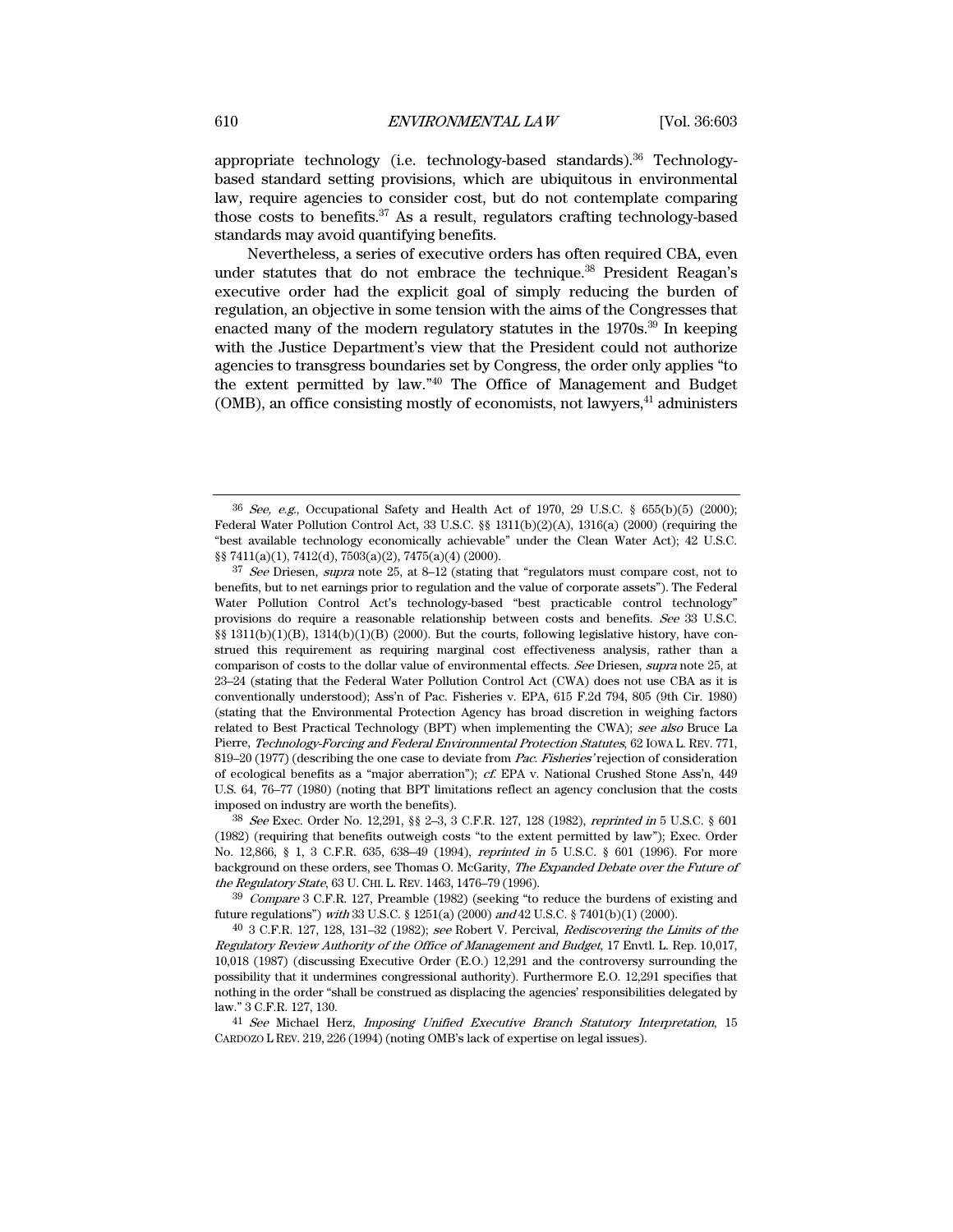the cost-benefit executive orders and has used that authority to give CBA much greater primacy than environmental, health, and safety statutes called for.42

Support for CBA has grown both within government and among academics. While originally the executive orders excited a great deal of angst in Congress, in 1995 Congress passed the Unfunded Mandates Act, which generally required its use in considering rules likely to generate \$100 million or more in costs.43 Some judges have also expressed support for CBA.44 And, in recent years, several very prominent academics have devoted significant amounts of their time to defending increased use of CBA in setting environmental, health, and safety standards.<sup>45</sup>

43 2 U.S.C. § 1532(a) (2000).

 $42$  See Bluewater Network v. EPA, 370 F.3d 1, 9–10 (D.C. Cir. 2004) (rejecting lax agency rule passed to satisfy OMB demands); Public Health Research Group v. Tyson, 796 F.2d 1479, 1507 (D.C. Cir. 1986) (reversing agency action crossing out standards at the behest of OMB); Envtl. Def. Fund v. Thomas, 627 F. Supp. 556, 571 (D.D.C. 1986) (reversing OMB's action in delaying rule issuance beyond a statutory deadline); Herz, supra note 41, at 219 ("OMB ... displaced agency decision-making" regarding the content of the Clean Air Act's operating permit rule); Cass R. Sunstein, Constitutionalism After the New Deal, 101 HARV. L. REV. 421, 461 (1987) (stating that the executive orders "expressly" recognize the agency's "ultimate" regulatory authority even if this principle is "not followed in practice"); Oliver A Houck, President X and the New (Approved) Decisionmaking, 36 AM. U. L. REV. 535, 540 (1987) (OMB has favored deregulation rather than "faithful execution of the laws"); Eric Olson, The Quiet Shift of Power: Office of Management and Budget Supervision of Environmental Protection Agency Rulemaking Under Executive Order 12,291, 4 VA. J. NAT. RESOURCES 1, 51 (1984) (explaining that OMB "goes beyond the terms of . . . the . . . enabling statute" in exercising its review function).

<sup>44</sup> See, e.g., Int'l Union v. OHSA (Lockout/Tagout), 938 F.2d 1310, 1319–1321, 1326–27 (D.C. Cir. 1991).

<sup>45</sup> See, e.g., Matthew D. Adler, Fear Assessment: Cost-Benefit Analysis and the Pricing of Fear and Anxiety, 79 CHI.-KENT L. REV. 977, 985–1003 (2004); Matthew D. Adler, Cost-Benefit Analysis, Static Efficiency, and the Goals of Environmental Law, 31 B.C. ENVTL. AFF. L. REV. 591, 594–600 (2004); Sunstein, supra note 22, at 2267–75; Hahn & Sunstein, supra note 26, at 1489 (proposing a new executive order to make CBA more influential); Robert H. Frank & Cass R. Sunstein, Cost-Benefit Analysis and Relative Position, 68 U. CHI. L. REV. 323, 324 (2001) (supporting CBA even while disapproving of a willingness-to-pay basis for estimating benefits); Matthew D. Adler & Eric A. Posner, Implementing Cost-Benefit Analysis When Preferences are Distorted, 29 J. LEGAL STUD. 1105, 1136–41 (2000) [hereinafter Adler & Posner, Distorted Preferences]; Matthew D. Adler, Beyond Efficiency and Procedure: A Welfarist Theory of Regulation, 28 FLA. ST. U. L. REV. 241, 289-332 (2000) [hereinafter, Adler & Posner, Welfarist Theory] (following up on the theory set out in the 1999 article); COST-BENEFIT ANALYSIS: LEGAL, ECONOMIC AND PHILOSOPHICAL PERSPECTIVES (Matthew D. Adler & Eric Posner eds., 2000) (providing a comprehensive discussion of CBA); Adler & Posner, supra note 26, at 194–216; Matthew D. Adler, *Incommensurability and Cost-Benefit Analysis*, 146 U. PA. L. REV. 1371, 1383– 89 (1998) (addressing arguments that the inability to compare unlike things makes CBA impossible or inappropriate); Richard H. Pildes & Cass R. Sunstein, Reinventing the Regulatory State, 62 U. CHI. L. REV. 1, 43–52 (1995); Sunstein, supra note 42, at 462 (arguing for CBA); see also SUNSTEIN, supra note 27, at 129-48 (addressing an issue related to CBA); Matthew D. Adler, Against Individual Risk: A Sympathetic Critique of Risk Assessment 153 U. PA. L. REV. 1121, 1154–64 (2005) (addressing risk assessment, a component of CBA); cf. Matthew D. Adler, Risk, Death and Time: A Comment on Judge William's Defense of Cost-Benefit Analysis, 53 ADMIN. L. REV. 271, 271 (2001) [hereinafter, Adler, Judge Williams] (characterizing Adler's support for CBA as more tentative than that of Judge Williams).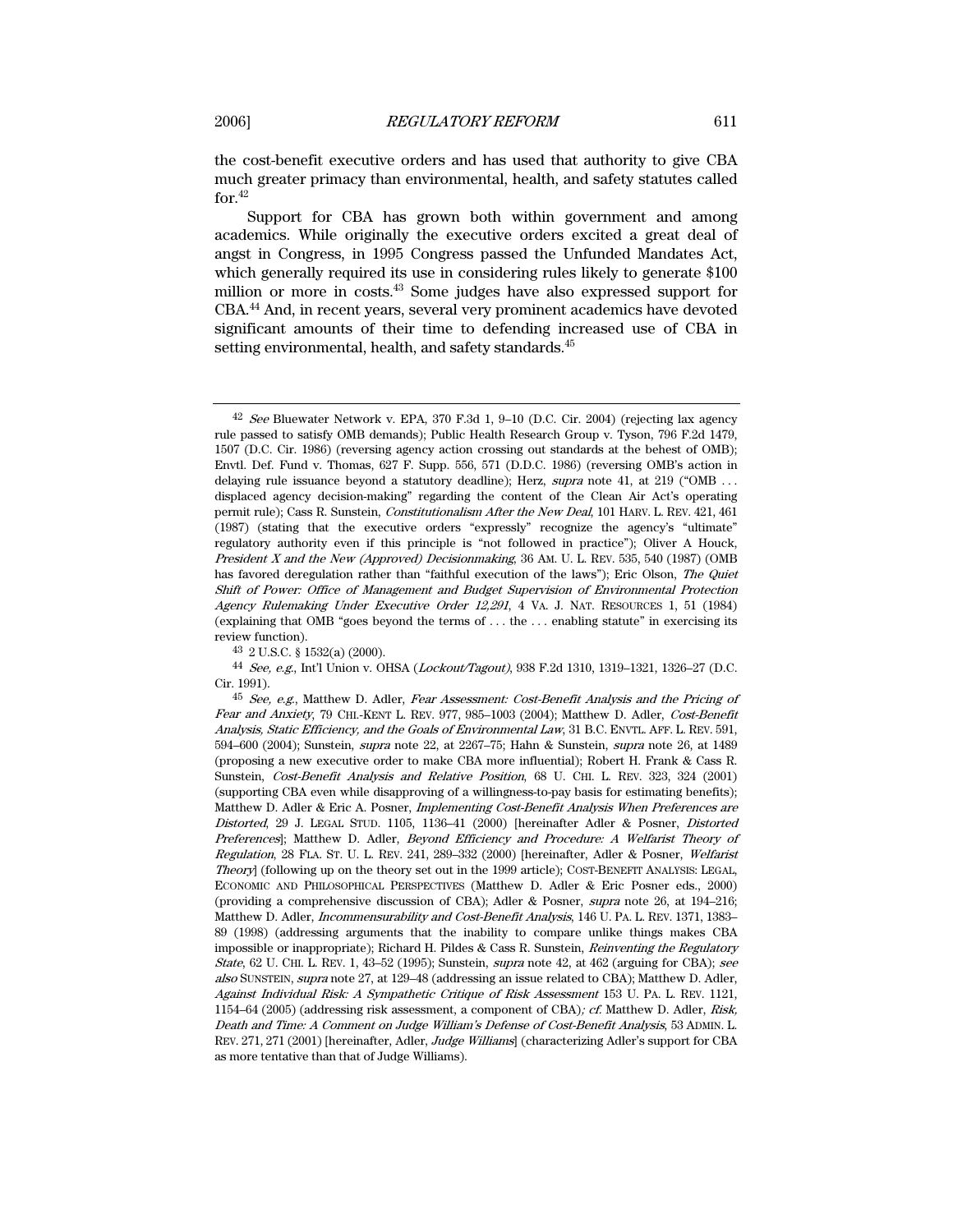## III. LOCHNERISM

Scholars traditionally associate Lochnerism with the creation of substantive due process doctrine recognizing economic rights not literally present in the Constitution.46 Viewed this way, the Lochner period involved subjective misreading of the Constitution.<sup>47</sup> Viewed narrowly as only a mode of constitutional interpretation, Lochnerism has little to do with regulatory reform. But neither the Supreme Court nor modern legal historians have viewed Lochnerism quite this narrowly.<sup>48</sup> They have examined the attitudes, doctrines, and approaches that lay behind the Lochner era Court's decisions. The treatment below does not attempt to settle the debate about how to properly interpret Lochnerism. But it does try to flesh out some of the Lochnerism concepts relevant to contemporary regulatory reform.

# A. Ideology

Justice Holmes famously chastised the Court for reading its own value choices into the Constitution in his dissent in *Lochner v. New York*<sup>49</sup> in which the Court struck down a statute limiting bakers' working hours as an unconstitutional interference with liberty of contract violative of due process.50 Holmes protested that the "Constitution does not enact Mr. Herbert Spencer's social statistics,"<sup>51</sup> a reference to nineteenth century economic theory that still enjoyed a following at the time. He accused the Court of basing its decision "upon an economic theory which a large part of the country does not entertain," presumably that of laissez-faire. $52$  While laissez-faire did not command universal support at the time, it enjoyed significant support among many well educated lawyers and businessmen.<sup>53</sup>

Lochnerian ideology did not invariably lead to anti-government results. While the Lochner era Court struck down many statutes for reasons that appear wholly indefensible to most contemporary observers, it upheld the overwhelming majority of statutes it reviewed.54 Indeed, just a few years

 $46\,$   $C\!E$  HOWARD GILLMAN, THE CONSTITUTION BESIEGED  $3$  (1993) (claiming that legal scholars generally embrace this view).

<sup>47</sup> See Howard Gillman, De-Lochnerizing Lochner, 85 B.U. L. REV. 859, 860–61 (2005) (explaining how Lochner came to be a symbol of inappropriate judicial activism).

<sup>48</sup> See, e.g., WILLIAM M. WIECEK, THE LOST WORLD OF CLASSICAL LEGAL THOUGHT: LAW AND IDEOLOGY IN AMERICA 1886–1937, at 3–4 (1998) (describing the ideology dominating legal thought between 1886 and 1937 as a "classical outlook" addressing important jurisprudential questions); GILLMAN, supra note 46, at 10 (arguing that the Lochner period featured an effort to distinguish valid economic legislation from "invalid 'class' legislation"); United States v. Lopez, 514 U.S. 549, 606 (1995) (Souter, J., dissenting) (suggesting that the Lochner era Court used "notions of liberty and property characteristic of laissez-faire economics" as "fulcrums of judicial review").

<sup>49 198</sup> U.S. 45, 74–76 (1905) (Holmes, J., dissenting).

<sup>50</sup> Id. at 52–53, 56–57 (majority opinion).

 $51\,$   $Id$  at 75 (Holmes, J., dissenting).

<sup>52</sup> Id.

<sup>53</sup> Wiecek, supra note 48, at 82.

<sup>54</sup> See Keith E. Whittington, Congress Before the Lochner Court, 85 B.U. L. REV. 821, 830–32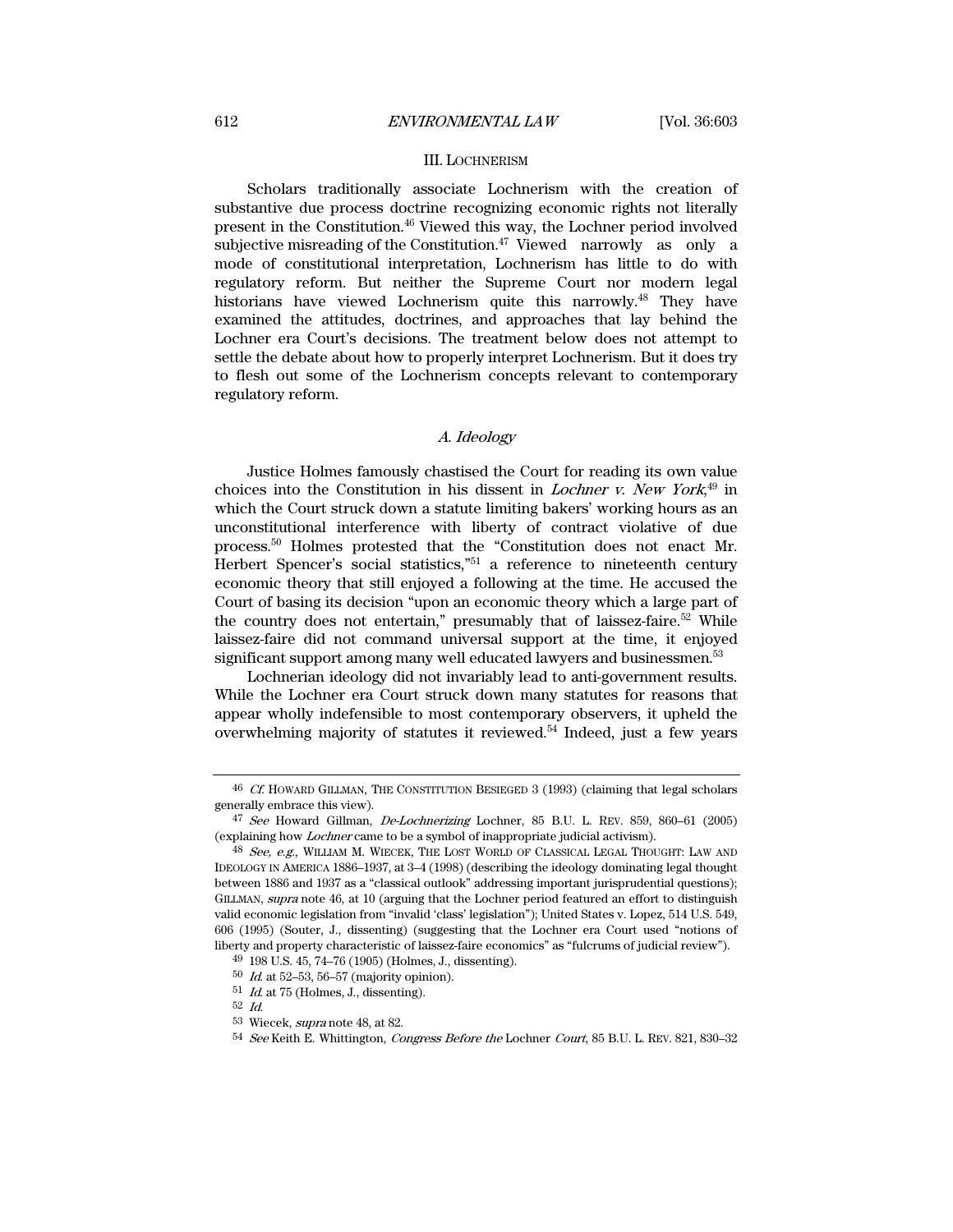before the Lochner Court invalidated limits on bakers' hours, the Court had upheld similar limitations on miners' hours in *Holden v. Hardy*.<sup>55</sup> Laissezfaire ideology strongly influenced the Court, but it did not invariably dictate anti-government results.56

# B. Natural Law Origins

While contemporary laissez-faire ideology helps explain the Court's rulings, the Court did not see itself as ideological. Rather, it saw itself as a neutral actor advancing legal ideals with neutral origins outside of the judges' personal preferences.57

Some accounts of Lochnerism associate it with legal historicism, the idea that principles not expressly found in the Constitution, such as liberty of contract, merit judicial protection as objective natural law principles embedded in our legal tradition.<sup>58</sup> The *Lochner* Court declared that "[t]he general right to make a contract . . . is part of the liberty interest protected by the 14th Amendment."59 Because a maximum hours law prohibited the employer and employee from contracting for more work hours than the statute permitted, it interfered with liberty of contract. $60$  The Court, drawing on common law tradition, viewed the ability to enter into contracts as an aspect of the liberty to freely pursue a livelihood, which it considered part of the pursuit of happiness, a right with which men are, in the Declaration of Independence's words, "endowed by their Creator."61 Thus, it viewed liberty

56 See WIECEK, supra note 48, at 7 (claiming that the Court was ideological, but not consistently so).

 $57$  See id. at 5 (linking Lochnerism's use of abstraction with neutrality, purportedly preventing a judge's personal sympathy from swaying him); Cass Sunstein, Lochner's Legacy, 87 COLUM. L. REV. 873, 878 (1987) (noting that the due process clause commanded "neutrality" in the view of the Lochner era Court).

58 See, e.g., JAMES HACKNEY, UNDER COVER OF SCIENCE (2006) (forthcoming) (describing Lochner as "the most infamous application of the natural law worldview"); Note, Meet Me at the (West Coast) Hotel: The Lochner Era and the Demise of Roe v. Wade, 90 MINN. L. REV. 500, 509– 510 (2005) (arguing that the Adkins Court rested its holding "on a particular philosophical anthropology of the human person and that theory's consonant *natural rights*" (emphasis added)); David E. Bernstein, Lochner Era Revisionism Revised: Lochner and the Origins of Fundamental Rights, 92 GEO. L.J. 1, 35–39 (2003) (describing the evolution of fundamental rights during the Lochner era from the American natural rights tradition).

59 See Lochner v. New York, 198 U.S. 45, 53 (1905).

<sup>(2005)</sup> (reviewing the success rate of governments defending both federal and state statutes from constitutional attack); Charles Warren, A Bulwark to the State Police Power-The United States Supreme Court, 13 COLUM. L. REV. 667, 695 (1913) (finding that the Court frequently upheld state action in both the due process and commerce clause context); Charles Warren, The Progressiveness of the United States Supreme Court, 13 COLUM. L. REV. 294, 294–95 (1913) (finding that the Court invalidated only 37 statutes in making 560 decisions under the 14th Amendment between 1887 and 1911).

<sup>55 169</sup> U.S. 366 (1897).

<sup>60</sup> Id. at 52.

<sup>61</sup> See Allgeyer v. Louisiana, 165 U.S. 578, 589–90 (1897) (linking liberty of contract to the "pursuit of happiness" right mentioned in the Declaration of Independence through the right to pursue a livelihood); Butchers' Union Slaughterhouse & Livestock Landing Co. v. Crescent City Livestock Landing & Slaughterhouse Co., 111 U.S. 746, 761–62 (1884) (Bradley, J., concurring) (linking the right to pursue a livelihood to the Declaration of Independence's inalienable rights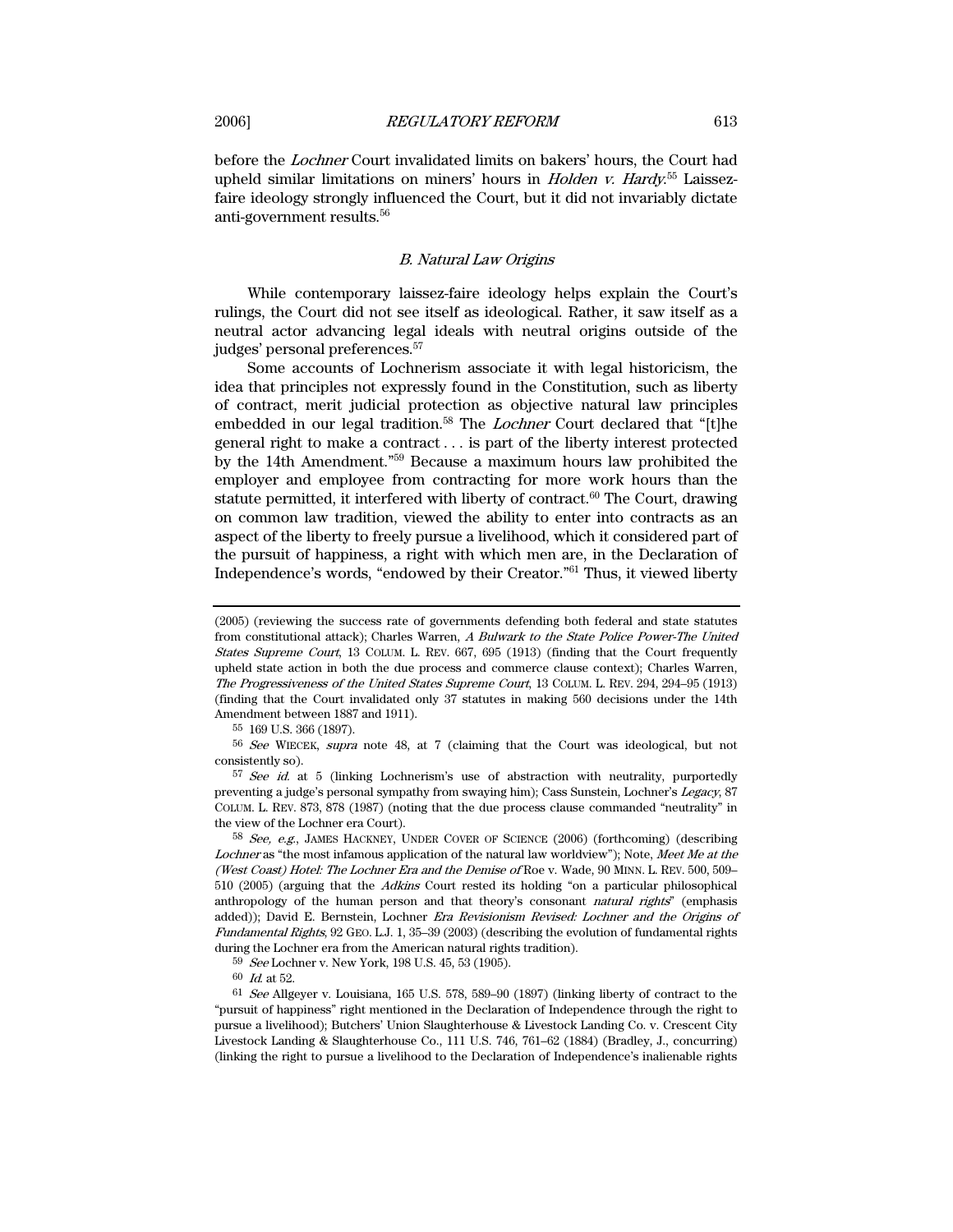of contract as having natural law origins, which it identified with the common law.62

# C. Skepticism Toward Non-Neutral Legislation

In spite of the natural, indeed divine, origins of liberty of contract, the Lochner era Court did not view that liberty as an absolute right. It recognized that the state may "prevent the individual from making certain kinds of contracts," provided that the state acted within the scope of its "legitimate . . . police power."63 Since the Court generally found that the police power embraced all "reasonable" regulation, judicial assessment of a regulation's reasonableness determined the scope of legitimate police power legislation.64 The Court's attitudes toward legislation, then, often proved dispositive to Lochner era cases.<sup>65</sup>

The Lochner era Court viewed government regulation with some skepticism. Because modern regulatory reform proponents echo Lochner era attitudes toward regulation, an examination of the nature of the Court's approach to legislation will prove worthwhile.

# 1. Class Legislation

Even before the Lochner period, the Supreme Court distinguished between "general legislation," which it usually upheld, and "class" or "special" legislation.66 This ideal of neutral legislation may have performed the useful function of discouraging special interest legislation in a society

63 Lochner, 198 U.S. at 53.

64 See OWEN M. FISS, 8 THE OLIVER WENDELL HOLMES DEVISE HISTORY OF THE SUPREME COURT OF THE UNITED STATES: TROUBLED BEGINNINGS OF THE MODERN STATE 1888–1910, 161–63 (1993) (stating that Justice Peckham's Lochner opinion sought to preserve limits on the police power).

 $65$  See Lochner, 198 U.S. at 75–76 (Holmes, J., dissenting) (suggesting that the Lochner majority's decision hinged upon the majority's "convictions or prejudices").

clause and to British common law traditions opposing monopolies).

 $62$  Jeffrey M. Shaman, On the 100th Anniversary of Lochner v. New York, 72 TENN. L. REV. 455, 489 (2005) (arguing that the Lochner Court employed "common law categories and presumptions" to "deif[y]" markets as a "natural state of affairs"); Laurence Tribe, Clarence Thomas and "Natural Law," N.Y. TIMES, July 15, 1991, at A15 (stating that the Lochner Court relied upon natural law); Griswold v. Connecticut, 381 U.S. 479, 515 (1965) (Black, J., dissenting) (claiming that *Lochner* embodies a "natural law due process philosophy"); see Francis J. Mootz, Law in Flux, Philosophical Hermeneutics, 11 YALE J.L. & HUMAN., 311, 334–35 (1999) (pointing out that Aquinas treated natural law as coming from God); Philip Sofer, Some Natural Confusions About Natural Law, 90 MICH. L. REV. 2393, 2397, 2405 (1991–1992) (pointing out that some natural law theories suggest that "God's will can . . . be the source of moral truth"); Duncan Kennedy, Toward an Historical Understanding of Legal Consciousness: The Case of Classical Legal Thought in America, 1850–1940, 3 RES. IN L. & SOC'Y 3, 5 (1980) (describing Lochner as a synthesis of a "positivist science of law, natural rights constitutionalism, and Classical Economics").

<sup>66</sup> See, e.g., Caldwell v. Texas, 137 U.S. 692, 697–98 (1891) (unanimous opinion) (laws operating "on all alike" secure due process but "special, partial, and arbitrary" legislation offends due process); Dent v. West Virginia, 129 U.S. 111, 124 (1889) (unanimous opinion) ("legislation" is not open to substantive due process challenge if it is "general in its operation").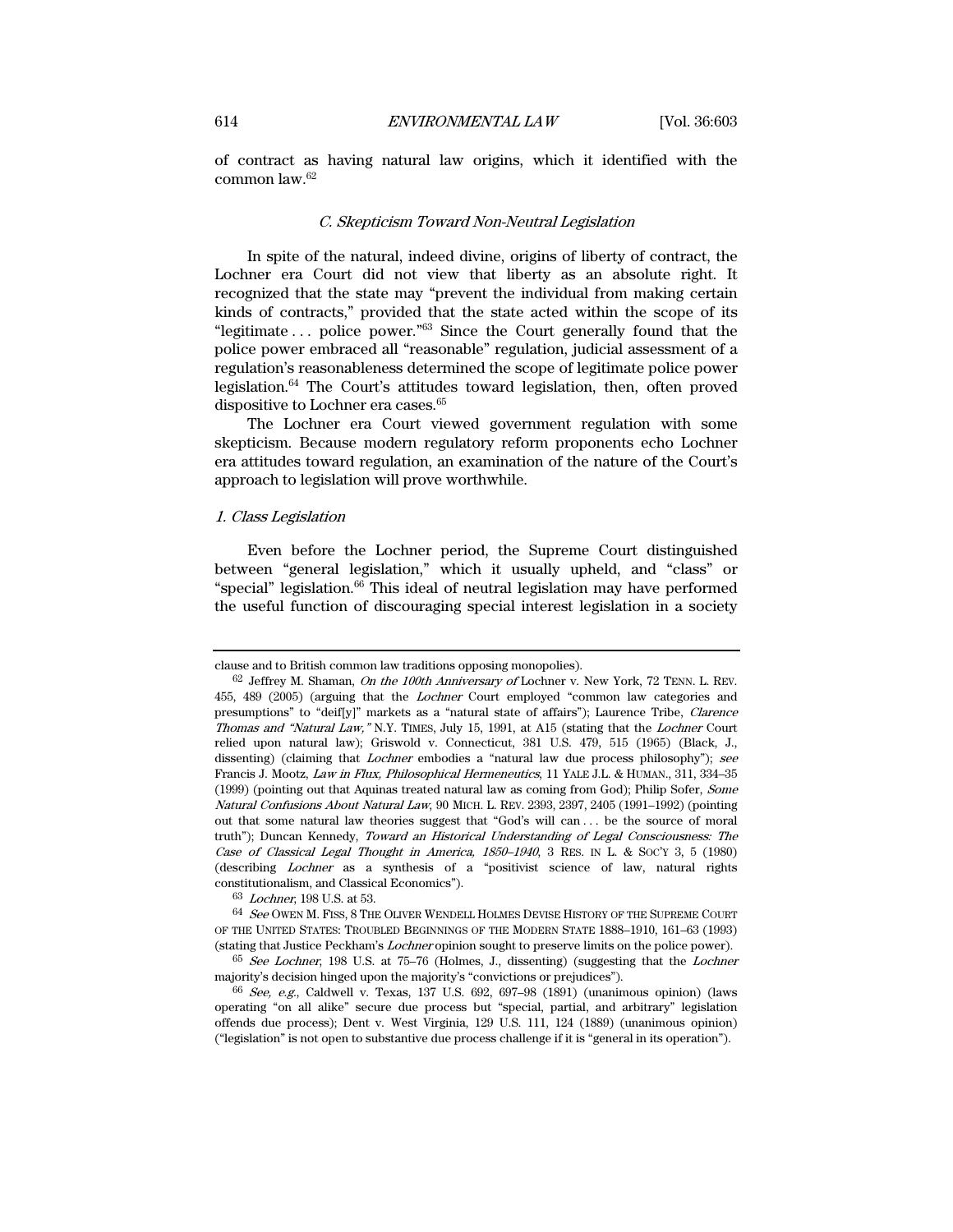where wealth and power were not highly concentrated.<sup>67</sup> But by the time of the Lochner period, the idea that the Constitution frowned upon class legislation was widely seen as counterproductive, because it sometimes prevented legislatures from addressing great disparities of power and wealth that had arisen with the growth of modern corporations.<sup>68</sup>

Professor Gillman has argued that the Lochner era Court implicitly used this idea that "class legislation" lacked constitutional legitimacy to strike down regulatory legislation.69 The sense that one-sided legislation lacked legitimacy also animated decisions interpreting the anti-trust laws as authorizing the use of injunctions as a weapon against organized labor.<sup>70</sup> While Congress intended anti-trust statutes to limit businesses' power,<sup>71</sup> the background constitutional principle that law should be general, and hence neutral, led the Court to use anti-trust law as a justification for enjoining labor actions.72 Thus, the Lochner era Court's rulings suggest suspicion of the idea that Congress might legitimately choose non-neutral policies to address imbalances in a society where everybody is not on an equal footing. And this hostility toward legislative value choices influenced not just the Court's substantive due process decisions, but contemporaneous statutory interpretation as well.

71 See Duplex Printing, 254 U.S. at 468 n.1 (setting out statutory language that appears to prohibit anti-labor injunctions, even though the statute clearly authorizes injunctions against business combinations in restraint of trade).

 $67$  See generally Sunstein, supra note 57, at 878–79 (equating the Lochner era requirement of a public purpose for legislation with hostility to "special-interest legislation").

<sup>&</sup>lt;sup>68</sup> See J. M. Balkin, *Ideology and Counter-Ideology from Lochner to Garcia*, 54 UMKC L. REV. 175, 176 n.7 (1985–1986) (pointing out that "the Court's exaltation of liberty of contract concealed the economic coercion" that free contracts may produce when parties have unequal bargaining power).

<sup>69</sup> See generally GILLMAN, supra note 46. See FISS, supra note 64, at 160–61 (1993) (explaining that the Lochner Court did not regard alteration of the "distribution of power or wealth" as a legitimate end of legislation); Balkin, supra note 68, at 182–83 (arguing that the Lochner era Court considered redistributive law suspect); cf. Bernstein, supra note 58, at 12 (accusing Gillman of "greatly" exaggerating the role of class legislation concerns in Lochner era jurisprudence); Michael J. Phillips, *The Progressiveness of the* Lochner *Court*, 75 DENV. U. L. REV. 453, 497 (1998) (admitting that Gillman's class legislation thesis "has some plausibility" but expressing some doubts about it).

 $70$  See, e.g., Duplex Printing Press Co. v. Deering, 254 U.S.  $443$ ,  $471$  (1920) (construing section of law limiting labor injunctions narrowly as class legislation); Am. Steel Foundries v. Tri-Cities Cent. Trades Council, 257 U.S. 184, 202, 205 (1921) (picketers coercively interfere with a property right); see also Loewe v. Lawlor, 208 U.S. 161, 188–202, 205 (1921) (finding a union in violation of anti-trust statutes); Adair v. United States, 208 U.S. 161, 172 (1908) (finding a statute criminalizing employer discrimination against union members to be "repugnant" to the Fifth Amendment); In re Debs, 158 U.S. 564 (1895) (upholding injunction prohibiting a labor action against railroads); cf. United States v. E.C. Knight Co., 156 U.S. 1, 9, 16–18 (1895) (anti-trust laws do not regulate sugar monopoly). See generally GILLMAN, supra note 46, at 1-2 (identifying Lochnerism with the "use of the injunction against" labor); FISS, *supra* note 64, at 3–5 (explaining that labor injunctions helped make the Court's performance an issue in several presidential elections and led to passage of remedial legislation); WILLIAM E. FORBATH, LAW AND THE SHAPING OF THE AMERICAN LABOR MOVEMENT, 98–127 (1991) (discussing the impact of the labor injunction upon the labor movement).

<sup>72</sup> See id. at 471 (construing section that prohibits injunctions in employment disputes narrowly, because it creates a "special privilege" for a "particular class").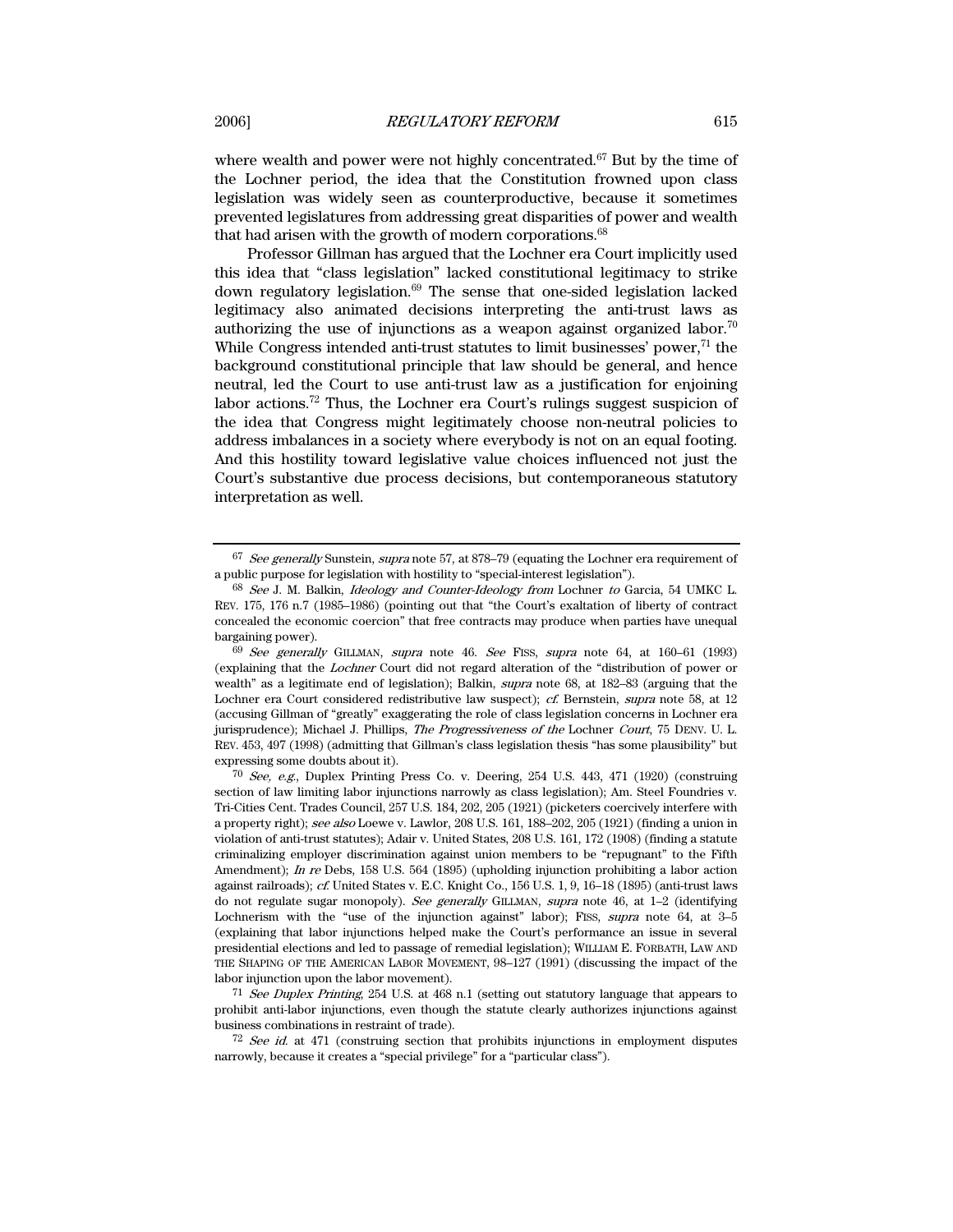#### 616 **ENVIRONMENTAL LAW** [Vol. 36:603]

This neutrality ideal, however, went beyond the formal doctrinal distinction between class and general legislation. That doctrinal distinction offered but one manifestation of a more general view that law should be neutral, in the sense of not favoring one group over another.73 This view melded with a belief in the neutrality of common law and natural law.74 So, for example, the Court favored liberty of contract in part because it perceived freedom from state imposed regulation superseding potential contractual agreements as affecting both parties to contracts equally.75

This belief in neutrality manifested itself in a failure to believe that law properly tipped the scales in favor of one class or the other. In Lochner, for example, Justice Harlan's dissent recognized that the legislature viewed the ten hour work day as protecting bakers from being forced to work longer hours.76 The majority, however, refused to credit the idea that employers might enjoy stronger bargaining power than workers, treating the statute limiting bakers' hours as perversely limiting a baker's ability to voluntarily contract for long hours in order to provide for his family.<sup>77</sup> Thus, the ideal of neutral law led to an assumption that laws designed to favor one class over another would fail to achieve their objectives of bettering the favored class's  $lot.<sup>78</sup>$ 

# 2. Formalism and Neutral Categories

In keeping with an ideal of law as a value-free objective enterprise, the Court used formal neutral distinctions as a general method for decision making, employing the sort of mechanical formalism that the legal realists decried.79 For example, the Court distinguished activities that directly

<sup>&</sup>lt;sup>73</sup> See Cushman, supra note 12, at 886–88 (describing how contemporary scholars and case law suggest that an ideal of neutrality and equal treatment animated interpretation of the 14th Amendment); Note, supra note 58, at 511 (discussing a "principle of neutrality" governing judicial intervention in police power regulation).

<sup>74</sup> See Charles W. McCurdy, The Roots of Liberty of Contract Reconsidered: Major Premises in the Law of Employment, 1867–1937, Y.B. SUP. CT. HIST. SOC'Y 20, 20–21 (1984) (stating that the Court identified objectivity with common law doctrine).

<sup>75</sup> See Lochner v. New York, 198 U.S. 45, 52–53 (1905) (portraying the limitation of bakers' working hours as interfering with both the employee's and the employer's liberty to contract freely).

 $76\,$  See id. at  $69$  (arguing that the statute reflected a belief that employees were "compelled to . . . submit" to overly long hours).

<sup>77</sup> The statute at issue prohibited employers from requiring workers to labor for more than ten hours in a day. Id. at 45 n.<sup>†</sup>. Justice Peckham begins his opinion for the majority by denying that the statute prohibits coercion.  $Id$  at 52. He argues that the statute prohibits nothing more than a voluntary contract. Id. He portrays the statute not as protecting the employee from being forced to labor long hours to avoid being fired, but from interfering with an employee's voluntary decision to work longer hours to earn more money.  $Id$  at 52–53. Later Justice Peckham writes that the statute "might seriously cripple the ability of the laborer to support himself and his family." Id. at 59.

<sup>78</sup> Cf. West Coast Hotel Co. v. Parrish, 300 U.S. 379, 399 (1937) (recognizing that workers often do not have sufficient bargaining power to obtain a living wage).

 $79$  See Note, supra note 58, at 510 (pointing out that the Court prior to the Nebbia v. New York, 291 U.S. 502 (1934), case employed "formal categories to distinguish ... types of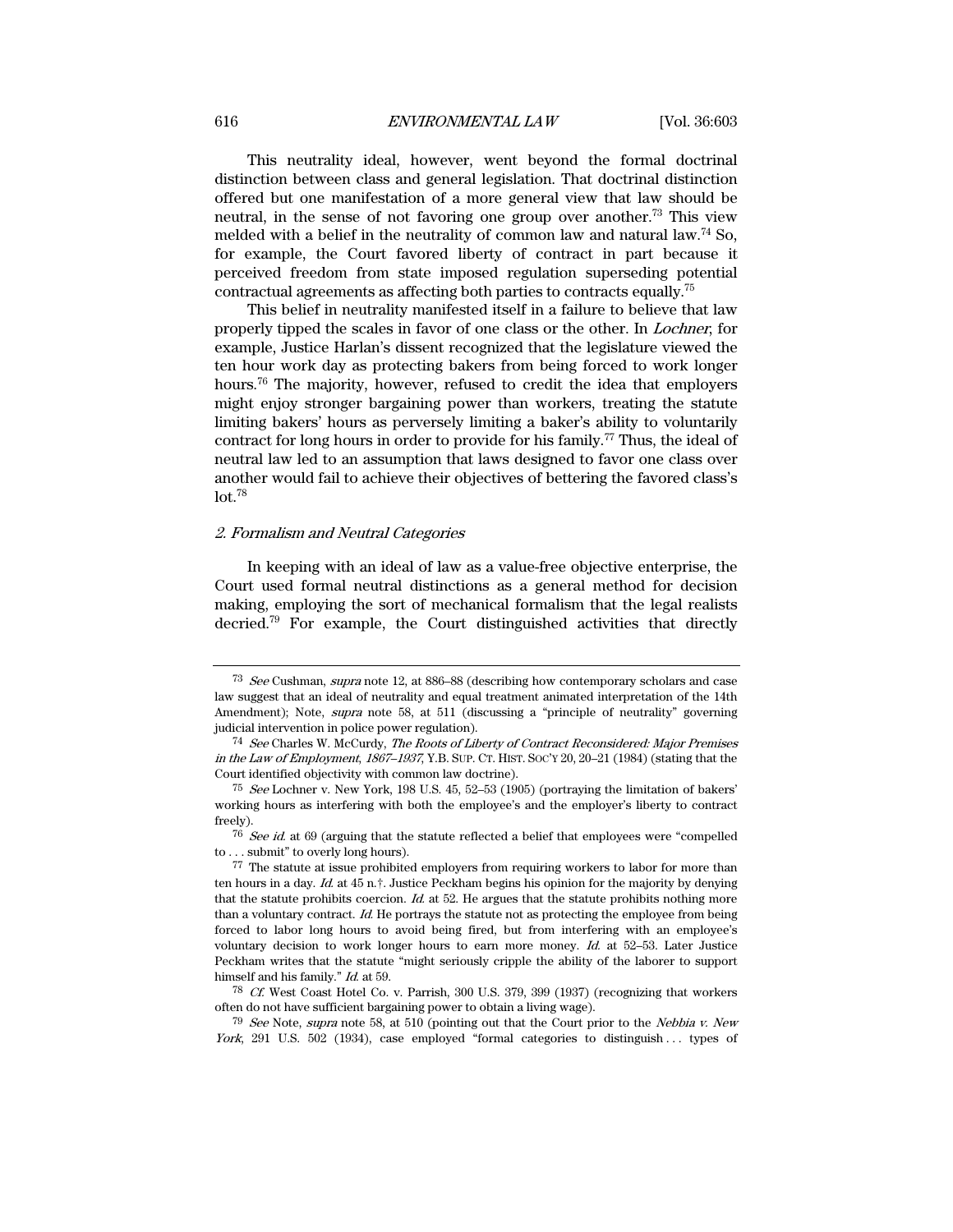affected commerce, which Congress could regulate, from activities that indirectly affected commerce, which Congress could not regulate.<sup>80</sup> Lochner itself illustrates this use of neutral abstract distinctions. The Court that struck down New York's limitations on bakers' hours in Lochner had upheld similar legislation limiting miners' hours. $81$  The Court justified this discrepancy in terms of an abstract categorical distinction between "arbitrary" regulation, which the due process clause prohibited, and "reasonable" regulation, which the due process clause allowed. $82$  It found regulation of bakers' hours arbitrary, but similar restrictions on miners' hours reasonable.<sup>83</sup>

Justice Holmes's Lochner dissent famously expressed skepticism about neutral distinctions' capacity to lead to neutral, or even defensible, decisions. He wrote, "[g]eneral propositions do not decide concrete cases."84 And Holmes wrote that "[e]very opinion tends to become a law,"<sup>85</sup> thereby suggesting that the Justices' personal opinions, not the formal legal categories employed, controlled the cases. Indeed, the Lochner majority opined that long working hours for bakers posed no health hazard justifying regulation,<sup>86</sup> while Justice Harlan's dissent expressed a willingness to credit the legislative judgment that too much baking damages a baker's health.<sup>87</sup> The Lochner era Court sometimes used abstract categories to mask decisions based on the decision makers' personal opinions, as both Holmes and many modern Supreme Court Justices have pointed out.<sup>88</sup>

 $80$  See Carter v. Carter Coal Co., 298 U.S. 238, 307–09 (1936) (striking down minimum wage and labor regulations benefiting coal miners because such regulation only has an "indirect" effect on interstate commerce); United States v. Lopez, 514 U.S. 549, 605–07 (1995) (Souter, J., dissenting) (suggesting that the Lochner era Court used the direct/indirect distinction to subject economic regulation to judicial policy judgments).

81 See Holden v. Hardy, 169 U.S. 366, 380, 398 (1898).

82 See Lochner v. New York, 198 U.S. 45, 56 (1905) (framing the constitutional question economic legislation raised as whether the legislation was "an unreasonable, unnecessary, and arbitrary" interference with personal liberty or a "reasonable . . . exercise of the police power"). See generally Robert P. Reeder, Is Unreasonable Legislation Unconstitutional?, 62 U. PA. L. REV. 191, 191 (1914) (explaining that substantive due process cases declare that the Court may strike down legislation it finds "unreasonable or arbitrary").

83 See Holden, 169 U.S. 366 (upholding a law limiting the work day of underground miners).

<sup>84</sup> See Lochner, 198 U.S. at 76 (Holmes, J., dissenting). See also id. at 59 (expressing view that baking for long hours creates no health hazard justifying regulation (majority opinion)).

 $85$  *Id.* at 76 (Holmes, J., dissenting).

<sup>86</sup> See id. at 59 (majority opinion) ("We think that there can be no fair doubt that the trade of a baker . . . is not an unhealthy one . . . .").

 $87$  See id. at 69–71 (expressing a willingness to defer to legislative judgment in light of expert support for the proposition that baking can be hazardous).

88 See College Sav. Bank v. Florida Prepaid Postsecondary Educ. Expense Bd., 527 U.S. 666, 691 (1999) (characterizing Lochner as imposing a "particular economic ideology upon the Constitution"); United States v. Lopez, 514 U.S. 549, 606 (1995) (Souter, J., dissenting)

economic activity"); BRIAN Z. TAMANAHA, ON THE RULE OF LAW: HISTORY, POLITICS, AND THEORY 77–79 (2004) (discussing legal realist critiques of "conceptual" and "rule" formalism); WIECEK, supra note 48, at 4–5 (describing "[l]egal classicism" as "abstract, formal, conceptualist, categorical, and (sometimes) deductive" and noting that this "[a]bstraction promoted neutrality"); cf. Balkin, supra note 68 at 180–82 (discussing a similar notion of conceptualism as typifying Lochner era jurisprudence). See generally Roscoe Pound, Mechanical Jurisprudence, 8 COLUM. L. REV. 605 (1908) (presenting a legal realist critique of formalism).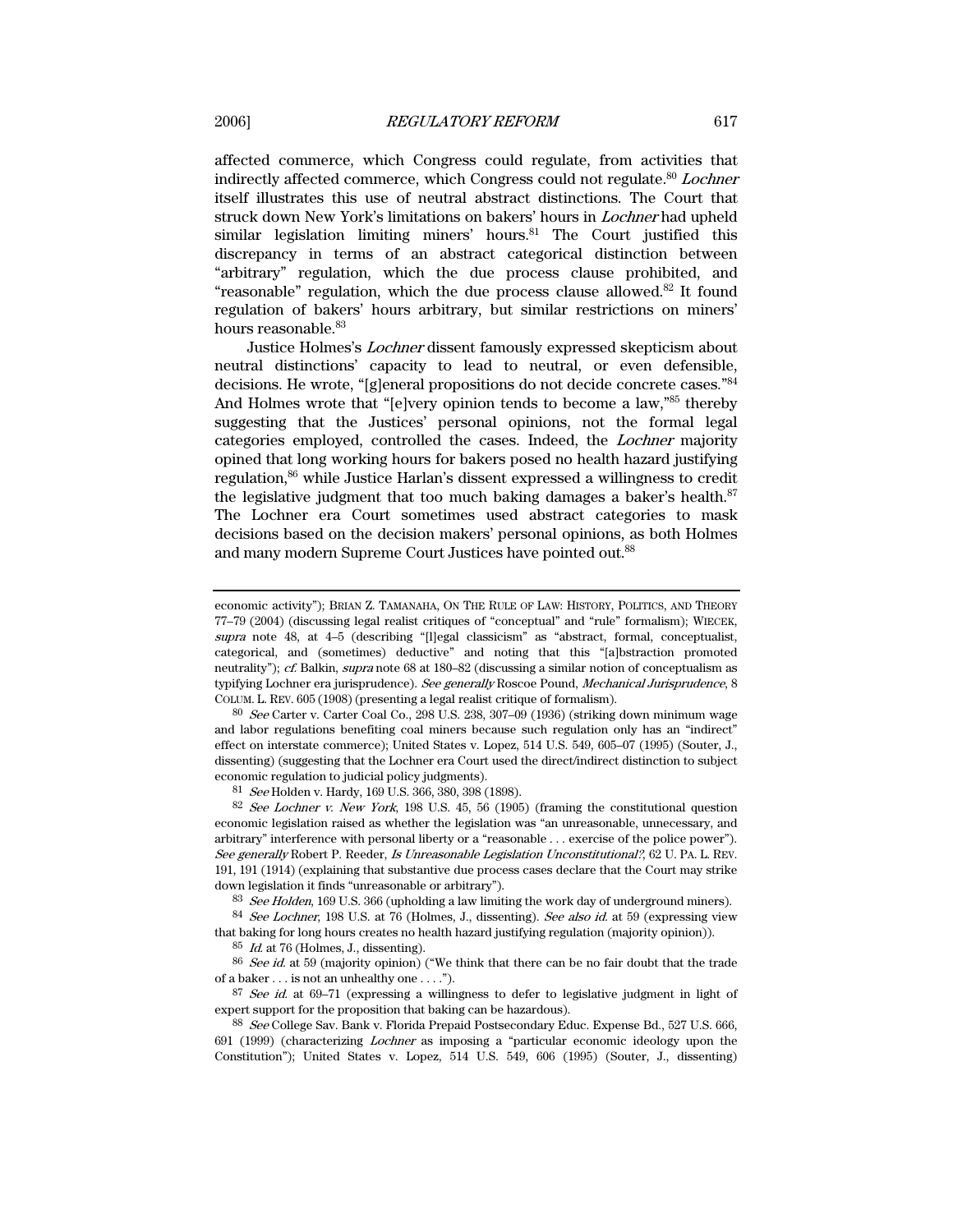## 3. Hyper-Rationalism

This skepticism toward legislation also manifested itself in a demanding approach to the rationales offered for government regulation.89 The Court often expected not just a plausible justification for a regulation, but a rather compelling case, which might be very difficult to make for any regulation involving precise line drawing.90 For example, the Lochner Court found the argument that "ten hours" of work is healthful, but ten-and-a-half hours is not "unreasonable and entirely arbitrary."91 Part IV presents more examples of this hyper-rationalism in explaining how closely it resembles modern regulatory reformers' approaches. Importantly, the Court's rationality concept involved a strong tendency to view "class legislation" as arbitrary.92 Hence, hyper-rationalism derived much of its content from an ideal of valuefree general legislation.

#### D. The Gilded Age's Cost-Benefit State

The Court frequently employed a rough cost-benefit test to distinguish arbitrary from reasonable government regulation.<sup>93</sup> Adkins v. Children's

89 See Lopez, 514 U.S. at 606 (Souter, J., dissenting) (identifying Lochnerism with "exacting judicial scrutiny" of legislative choices); TRIBE, *supra* note 5, at 1346 (characterizing *Lochner* as exemplifying "strict and skeptical means-ends analysis").

 $90$  See Tribe, supra note 5, at 1346–47 (noting that the *Lochner* Court found that long hours did not harm a baker's health, in spite of "considerable evidence" that it did).

<sup>91</sup> Lochner, 198 U.S. at 62. The Lochner Court framed this contention in terms of whether the bread, not the baker, becomes unhealthy when the baker works more than ten hours. See id. This framing came from the idea that protecting the baker's health is an illegitimate private end. Id. at 59–61 (finding that a baker's employment is not so unhealthy as to justify upholding the law as a health law).

 $92$  See Cushman, supra note 12, at 886–88 (explaining how contemporary Lochner era scholars equated "arbitrary" legislation with legislation favoring one group over another or redistributing resources).

<sup>(</sup>characterizing Lochnerism as involving "exacting judicial scrutiny" of legislative means and ends); TXO Prod. Corp. v. Alliance Res. Corp., 509 U.S. 443, 491–92 (1993) (O'Connor, J., dissenting) (describing *Lochner* as a decision constitutionalizing economic ideology); *cf.* Planned Parenthood of Se. Pa. v. Casey, 505 U.S. 833, 861–62 (1992) (describing Lochner as premised on false factual assumptions about the capacity of unregulated markets to provide for minimal welfare); TXO, 509 U.S. at 470–71 (Scalia, J., concurring) (identifying Lochner with the creation of unenumerated rights under the 14th Amendment).

 $93$  See generally Herbert Hovenkamp, The Political Economy of Substantive Due Process,  $40$ STAN. L. REV. 379, 393 (1988) (arguing that the Lochner period judges "wrote into the Constitution a unique American perspective on classical economics"). The Court did, however, prohibit price regulation in industries not affected with some substantial public interest. See Charles Wolff Packing Co. v. Court of Indus. Relations, 262 U.S. 522, 535 (1923) (describing three classes of businesses that are sufficiently "affected with a public interest" as to justify regulation of wages and employment terms); Tyson & Bro.-United Theatre Ticket Offices v. Banton, 273 U.S. 418, 431–32 (1927) (same). See generally Walton H. Hamilton, Affectation with Public Interest, 39 YALE L.J. 1089, 1091–92 (1930) (explaining that price fixing regulation "found valid only" if it regulates a business affected with a public interest); Breck P. McAllister, Lord Hale and Business Affected with a Public Interest, 43 HARV. L. REV. 759 (1930) (surveying the history of the Supreme Court's use of the distinction between business affected with a public interest and merely private business).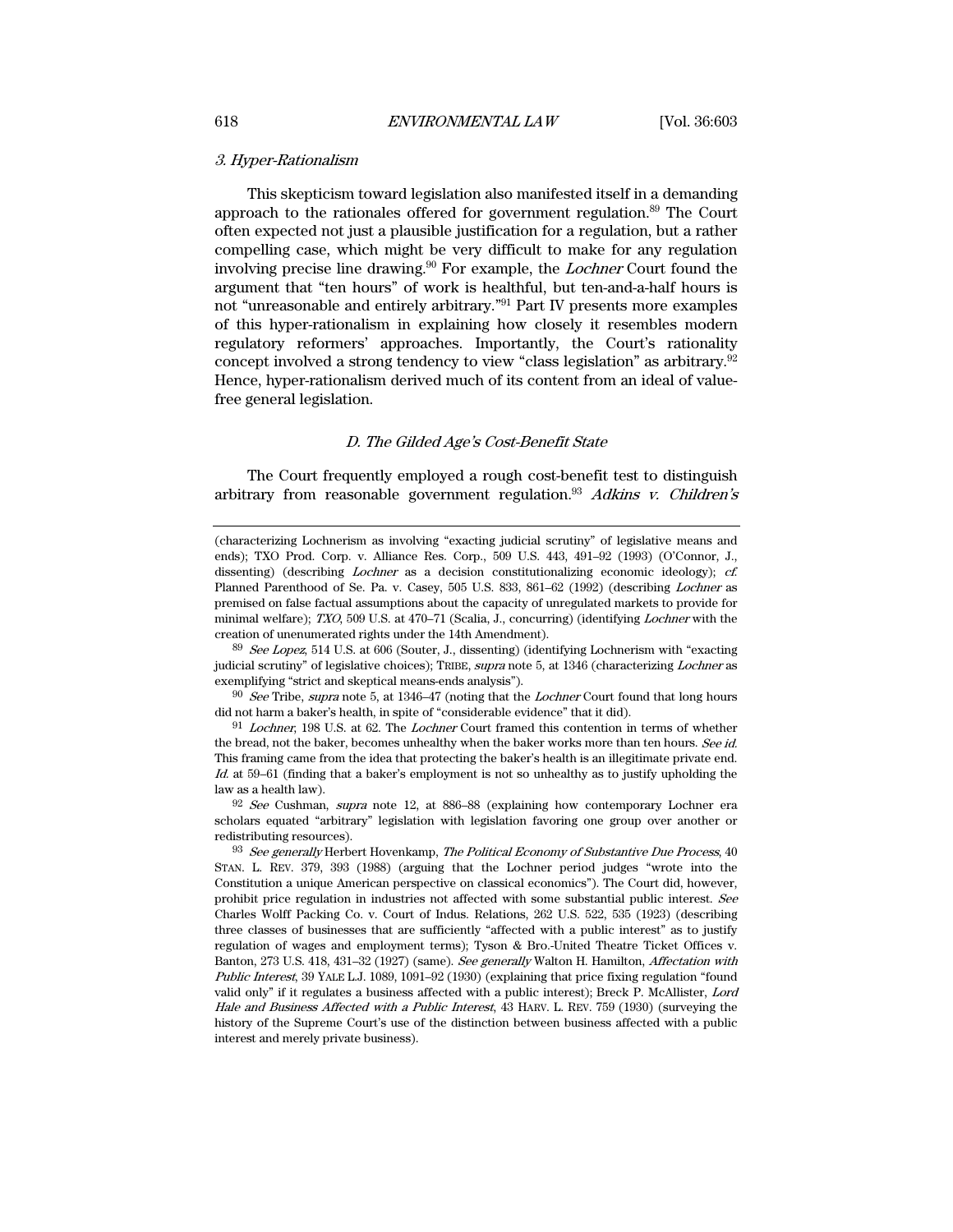Hospital,<sup>94</sup> the second most famous exemplar of Lochnerism, illustrates the Court's embrace of CBA. The Adkins Court struck down a statute authorizing an administrative agency to establish a minimum wage for women.95 In explaining why the legislation was so unreasonable as to offend due process, Justice Sutherland, writing for the Adkins majority, explained that the law required the employer to pay the administratively established wage "because the employee need[ed] it, but [the law] require[d] no service of equivalent value from the employee."96 This suggests a familiar economic model. A wage payment, like any other payment for a good or service, should secure benefits to the payer at least equal to the cost. If the employer must pay more than the services are worth to the employer, the costs (the wage payments) exceed the benefits (services rendered), for, as the Court explains, the premium that the minimum wage law extracts does not generate any corresponding extra benefit.<sup>97</sup> Accordingly, the Adkins Court, in explaining why it found the law arbitrary, complained that "efficiency  $\dots$ forms no part of the policy of the legislation."98 This case is one of numerous cases in which a cost-benefit model informed the Court's effort to distinguish arbitrary class legislation from reasonable permissible regulation.99

Rough CBA also played a prominent role in the era's cases addressing regulation of prices charged by public utilities, railroads, and similar entities.<sup>100</sup> In *Smyth v. Ames*, a leading rate regulation case of the period, the Court held that states may not establish railroad rates below the level needed to justly compensate the railroad for providing service to the public.101 Again, this reflects a cost-benefit model, suggesting that a carrier

98 Adkins, 261 U.S. at 557.

99 See Cushman, supra note 12, at 885–88, 896 (defining class legislation as that which arbitrarily transfers property "from A to B" and showing how  $Adkins's$  CBA led to the conclusion that the minimum wage statute was class legislation in this sense).

100 See generally Hovenkamp, supra note 93, at 440 (arguing that the Supreme Court of the Lochner period permitted "state intervention only where the classical economists . . . would have permitted it").

101 Smyth v. Ames, 169 U.S. 466, 526 (1898) (requiring states to establish rates that will "admit of the carrier earning such compensation as under all the circumstances is just to it and to the public"); see Cushman, supra note 12, at 909 (describing Smyth v. Ames as the culmination of a line of rate making cases); see also Reagan v. Farmers' Loan & Trust Co., 154 U.S. 362, 410 (1894) (suggesting that just as equal protection of the laws forbids compelling "one

<sup>94 261</sup> U.S. 525 (1923).

 $95\,$   $\emph{Id.}$  at 539, 562.

<sup>96</sup> Id. at 557.

 $97$  See id. at 558 (complaining that the "moral requirement implicit in every contract... that the amount to be paid and the service to be rendered shall bear to each other some relation of just equivalence, is completely ignored"). While the Court employed a cost-benefit model, it probably did not have a neoclassical economic conception of marginal cost theory in mind. As Professor Hovenkamp has explained, Adkins reflects a contemporary economic theory rejected by the neoclassical economists, called the "wage-fund doctrine." See Hovenkamp, supra note 93 at 431–37. Under this doctrine, forced transfers between capitalists and laborers would produce disasters for the laborer. Id. at 433. This idea found expression in the Adkins opinion. See id. at 437 (citing Adkins, 261 U.S. at 557). This discrepancy between neoclassical economics and the particulars of Lochnerism hardly harms the analogy between Lochnerism and regulatory reform, because the details of marginal cost theory have not figured prominently in the regulatory reformers' case for CBA.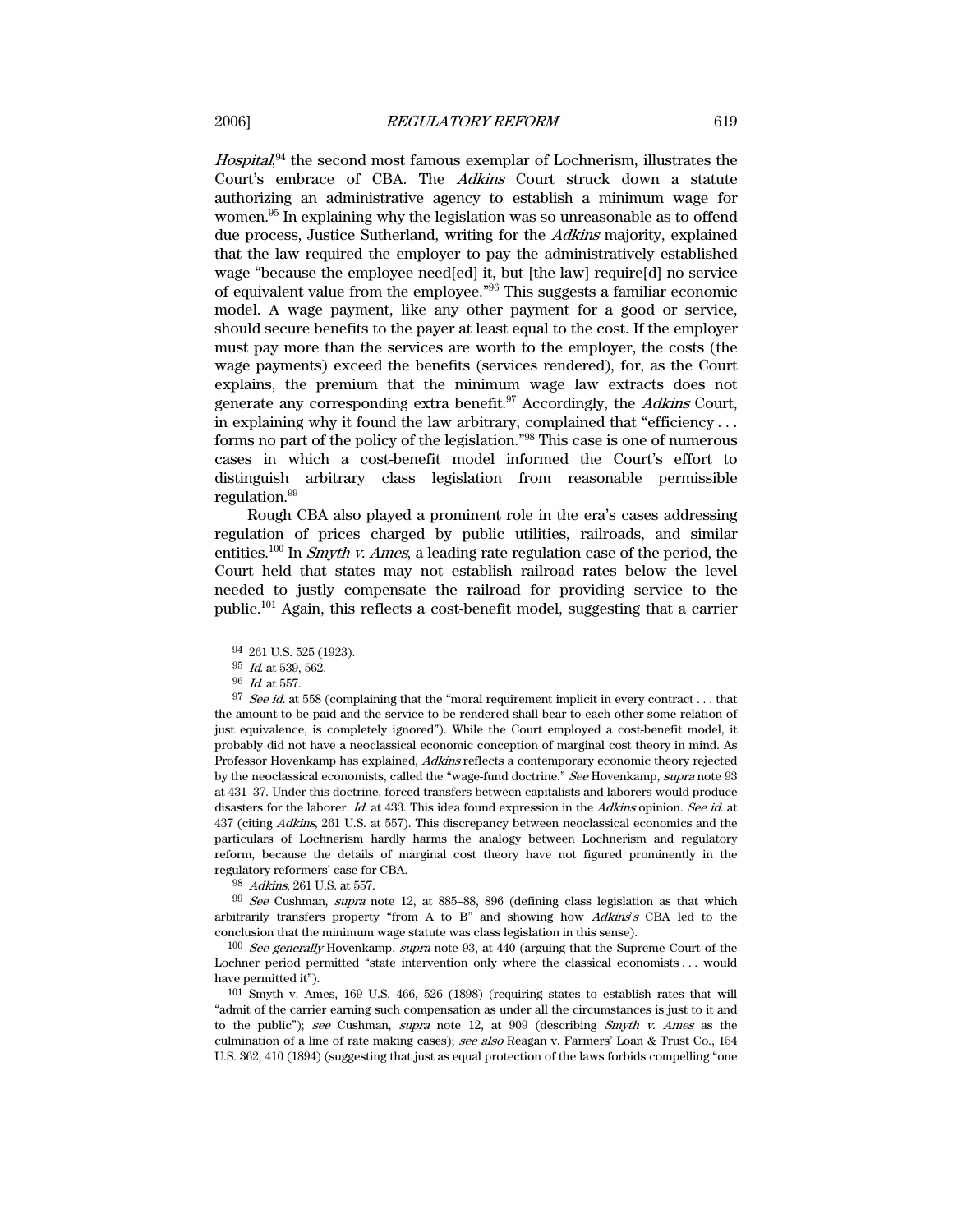should receive payments roughly commensurate with the cost of providing its service. While the Court failed to agree upon a precise methodology to calculate the required "just" rate of return on investment, this concept dominated subsequent rate-making cases.102 And this cost-benefit test led the Court to strike down rate regulations in some thirty-nine cases between 1897 and 1937.103

A cost-benefit framework also played a role in decisions upholding rate regulations. For example, in Dayton-Goose Creek Railway Co. v. United States,<sup>104</sup> the Court upheld a statute confiscating "excess" profits from heavily traveled railroad lines to subsidize service on less traveled routes.105 Policies that allow firms to charge rents in excess of benefits conferred conflict with economic models, which define efficient policies as those equating benefits and costs.106 Even though the statute forced, in effect, a transfer payment "from A to B," the Court unanimously upheld it, because it did not impose costs exceeding benefits. As Justice Taft explained, the Constitution does not guarantee "more than a fair net operating income," so the owner "can not expect . . . high . . . dividends."107

In many cases outside the rate-making context as well, a CBA-like model proved influential.108 Hence, a CBA-like model played a leading role in

106 See HANDBOOK OF ENVIRONMENTAL ECONOMICS: ENVIRONMENTAL DEGRADATION AND INSTITUTIONAL RESPONSES 253–54 (2003) (defining the "social optimum" regulation or tax as one that equates marginal abatement cost to marginal damage); Louis Kaplow & Steven Shavell, Property Rules Versus Liability Rules: An Economic Analysis, 109 HARV. L. REV. 713, 725 (1996) (assuming that a rule where costs equals benefits is ideal); JOHN GOWDY & SABINE O'HARA, ECONOMIC THEORY FOR ENVIRONMENTALISTS 16 (1995).

107 Dayton-Goose, 263 U.S. at 481.

108 See, e.g., Railroad Ret. Bd. v. Alton R.R. Co., 295 U.S. 330, 349 (1935) (invalidating requirement that railroad reemploying a worker who left a railroad's service before the statute's enactment include that service in pension calculations, because that premium pays "for services fully compensated" under the previous contract for service); Chicago, R.I. & Pac. R.R. Co. v. United States, 284 U.S. 80, 97, 100 (1931) (invalidating exemption of "short line" railroads from obligation to pay fees for use of other lines' cars, because mandating free use of property is "arbitrary and unreasonable"); Brooks-Scanlon Co. v. Railroad Comm'n of La., 251 U.S. 396, 399 (1920) (invalidating an order requiring owner of a narrow gauge railroad to operate at a loss); Myles Salt Co. v. Board of Comm'rs, 239 U.S. 478, 485 (1916) (prohibiting a drainage district from taxing a property that would receive no benefits corresponding to the tax); Chicago, Milwaukee, & St. Paul R.R. Co. v. Wisconsin, 238 U.S. 491, 499 (1915) (invalidating a statute prohibiting lowering of an unoccupied upper berth in a sleeping car where a passenger has occupied a lower berth because this prohibition takes "salable space without pay"); St. Louis, Iron Mountain, & S. R.R. Co. v. Wynne, 224 U.S. 354, 358–59 (1912) (invalidating requirement that railroad pay claims for injured livestock within 30 days of demand to avoid double damages and a fee award when it creates "extraordinary liability" for "refusing to pay" an "excessive demand," i.e. one exceeding the value of the livestock) (emphasis added).

class . . . to suffer loss that others may . . . gain," justice forbids "use for the public benefit at less than its market value").

<sup>102</sup> See, e.g., Mississippi R.R. Comm'n v. Mobile & Ohio R.R. Co., 244 U.S. 388, 391 (1917) (describing rates that prevent "a fair return upon the property invested" as "arbitrary" and therefore void as repugnant to due process).

<sup>103</sup> Phillips, supra note 69, at 466 n.89, 463 nn.68–69.

<sup>104 263</sup> U.S. 456 (1924).

 $105\,$   $Id.$  at  $485$  (showing that Congress provided for the distribution of excessive profits and upholding the law on that basis).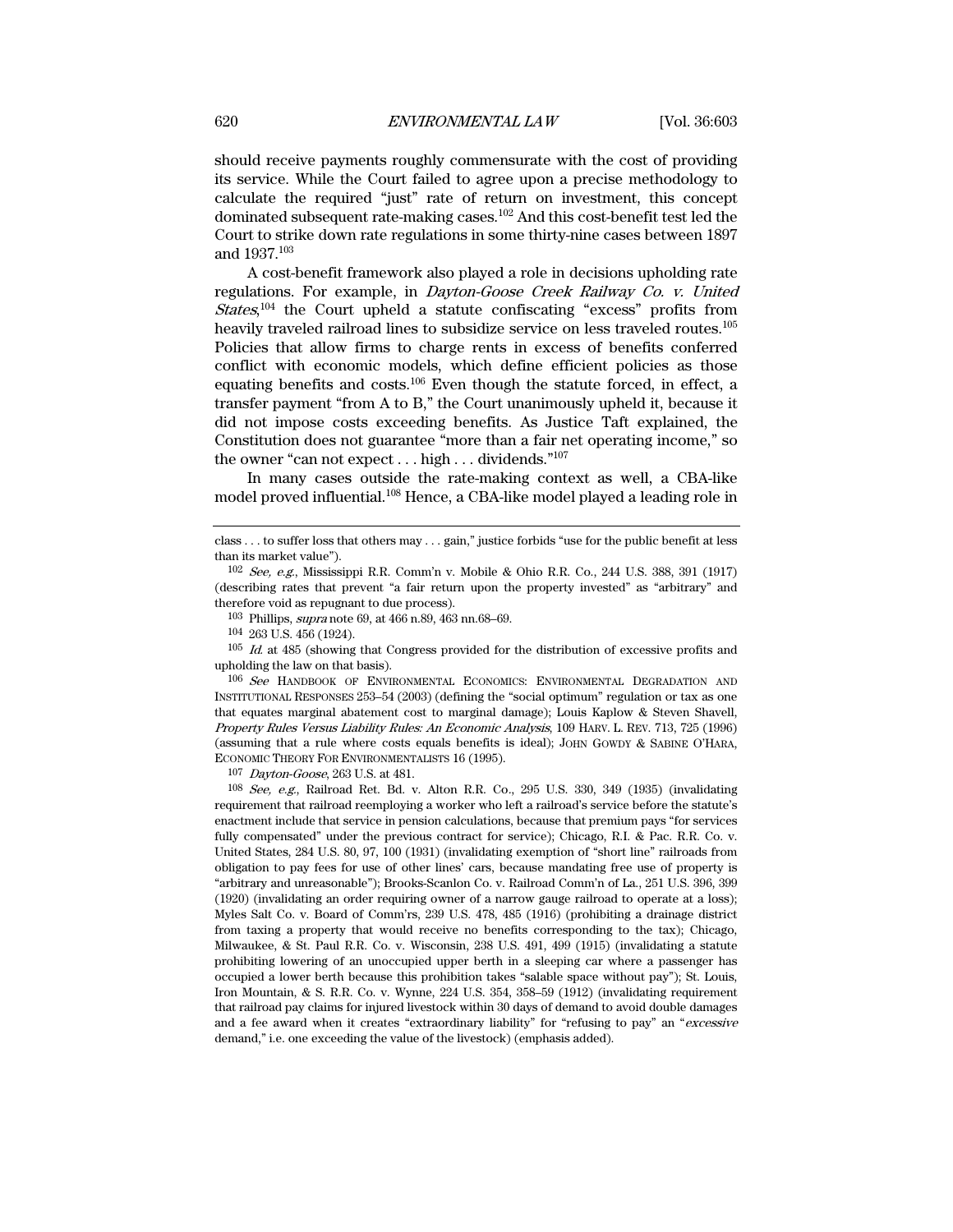a significant portion of the Court's economic due process cases.

#### E. Repudiation of Lochnerism

The Supreme Court eventually rejected searching judicial review of economic legislation's reasonableness.109 In doing so, it expressly recognized the necessity and legitimacy of legislative value choice.<sup>110</sup>

The acceptance of legislative value choices led not only to the abandonment of substantive due process review of economic regulation, but also to the practice of generally accepting legislative line drawing under the equal protection clause (at least where no suspect classification is involved).111 The modern Court's substantive due process and equal protection cases specifically repudiate the tradition of viewing "class" legislation as suspect.112 The modern doctrine requires the Court to uphold any legislative distinctions (between classes or otherwise) unless the distinctions drawn wholly lack a "rational basis."113 The Court's decisions recognize that its prior approach to judicial review had led to the creation of legal principles based on judges' economic and social views, in spite of (or perhaps because of) the use of neutral categories.114 The Court also recognized, at about the same time that it repudiated its Lochner era constitutional jurisprudence, that Congress considered the Court's neutralist

 $109$  See Williamson v. Lee Optical, 348 U.S. 483, 488 (1955) (proclaiming that "the day is gone when this Court uses" Due Process "to strike-down" regulations as "unwise"); Ferguson v. Skrupa, 372 U.S. 726, 729 (1963) (repudiating unreasonableness test for substantive due process because it leads judges to "strike down laws" thought "unwise or incompatible with some particular economic or social philosophy"); cf. New State Ice Co. v. Liebmann, 285 U.S. 262, 311 (1932) (Brandeis, J., dissenting) (warning of the danger of enacting judicial "prejudices into legal principles" through review of social and economic legislation under the "arbitrary" and "capricious" standard of substantive due process).

<sup>110</sup> Ferguson, 372 U.S. at 729 ("[L]egislatures . . . must decide upon the wisdom and utility of legislation.").

<sup>111</sup> See, e.g., id. at 732 (stating that the Equal Protection Clause only prevents invidious discrimination); Williamson, 348 U.S. at 489 (same). See generally Cushman, supra note 12, at 888–95 (explaining that during the Lochner period the Court often did not sharply distinguish due process from equal protection).

<sup>112</sup> See West Coast Hotel v. Parish, 300 U.S. 379, 397 (1937) (approving of the Adkins dissent's view that the legislature may properly sustain a minimum wage because it benefits "employees" as a class). The Parish Court also recognized the inequality of bargaining power between employers and employees. Id. at 393–94, 398–99. It accordingly overruled a leading Lochner era case, Adkins v. Children's Hospital, 261 U.S. 525 (1923). Parish, 300 U.S. at 400.

<sup>113</sup> See United States v. Carolene Prods., 304 U.S. 144, 152 (1938) (holding legislation will be upheld unless it precludes the "assumption that it rests upon a rational basis"); Williamson, 348 U.S. at 491 (upholding regulation because the regulation has a rational relation to an objective); Adler, supra note 13, at 118–19 (noting that both the Equal Protection Clause and the Due Process Clause require a minimal rational relationship between a law and a legitimate government purpose).

<sup>114</sup> See Ferguson, 372 U.S. at 729–30 (tracing the Court's return to "the original constitutional proposition that courts do not substitute their social and economic beliefs for the judgment of the legislative bodies, who are elected to pass laws"); Williamson, 348 U.S. at 488 (stating that "the day is gone when this Court uses the Due Process Clause to strike down state laws . . . because they may be unwise, improvident, or out of harmony with a particular school of thought").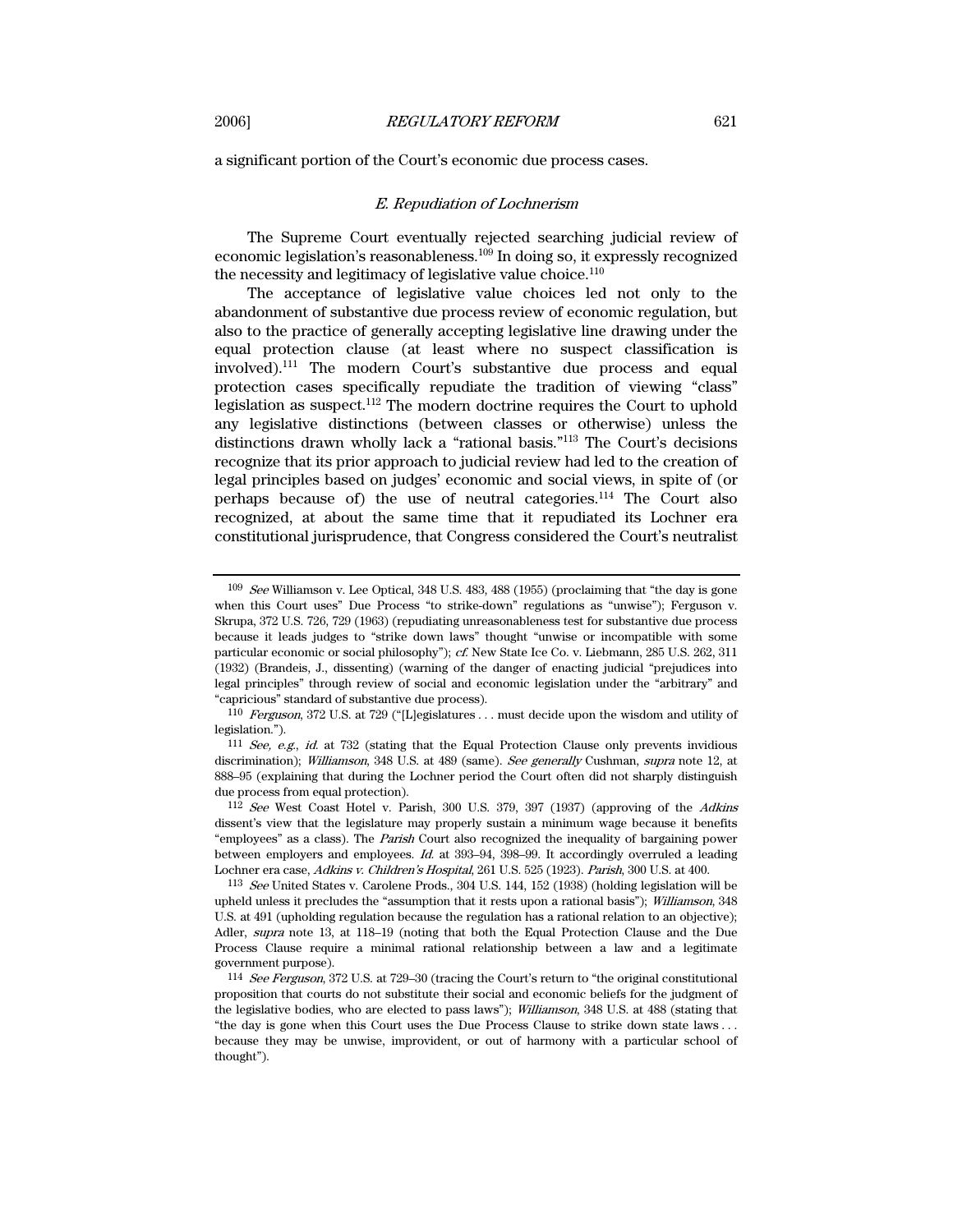anti-trust jurisprudence a similar abuse of power and abandoned the use of the labor injunction under anti-trust statutes.<sup>115</sup> Finally, in *Erie Railroad Co.* v. Tompkins,<sup>116</sup> the Court repudiated the natural law tradition that partially underlay legal historicism.<sup>117</sup>

## IV. PARALLELS WITH REGULATORY REFORM

As suggested previously, contemporary regulatory reformers' attitudes toward legislation resemble those of the Lochner Court. Before developing this parallel, it will prove helpful to review the role of economic ideology and judicial activism in regulatory reform.118 While in this realm contemporary regulatory reform does not perfectly resemble Lochnerism, judicial activism and economic ideology have played important roles in regulatory reform, just as they did in advancing laissez-faire capitalism in the Lochner period.

# A. Judicial Activism

The modern Court's rejection of substantive due process review of economic regulation has made that weapon off limits to regulatory reformers challenging regulatory statutes. We have already seen that the Court rejected an effort to revive the nondelegation doctrine as a check on regulatory legislation in American Trucking. Indeed, constitutional law generally plays a much lesser role in contemporary regulatory reform than it did in the Lochnerian attack on regulation. The executive orders requiring CBA have certainly been more important to regulatory reform than constitutional law.

Yet, the Court has employed substantive due process to carry out tort reform, $119$  which conservative think tanks and business groups, the leading drivers of regulatory reform, support along with  $CBA$ <sup>120</sup> The Court has prohibited "grossly excessive" punitive damage awards as a matter of substantive due process.<sup>121</sup> The Court employs a rough cost-benefit test, an evaluation of the ratio of the punitive damages to the actual harm inflicted

<sup>115</sup> See Milk Wagon Drivers' Union, Local No. 753 v. Lake Valley Farm Prods., Inc., 311 U.S. 91, 102–03 (1940) (discussing congressional findings of "abuses of judicial power" and misinterpretation of anti-trust law).

<sup>116 304</sup> U.S. 64 (1938).

<sup>&</sup>lt;sup>117</sup> See id. at 79 (rejecting the existence of a "transcendental body of law").

<sup>118</sup> See generally Shaman, supra note 62, at 490 (noting that some insist that the main problem with the Lochner Court was excessive activism).

<sup>119</sup> See BMW of N. Am., Inc. v. Gore, 517 U.S. 559, 561 n.\* (1996) (Scalia, J., dissenting) (listing business groups and Washington Legal Foundation, a conservative think tank, as supporting constitutional limits on punitive damage awards); TXO Prod. Corp. v. Alliance Res. Corp., 509 U.S. 443, 445 n.\* (1993) (Scalia, J., concurring in the judgment) (same).

 <sup>120</sup> Pacific Mut. Life Ins. Co. v. Haslip, 499 U.S. 1, 8 n.4 (1991) (listing business groups appearing as amici seeking substantive due process limits on punitive damage awards). See generally, Mark Geistfeld, Constitutional Tort Reform, 38 LOY. L.A. L. REV. 1093 (2005) (discussing recent Supreme Court tort reform jurisprudence).

<sup>121</sup> See, e.g., BMW, 517 U.S. at 568 (citing TXO, 509 U.S. 456).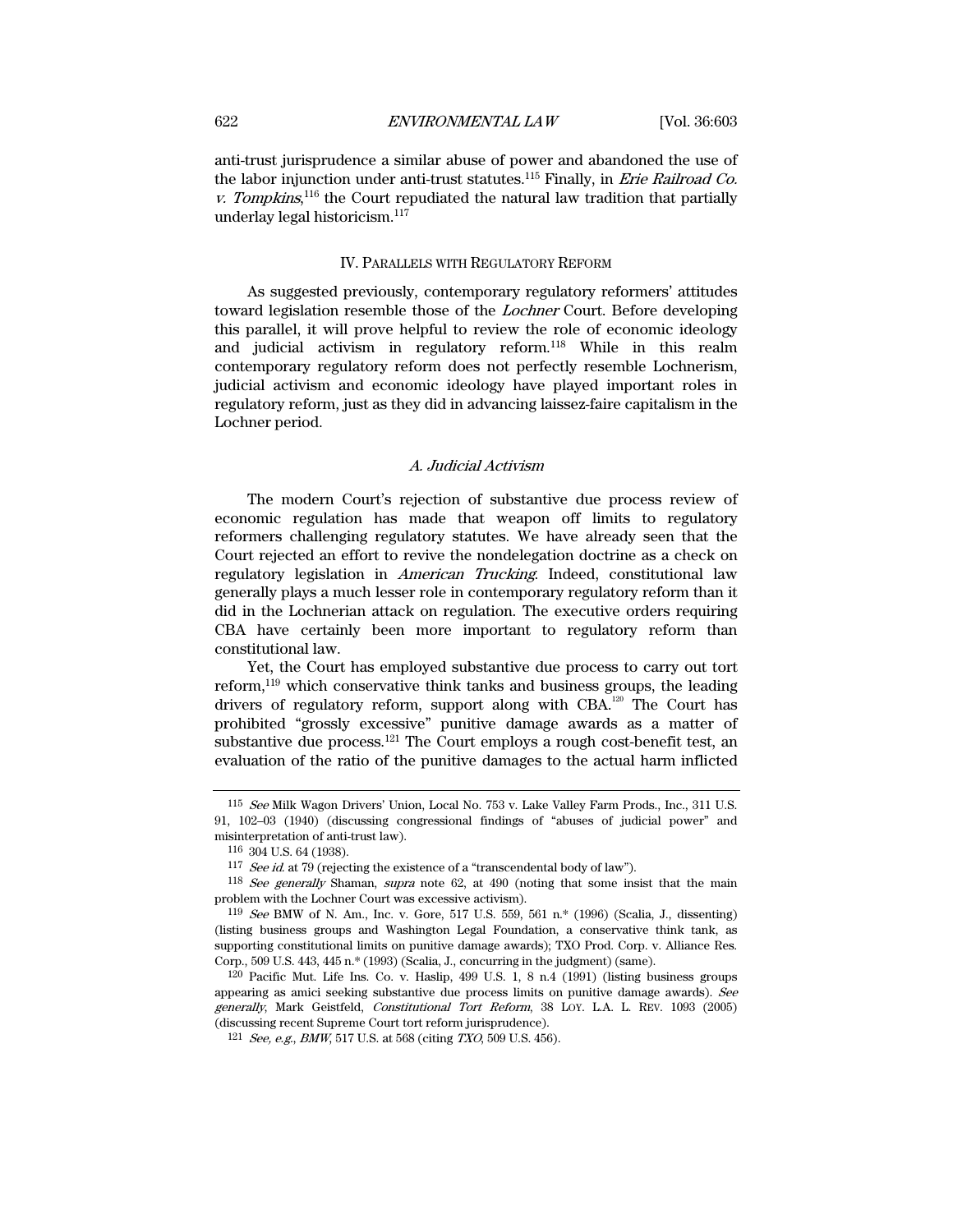upon the plaintiff, as a significant element of its approach to determining excessiveness.122 In developing this test for judicial tort reform, the Court relied upon several Lochner era precedents.123 In the debate about what test to apply to damage awards, Justice O'Connor noted the relationship between regulatory reform and Lochnerism. She opined that "'[J]ust as the Fourteenth Amendment does not enact Herbert Spencer's Social Statistics,'... it does not require us to adopt the views of the Law and Economics school either."124 Yet, when the Court for the first time in its history actually struck down a damages award under the Lochner era substantive due process excessiveness test, Justice Breyer's concurrence faulted the Alabama Supreme Court for failing to apply "any economic theory" to support its punitive damages award.<sup>125</sup> Justice O'Connor signed on to the Breyer concurrence, apparently because it distinguishes judicial insistence that the Constitution embodies "some economic theory" from judicial insistence that the Constitution embodies a particular economic theory.126 This concurring view would, in essence, constitutionalize a central tenet of the regulatory reform movement, which generally employs an approach to regulation predicated upon economic concepts without any evident agreement about details.127 Justices Scalia and Thomas have rejected the excessiveness inquiry precisely because it reflects the Lochnerian error of finding unenumerated substantive rights in the Fourteenth Amendment.128

These cases do not reflect Lochnerian attitudes toward legislation, for they are not directed toward legislation. Rather, they reflect skepticism toward juries.129 Furthermore, this use of Lochnerism in the service of tort

 $124$  TXO, 509 U.S. at 491 (O'Connor, J., dissenting) (citing *Lochner v. New York*, 198 U.S. 45, 75 (1905) (Holmes, J., dissenting)).

125 BMW, 517 U.S. at 593 (Breyer, J., concurring).

 $126$  *See id.* (drawing this distinction).

127 See generally, Sen, supra note 24, at 932–33 (noting that proponents of CBA do not agree about precisely what it means).

 $128$  See TXO, 509 U.S. at 470–71 (Scalia, J., concurring) (declining to find a "secret repository of . . . unenumerated substantive rights" in the Due Process Clause and finding it "particularly difficult to imagine" that the Clause authorizes judicial limits on punitive damages); see also BMW, 517 U.S. at 599–602 (Scalia, J., dissenting) (claiming that the Lochner era cases upon which the Court relies "simply fabricated the 'substantive due process right' at issue").

 $129$  See State Farm Mut. Auto. Ins. Co. v. Campbell, 538 U.S.  $408$ ,  $417-18$  (2003) (expressing concerns about jury verdicts reflecting prejudice, bias, or whims); TXO, 509 U.S. at 464 (plurality opinion) (finding that juries hearing about the wealth of a wrongdoer may act based on "prejudice against large corporations"); id. at 467 (Kennedy, J., concurring) (suggesting that substantive due process review of jury verdicts should guard against punitive damage awards

 $122$  BMW, 517 U.S. at 580 (citing this factor as "perhaps the most commonly cited indicium [sic] of . . . excessive punitive damages").

<sup>123</sup> See TXO, 509 U.S. at 453–54 (plurality opinion) (citing Seaboard Air Lines Ry. Co. v. Seegers, 207 U.S. 73, 78 (1907); St. Louis, I.M. & S.R. Co. v. Williams, 251 U.S. 63, 66–67 (1919); and Standard Oil Co. of Ind. v. Missouri, 224 U.S. 270, 286 (1912)) (stating that the Fourteenth Amendment imposes a substantive limit upon penalties); BMW, 517 U.S. at 568 (citing TXO, 509 U.S. at 456) (to support the notion of substantive due process imposing a limit on punitive damage awards); see also BMW, 517 U.S. at 600-01 (discussing the Court's reliance on Lochner era precedents). A majority in TXO defended reliance on these Lochner era precedents on the grounds that the Lochner dissenters joined the opinions upon which they relied. TXO, 509 U.S. at 455 (plurality opinion for three Justices); id. at 479–80 (dissenting opinion for three Justices) (agreeing with the plurality's adherence to these precedents).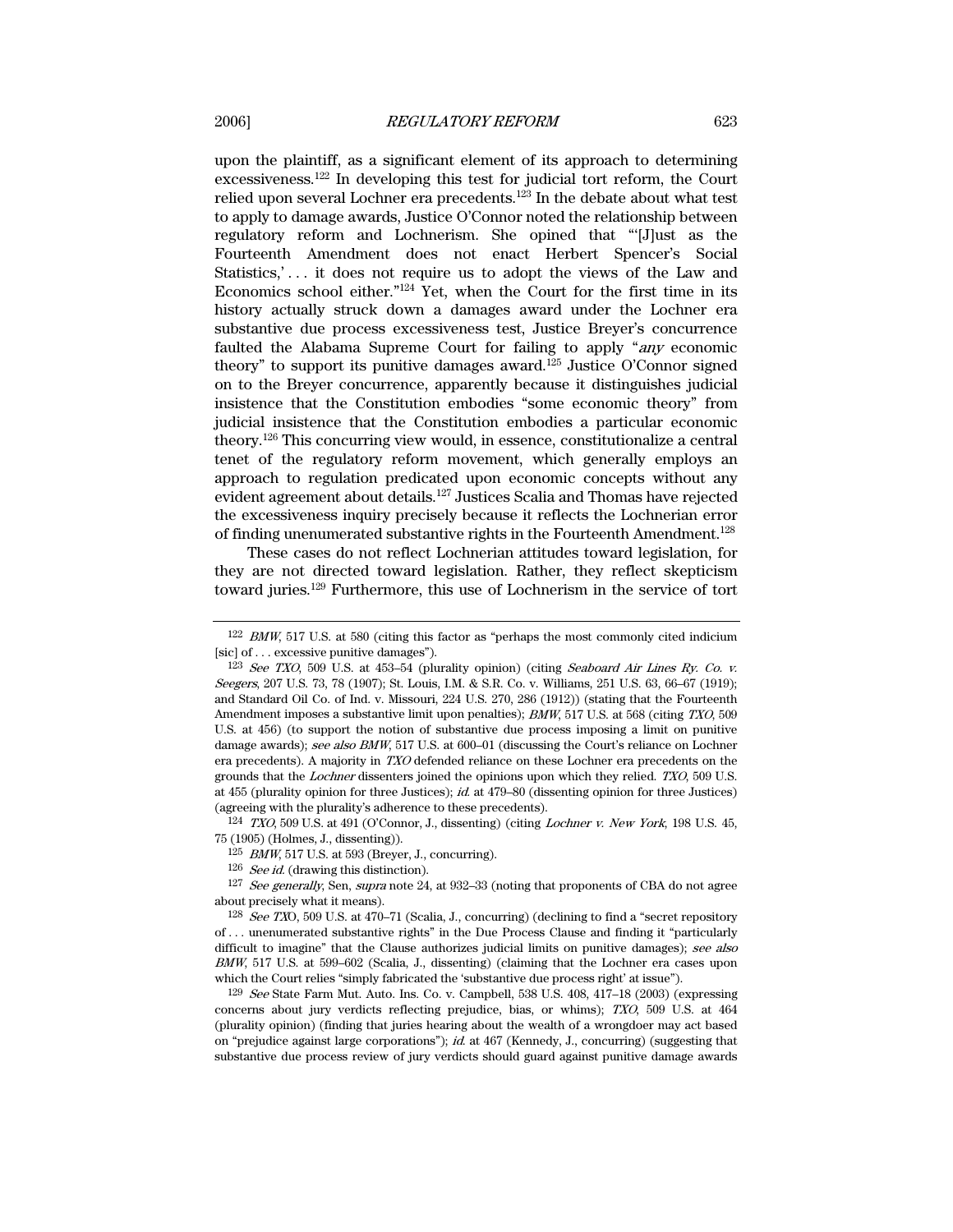reform has proven somewhat limited so far. The Court has only issued two opinions invalidating punitive damages awards to date, but it has also vacated several other jury awards in light of these decisions.130

Judicially created doctrines of standing and broad sovereign immunity sometimes impede environmental laws' enforcement.<sup>131</sup> These doctrines reflect the Court's continuing tendency to treat common law baselines as somehow natural and to read them into the Constitution.132 Thus, for example, while Article III's literal language authorizing adjudication of not only cases, but also "controversies" seems to allow anybody who disagrees with an administrative decision to challenge it, $133$  the Court has required a showing of injury that reflects a common law model of a lawsuit.<sup>134</sup> Similarly, the Court has stretched sovereign immunity's scope far beyond what the Eleventh Amendment's text authorizes, relying on the proposition that the framers intended to preserve common law sovereign immunity.135

 $131$  See, e.g., Lujan v. Defenders of Wildlife, 504 U.S. 555, 563–64, 579 (1992) (plurality and concurring opinions) (requiring plaintiffs to purchase tickets to visit places whence an endangered species might vanish to establish standing to challenge failure of government to apply the Endangered Species Act to federally funded projects overseas); Sierra Club v. Morton, 405 U.S. 727, 734–41 (1972) (requiring the Sierra Club to obtain an affidavit from one of its members who uses the Mineral King Valley before permitting suit aimed at blocking a ski resort there); Burnette v. Carothers, 192 F.3d 52, 57 (2d Cir. 1999) (dismissing, on sovereign immunity grounds, a citizen suit against a state under several environmental statutes).

132 See Sunstein, supra note 57, at 878–79 (explaining that the Court tended to view departures from common law baselines defining neutrality as class legislation serving special interests); see also Albert C. Lin, *Erosive Interpretation of Environmental Law in the Supreme* Court's 2003–2004 Term, 42 HOUS. L. REV. 565, 605–19 (2005) (explaining how the Court has used common law causation concepts to narrow the scope of environmental statutes).

<sup>133</sup> See David M. Driesen, Standing for Nothing: The Paradox of Demanding a Concrete Context for Formalist Adjudication, 89 CORNELL L. REV. 808, 877 (2004) (claiming that standing has no textual basis in Article III); Robert J. Pushaw, Article III's Case/Controversy Distinction and the Dual Function of Federal Courts, 69 NOTRE DAME L. REV. 447, 480–82, 526–27 (1994) (arguing that cases do not necessarily involve controversies between adverse parties); Lujan v. Defenders of Wildlife, 504 U.S. 555, 559–60 (1992) (suggesting that the literal language of Article III cannot justify standing doctrine by pointing out that an "executive inquiry" can be called a "case" and that a "legislative dispute" can be called a "controversy"); see also Raoul Berger, Standing to Sue in Public Actions: Is it a Constitutional Requirement?, 78 YALE L.J. 816, 840 (1969) (calling the idea that the Constitution requires injury "historically unfounded").

134 See Driesen, supra note 133, at 835-36 (describing a private law model that undergirds the Court's standing jurisprudence); Sunstein, supra note 57, at 893–94 (explaining how modern standing doctrine incorporates common law understandings). See generally Owen M. Fiss, The Supreme Court 1978 Term Foreword: The Forms of Justice, 93 HARV. L. REV. 1, 17 (1979) (describing a private law model of adjudication as dispute resolution).

 $135$  See Driesen, supra note 133, at 832 (describing the difference between the Court's version of sovereign immunity and the immunity explicitly set out in the 11th Amendment); Bd. of Trs. of the Univ. of Ala. v. Garrett, 531 U.S. 356, 363 (2001) (acknowledging that the Court has

reflecting jury "bias, passion, or prejudice"); id. at 474 (O'Connor, J., dissenting) (claiming that "[a]rbitrariness, caprice, passion, bias, and even malice" infects jurors more often than judges); Pac. Mut. Life Ins. Co. v. Haslip, 499 U.S. 1, 43 (1991) (O'Connor, J., dissenting) (juries inflict "[m]ultimillion dollar losses" upon defendants "on a whim").

<sup>130</sup> See Campbell, 538 U.S. at 429 (finding punitive damages award unreasonable); BMW, 517 U.S. at 585–86 (finding a punitive damage award "grossly excessive"); Michael L. Rustad, The Closing of Punitive Damages' Iron Cage, 38 LOY. L.A. L. REV. 1297, 1365 (2005) (stating that the Court vacated damage awards against five defendants after Campbell).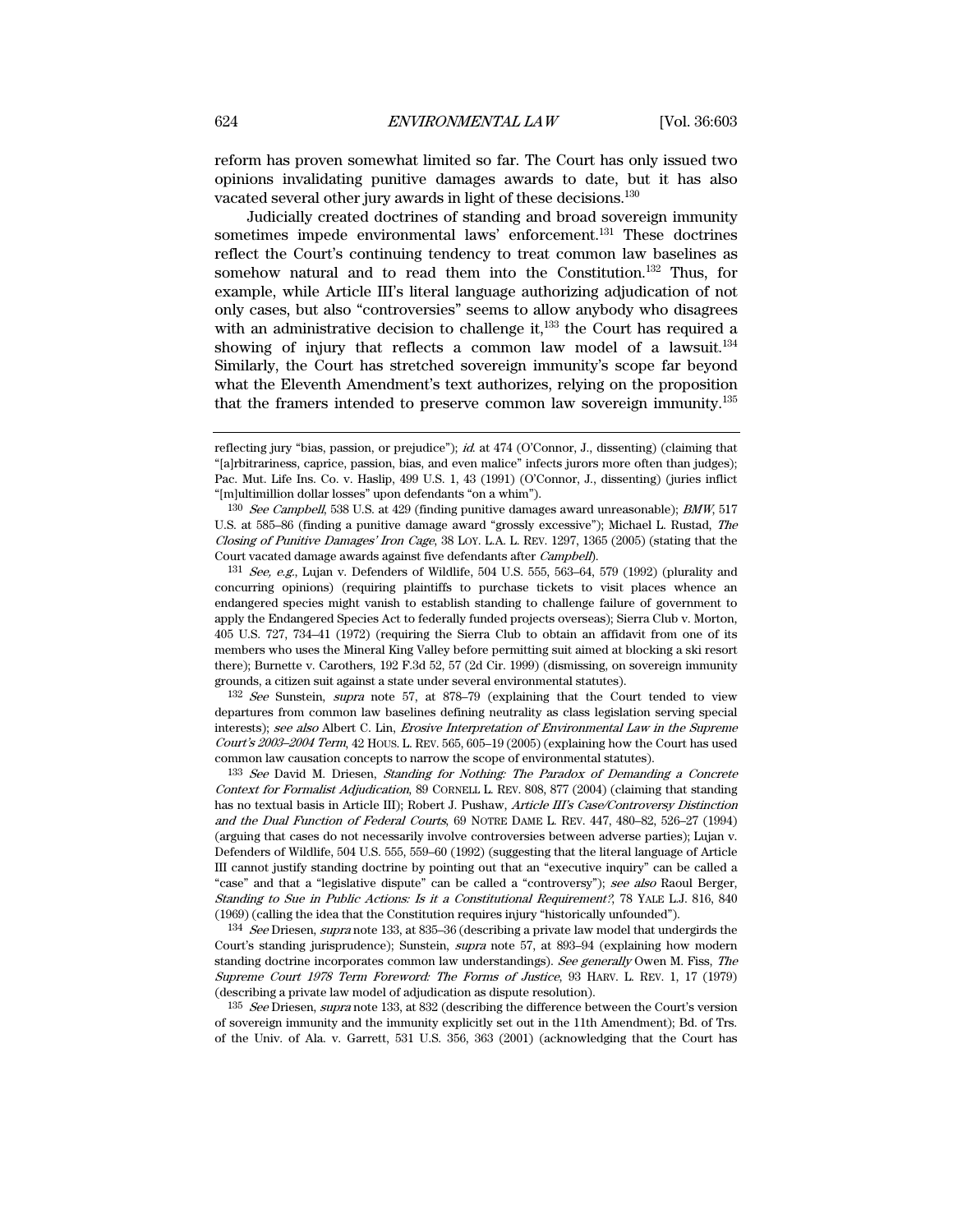But still, these doctrines have not materially advanced regulatory reform; they have merely complicated enforcement of some law at times.<sup>136</sup>

Increased judicial willingness to limit congressional power over commerce could threaten environmental law.137 Judicial limits on federal regulatory power can aid the agenda of some regulatory reformers who seek to transfer power over environmental matters from the federal government to the states.<sup>138</sup> The dissenters in *United States v. Lopez*<sup>139</sup> and *United States* 

extended state immunity to suits from their own citizens even though "by its terms" the 11th Amendment only applies to suits by citizens from another state); Kimel v. Fla. Bd. of Regents, 528 U.S. 62, 72–73 (2000) (affirming that the 11th Amendment "stands not so much for what it says, but for the presupposition which it confirms"); Alden v. Maine, 527 U.S. 706, 715–16 (1999) (invoking common law sovereign immunity to justify prohibiting Maine governmental employees from suing their state government for violation of the Fair Labor Standards Act); College Sav. Bank v. Fla. Prepaid Postsecondary Educ. Expense Bd., 527 U.S. 666, 700 (1999) (Breyer, J., dissenting) (noting that sovereign immunity is a common law doctrine); Seminole Tribe v. Florida, 517 U.S. 44, 102–03 (1996) (Souter, J., dissenting) (discussing sovereign immunity's common law origins); *cf.* Tennessee v. Lane, 541 U.S. 509, 533–34 (2004) (holding that Congress had constitutionally abrogated sovereign immunity under the 14th Amendment in Title II of the Americans with Disabilities Act); Nev. Dep't of Human Res. v. Hibbs, 538 U.S. 721, 724–25 (2003) (upholding a waiver of sovereign immunity to allow for private enforcement of The Family and Medical Leave Act of 1993); Seminole Tribe, 517 U.S. at 69 (suggesting that sovereign immunity was not only a product of English common law, but part of the "fundamental jurisprudence in all civilized nations" [citation and internal quotation omitted]). See generally Symposium: State Sovereign Immunity, 75 NOTRE DAME L. REV. 817 (2000) (providing scholarly articles and essays on the 11th Amendment); Vicki C. Jackson, The Supreme Court, the Eleventh Amendment, and State Sovereign Immunity, 98 YALE L.J. 1, 8–13 (1988) (exploring the 11th Amendment and its interpretation prior to the recent change in jurisprudence).

<sup>136</sup> See generally, Florida Prepaid, 527 U.S. at 701–04 (charging that sovereign immunity, like Lochner, threatens to "deprive Congress of necessary legislative flexibility," in part by limiting its ability to rely on "a decentralized system of individual private remedies");  $id.$  at 655–60 (explaining why immunizing states from private suits for patent infringement may leave patent holders with inadequate remedies).

<sup>&</sup>lt;sup>137</sup> See generally Branford C. Mank, Protecting Intrastate Threatened Species: Does the Endangered Species Act Encroach on Traditional State Authority and Exceed the Outer Limits of the Commerce Clause?, 36 GA. L. REV. 723, 723–24 (2002) (noting that "a broad reading of Lopez and Morrison might call into question . . . some environmental statutes or regulations"); United States v. Lopez, 514 U.S. 549, 551 (1995) (holding that Congress exceeded its authority under the Commerce Clause in enacting a prohibition on gun possession in school zones).

<sup>138</sup> See William F. Pedersen, Contracting with the Regulated for Better Regulation, 53 ADMIN. L. REV. 1067, 1074 (2001) (identifying "a regulatory reform contract approach" with "devolution" of responsibility to the states and to regulated entities); Daniel C. Esty, Toward Optimal Environmental Governance, 74 N.Y.U. L. REV. 1495, 1496 (1999) (explaining that much of the regulatory reform debate focuses on the question of what level of government should have authority to address environmental problems); Rena I. Steinzor, Unfunded Environmental Mandates and the "New (New) Federalism": Devolution, Revolution, or Reform, 81 MINN. L. REV. 97, 99 (1996) (identifying devolution of authority to state and local government as a central tenet of conservative reform efforts); McGarity, supra note 38, at 1497, 1506, 1511 (explaining that most schools of regulatory reform favor decentralized decision making); NEWT GINGRICH, TO RENEW AMERICA 9 (1995) (arguing for devolution of power to state and local governments); see also Robert W. Adler, Unfunded Mandates and Fiscal Federalism: A Critique, 50 VAND. L. REV. 1137, 1140 (1997) (analyzing the Unfunded Mandates concept, which played a key role in the Unfunded Mandates Act, a reform bill advancing both CBA and devolution).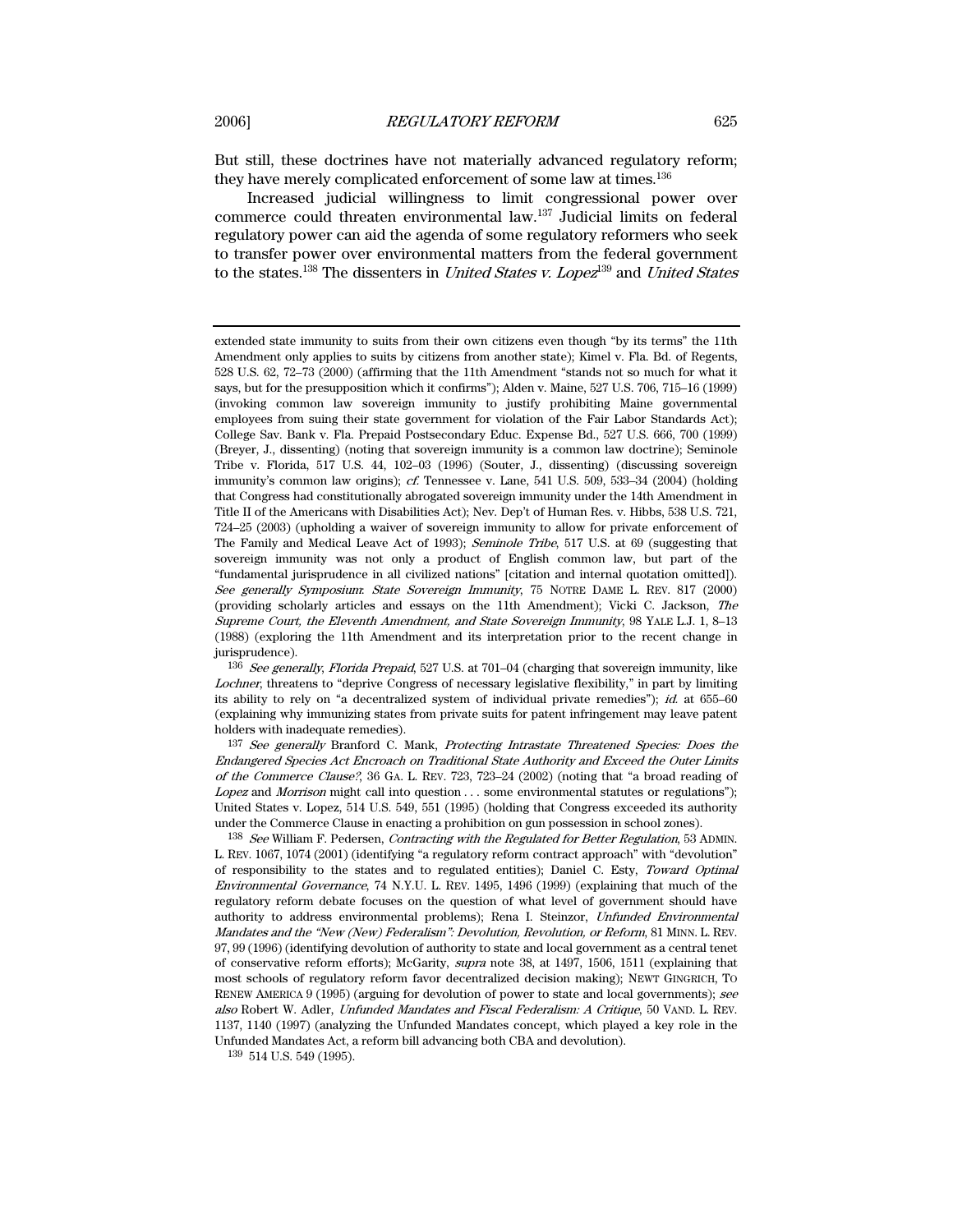v. Morrison<sup>140</sup> complained that the Court has embraced a formalist distinction, between commercial and non-commercial activities, reminiscent of the Lochner era's mechanical jurisprudence, and as incapable of producing principled results as the old direct/indirect affects distinction.141 But these decisions are not divorced from constitutional text as the old substantive due process jurisprudence was.<sup>142</sup> The Constitution clearly does contemplate a federal government of limited power.<sup>143</sup> The majority in these cases may have understood that it was risking a return to Lochnerian vices by using formalist distinctions, but found the alternative of foregoing judicial enforcement of some constraint on the Commerce Clause authority unacceptable.144 So far, these decisions have not led courts to declare any environmental law unconstitutional.<sup>145</sup>

The more important realm for judicial activism in the service of regulatory reform has involved statutory interpretation, not constitutional law.<sup>146</sup> Thus, statutory cases like *Duplex Printing Press Co. v. Deering*<sup>147</sup> and

142 Lopez, 514 U.S. at 601 n.9 (claiming that Lopez, unlike Lochner, "enforces . . . the Constitution, not 'judicial policy judgments'").

<sup>143</sup> See U.S. CONST., art. I (listing the specific powers of the federal government); Lopez, 514 U.S. at 552 (identifying the idea that the Constitution creates a federal government with a few enumerated powers as a first principle); Morrison, 529 U.S. at 639 (Souter, J., dissenting) (agreeing with the majority that the Constitution withholds some powers from Congress); H. Jefferson Powell, Enumerated Means and Unlimited Ends, 94 MICH. L. REV. 651, 654–55 (1995) (noting that the majority assertion that the federal government's power is limited is unsurprising and provokes no challenge from the dissenting Justices).

<sup>144</sup> See Lopez, 514 U.S. at 566 (stating that the commercial/non-commercial distinction may create some "legal uncertainty," but that the Constitution requires the Court to police the outer bounds of enumerated congressional power).

145 See United States v. Deaton, 332 F.3d 698, 705–08 (4th Cir. 2003) (rejecting Commerce Clause challenge to the Clean Water Act); GDF Realty Invs., Ltd. v. Norton, 326 F.3d 622, 625–31 (5th Cir. 2003) (upholding the Endangered Species Act); Rancho Viejo, L.L.C. v. Norton, 323 F.3d 1062, 1066–80 (D.C. Cir. 2003) (same); Gibbs v. Babbitt, 214 F.3d 483, 499–506 (4th Cir. 2000) (same); Nat'l Ass'n of Home Builders v. Babbitt, 130 F.3d 1041, 1046–57 (D.C. Cir. 1997) (same); United States v. Ho, 311 F.3d 589, 601–04 (5th Cir. 2002) (rejecting Commerce Clause Challenge to work practice standards for asbestos under the Clean Air Act); Allied Local & Reg'l Mfrs. Caucus v. EPA, 215 F.3d 61, 81–83 (D.C. Cir. 2000) (rejecting Commerce Clause challenge to the Clean Air Act); cf. Solid Waste Agency of N. Cook County v. U. S. Army Corps of Eng'rs, 531 U.S. 159, 166–68 (2001) (interpreting federal jurisdiction over wetlands narrowly while articulating federalism concerns); United States v. Wilson, 133 F.3d 251, 254 (4th Cir. 1997) (same). For an especially perceptive analysis of issues affecting the constitutionality of environmental laws under Lopez, see generally John Copeland Nagle, The Commerce Clause Meets the Delhi Sands Flower-Loving Fly, 97 MICH. L. REV. 174 (1998).

146 Judicial activism is difficult to define. See Robert E. Levy & Robert L. Glicksman, Judicial Activism and Restraint in the Supreme Court's Environmental Law Decisions, 42 VAND. L. REV. 343, 347 (1989) (pointing out that application of the term "judicial activism" is often unclear). A

<sup>140 529</sup> U.S. 598 (2000).

<sup>141</sup> Lopez, 514 U.S. at 606–08 (Souter, J., dissenting) (analogizing the direct/indirect distinction to the majority's commercial/non-commercial distinction); *id.* at 628–630 (Breyer, J., dissenting) (arguing that the commercial/non-commercial distinction is extremely malleable); Morrison, 529 U.S. at 640–43 (arguing that the commercial/non-commercial distinction is unworkable and ignores the "painful" history of the Lochner period); see also Gonzales v. Raich, 125 S. Ct. 2195, 2211, 2244 (2005) (disagreement between the majority and dissent about the definition of commercial activity).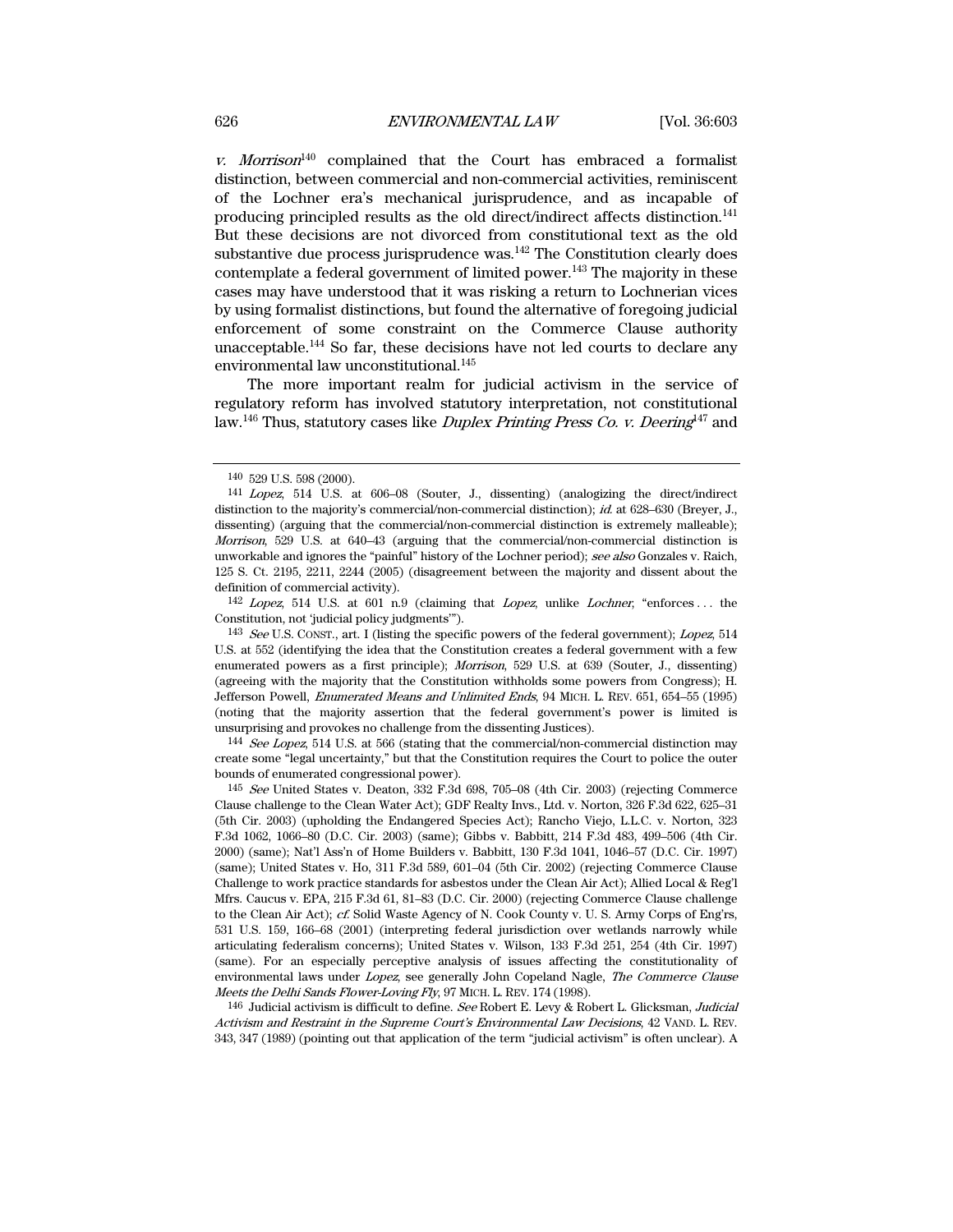American Steel Foundries v. Tri-Cities Central Trades Council,<sup>148</sup> furnish the most salient Lochnerian analogue to contemporary judicial activism, not Lochner itself. Despite a statutory provision forbidding the use of injunctions in labor disputes, these cases authorized injunctions of a laborrelated boycott of a printing press and of a picket in support of striking workers at a steel foundry.<sup>149</sup> They share with *Lochner* not only a disregard for textual limits, but also solicitude toward common law rights and opposition to "class" legislation.150

Cass Sunstein, a prolific CBA supporter, has argued for a cost-benefit canon of construction.<sup>151</sup> Such a canon would authorize the judiciary to interpret ambiguous statutory language to require CBA. In effect, he urges judges who agree with his policy views to make the judges' policy preferences determinative in many cases. This approach emulates, to some degree, the Lochner era vice of allowing prevailing economic ideologies to influence judicial law-making, a vice evidenced by the Court's strained interpretation of the anti-trust laws. But, as we have seen, the Supreme Court rejected industry requests for such a canon in the American Trucking case.152 This suggests that the modern Supreme Court, at least, has not gone as far as the Lochner Court in "erecting [its] prejudices into law."153

Still, judicial support for regulatory reform has played a role in several important cases.154 The dissenting Justices in Industrial Union Department v.

147 254 U.S. 443, 471 (1920) (construing section of law limiting labor injunctions narrowly to allow judiciary to enjoin a labor action).

 $^{150}$  The *Duplex Printing* Court construed the prohibition on labor injunctions of the Clayton Act narrowly because it restricted the "general" operation of anti-trust laws by granting a "special privilege or immunity to a particular class." 254 U.S. at 471. Both cases also treat labor actions as coercive interference with a property right. See id. at 465–66, 478–79 (boycott coercively interferes with a property right); Am. Foundries, 257 U.S. at 202, 205 (picketers coercively interfere with a property right).

<sup>151</sup> See Cass R. Sunstein, *Interpreting Statutes in the Regulatory State*, 103 HARV. L. REV. 405, 487 (1987) (suggesting that courts should presumptively read statutes to require that regulations benefits be at least "roughly commensurate with their costs").

working definition of statutory judicial activism would consider a decision activist when conventional techniques of statutory interpretation do not provide at least a reasonably good justification for the result and judicial views about appropriate policy seem to play a large role.

<sup>148 257</sup> U.S. 184, 202, 205 (1921) (enjoining picketers under an anti-trust law).

<sup>149</sup> See Duplex Printing, 254 U.S. at 468 n.1 (1920) (quoting §§ 6, 20 of the Clayton Act, which forbid restraining orders or injunctions from issuing in a labor dispute unless it was necessary to prevent irreparable injury); Am. Foundries, 257 U.S. at 201–02 (quoting  $\S$  20 of the Clayton Act).

<sup>152 531</sup> U.S. 457, 468–71 (2001); cf. Michigan v. EPA, 213 F.3d 663, 678–79 (D.C. Cir. 2000) (requiring consideration of cost when the statute does not clearly preclude it); George E. Warren Corp. v. EPA, 159 F.3d 616, 622–24 (D.C. Cir. 1998) (requiring EPA to consider a proposed rule's effect on gasoline price and supply under a statutory provision not mentioning costs); Grand Canyon Air Tour Coal. v. FAA, 154 F.3d 455, 475 (D.C. Cir. 1998) (authorizing the FAA to consider costs to the air tourism industry in deciding how to devise a plan for "substantial restoration of the natural quiet" in the Grand Canyon area).

<sup>153</sup> Susan Bandes, Erie and the History of the One True Federalism, 110 YALE L.J. 829, 833 n.21 (2001) (reviewing EDWARD A. PURCELL, JR., BRANDEIS AND THE PROGRESSIVE CONSTITUTION: ERIE, THE JUDICIAL POWER, AND THE POLITICS OF THE FEDERAL COURTS IN TWENTIETH-CENTURY AMERICA (2000)).

<sup>&</sup>lt;sup>154</sup> See Levy & Glicksman, supra note 146, at 421 (concluding that "the Supreme Court has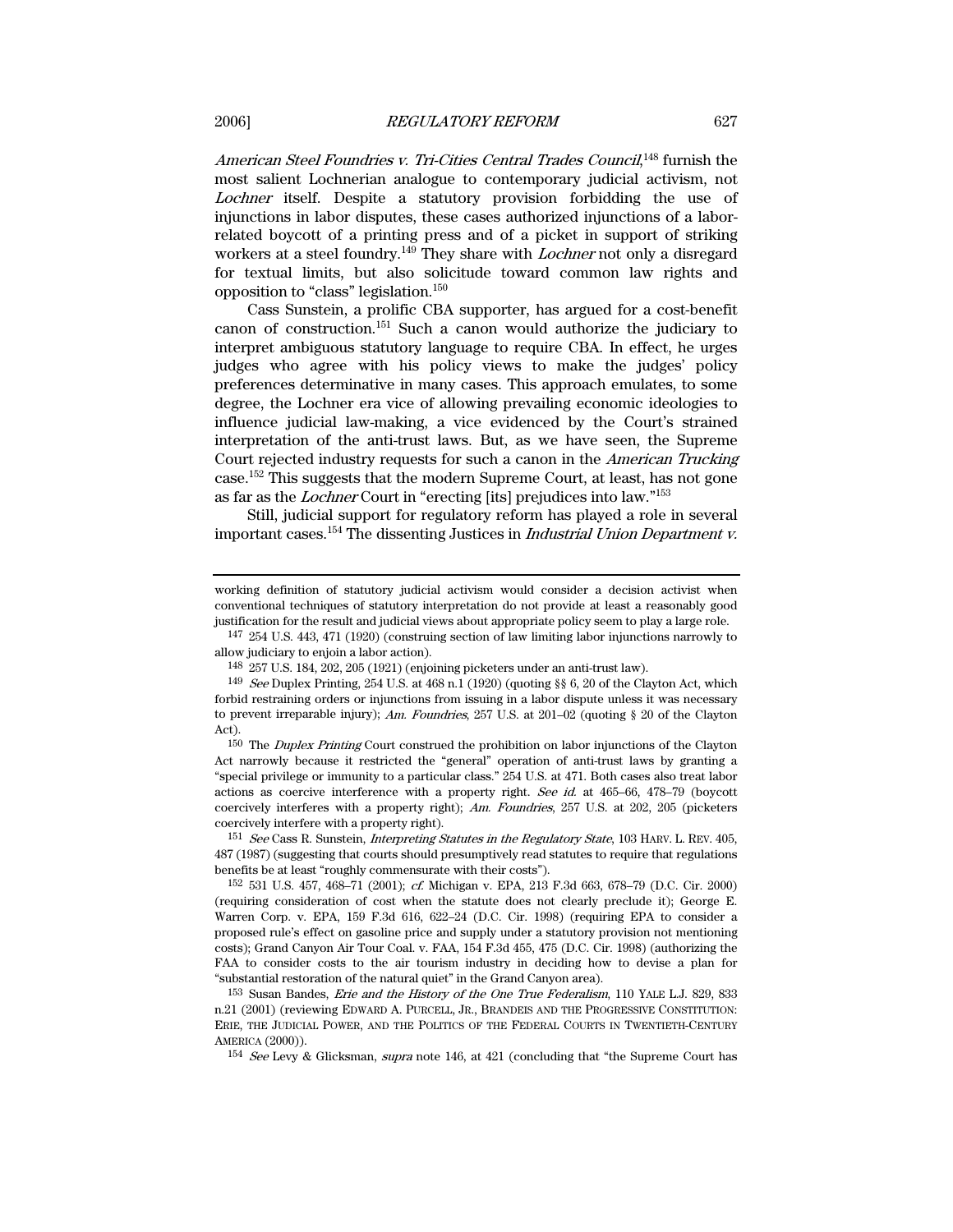American Petroleum Institute (Benzene)<sup>155</sup> associated judicial support for regulatory reform with Lochnerism. 156 The dissenters claimed that the Benzene Court struck "its own balance between the costs and benefits of occupational safety standards."157 They suggested that the majority had misread the statute to implement its own views of proper risk management, just as the Lochner Court had misread the Constitution in order to implement its own economic philosophy.158 The plurality opinion required a finding of significant risk before regulation of toxic substances could occur under the Occupational Safety and Health Act.159 This requirement flowed in part from sympathy toward a cost-benefit framework, for the plurality did not want to "give OSHA the power to impose enormous costs that might produce little, if any, discernible benefit."160 Only Justice Powell, however, read the Occupational Safety and Health Act as requiring CBA.161 And the Supreme Court squarely rejected that view in American Textile *Manufacturers Institute v. Donovan* (*Cotton Dust*).<sup>162</sup> The *Benzene* decision,

elevated economic efficiency to a level of importance not shared by Congress"). I am here defining regulatory reform primarily in terms of a concern with CBA. Other writers have addressed the environmental tendencies of the Court more broadly. See, e.g., Lin, supra note 132, at 565–66 (arguing that the Court's October 2003 term continued a trend of gradually eroding environmental law through the use of common law causation analysis, textualism, and federalism); Richard J. Lazarus, Restoring What's Environmental About Environmental Law in the Supreme Court, 47 UCLA L. REV. 703, 708–36 (1999) (reviewing the voting records of individual Justices in environmental cases); Daniel A. Farber, *Is the Supreme Court Irrelevant?* Reflections on the Judicial Role in Environmental Law, 81 MINN. L. REV. 547, 547 (1997) (arguing that the Supreme Court has had little impact upon environmental law); Levy & Glicksman, supra note 146, at 346 (claiming that "the Supreme Court has pursued a policy far less protective of the environment than the policy intended by Congress"). While none of these general articles ascribe Lochnerian tendencies to the Court as a whole, some of them mention tendencies of individual Justices that seem distinctly Lochnerian. See Lazarus, supra, at 727 (stating that Justice Scalia seems concerned that environmental law "may promote governmental authority at the expense of individual autonomy, such as in the exercise of property rights").

155 Indus. Union Dep't v. Am. Petroleum Inst. (Benzene), 448 U.S. 607 (1980).

156 Id. at 723–24 (Marshall, J., dissenting).

 $157$  Id.

158 Id. In context, the dissenter's reference to the majority's "own balance," stands in contrast to the balance struck by Congress. See id. at 713 (claiming that the plurality "is obviously more interested in the consequences of its decision than in discerning" Congressional intent). And the dissenters analogize the Court's willingness to enact its own views into law in Benzene to the *Lochner* majority's use of laissez-faire philosophy. See id. at 723-24 (citing Holmes's suggestion that the Lochner majority made Herbert Spencer's Social Statistics into a governing legal principle).

159 Id. at 639–40 (plurality opinion) (finding that section 3(8) requires the Secretary to determine that a standard it issues is reasonable necessary to remedy "a significant risk of material health impairment").

 $160$  *Id.* at 645.

161 Id. at 667 (Powell, J., concurring) (concluding that the statute requires a "reasonable relationship" between the costs and benefits of regulation). The dissenters apparently intended their accusation of Lochnerism to apply to Justice Powell, for they accused the "Court" of Lochnerism, not just the plurality. See id. at 723–24 (Marshall, J., dissenting); cf. id. at 708–13 (Marshall, J., dissenting) (addressing itself to the "plurality").

162 452 U.S. 490, 507–23 (1981) (rejecting argument that costs of implementing OSHA toxic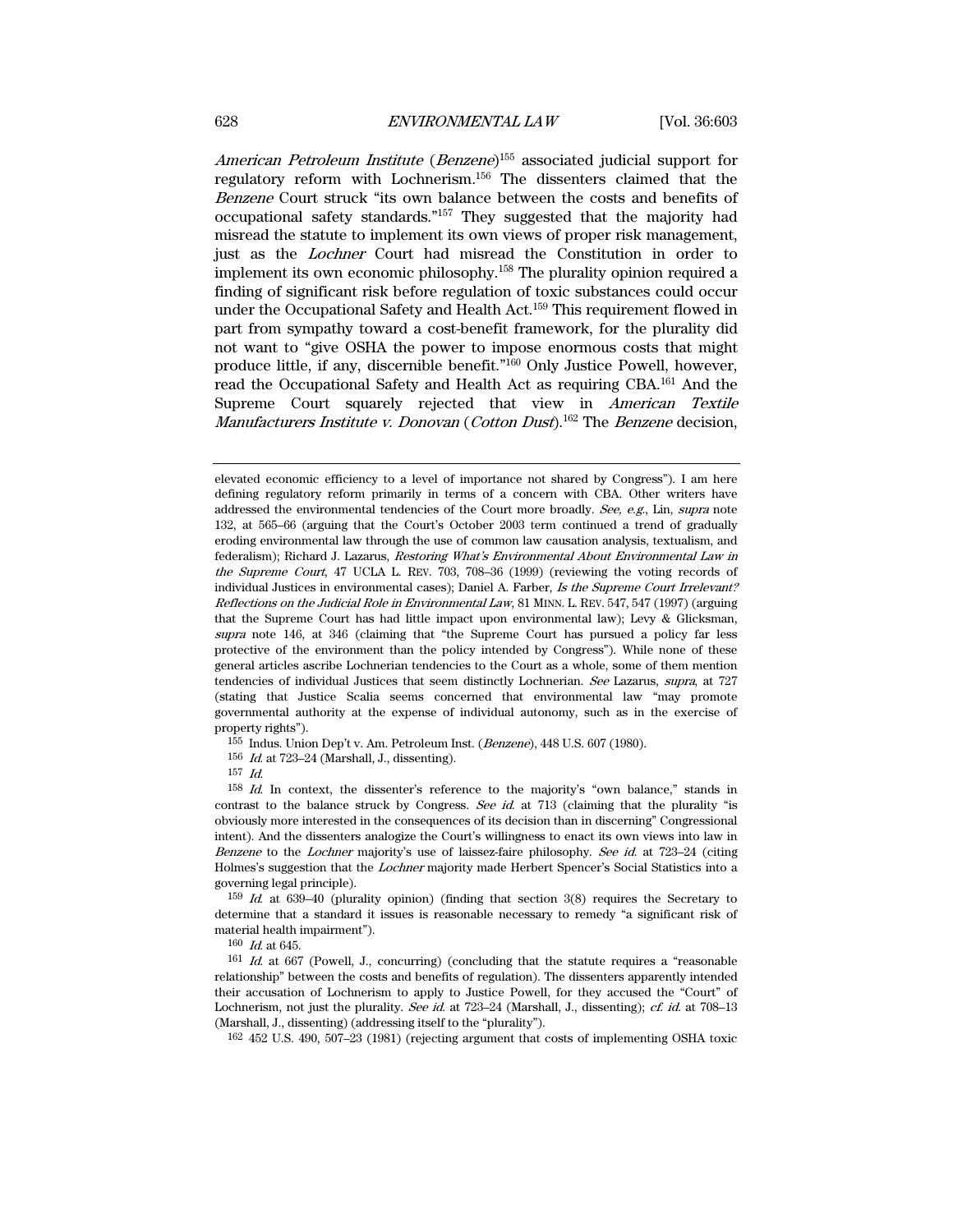however, pushed government agencies toward greater reliance on quantitative risk assessment, which, as we have seen, serves as a critical element of CBA.163 Professor McGarity has explained that this decision had an enormous influence on government regulation of carcinogens, discouraging generic cancer policy and significantly reducing the protectiveness of regulation.164 The Court thus substantially advanced regulatory reform, and it did so with very little statutory support.165

The Court also advanced regulatory reform substantially in *Chevron v.* Natural Resources Defense Council,<sup>166</sup> when it upheld an expansion of EPA's "bubble" policy allowing polluters to trade emissions between sources within a facility. But this case involved a very close call from the standpoint of statutory construction, and offers even less support than Benzene for a charge of Lochnerian activism.167

166 467 U.S. 837 (1984).

167 The Court has also supported "market-based" approaches to regulatory reform through its Dormant Commerce Clause jurisprudence. In a line of cases beginning with *Philadelphia v.* New Jersey, 437 U.S. 617 (1978), the Court has favored interstate markets in waste disposal services over local governmental control of garbage disposal. In *Philadelphia v. New Jersey*, the Court struck down a New Jersey law prohibiting the importation of waste from other states. Id. at 618, 628–29. The Court rejected the argument that the claimed statutory purpose, to conserve local landfill space in order to adequately protect the state's environment, justified the ban. Id. at 625–27. In so doing, it chose not to rely upon precedent allowing states to ban imports of other materials presenting health hazards. See id. at 631–33 (Rehnquist, J., dissenting) (claiming that the majority had not adequately distinguished this precedent). In subsequent cases, the Supreme Court also held that the Dormant Commerce Clause prohibited enactment of "flow control" ordinances and fees, which local governments use to try and establish local control of garbage disposal. See C & A Carbone, Inc. v. Town of Clarkstown, 511 U.S. 383 (1994) (invalidating ordinance requiring delivery of local garbage to a local transfer station); Or. Waste Sys., Inc. v. Dep't of Envtl. Quality of the State of Or., 511 U.S. 93 (1994) (invalidating a statute charging a larger tipping fee for waste brought from out-of-state than is charged for waste

standards must bear a reasonable relationship to benefits).

<sup>&</sup>lt;sup>163</sup> See Benzene, 448 U.S. at 652–58 (putting a burden of proof upon the agency that would be difficult or impossible to meet without quantifying risk). While the opinion is unclear about whether it in fact requires quantitative risk assessment, see  $id$  at 654–55 (disclaiming any intent to impose a "mathematical straightjacket" while relying exclusively on examples of how to meet the Court's requirements of demonstrating significant risk that quantified the probability of harm), the federal agencies have found it difficult to satisfy the opinion's strictures without it. See Thomas O. McGarity, The Story of the Benzene Case: Judicially Imposed Regulatory Reform through Risk Assessment, in ENVIRONMENTAL LAW STORIES 141, 165–68 (Richard J. Lazarus & Oliver A. Houck eds., 2005) (explaining how the Court's decision helped destroyed generic cancer policy and led to reliance on case-by-case quantitative risk assessment); cf. Farber, supra note 154, at 552–53 (stating that the Court did not offer "clear leadership" on the issue of whether regulation is warranted based on unquantifiable evidence).

 $164$  McGarity, *supra* note 163, at 165–66.

<sup>&</sup>lt;sup>165</sup> See Sunstein, supra note 15, at 360 n.266 (noting that "no statutory source" supported the Benzene plurality's significant risk requirement); Farber, supra note 154, at 553 n.27 (noting that "the plurality opinion is quite difficult to square" with the statute's "plain language"); Levy & Glicksman, supra note 146, at 380 (finding "the plurality efforts to explain the result in terms of statutory language and legislative history were largely unpersuasive"); Richard I. Goldsmith & William C. Banks, *Environmental Values: Institutional Responsibility and the Supreme Court*, 7 HARV. ENVTL. L. REV. 1, 25 (1983) (finding the plurality's position "implausible on its face"). Section 6(b)(5) of the Occupational Safety and Health Act (OSH Act) requires standards that assure "to the extent feasible . . . that no employee will suffer material" health impairment. Benzene, 448 U.S. at 612 (quoting 29 U.S.C. § 655(b)(5) (2000)).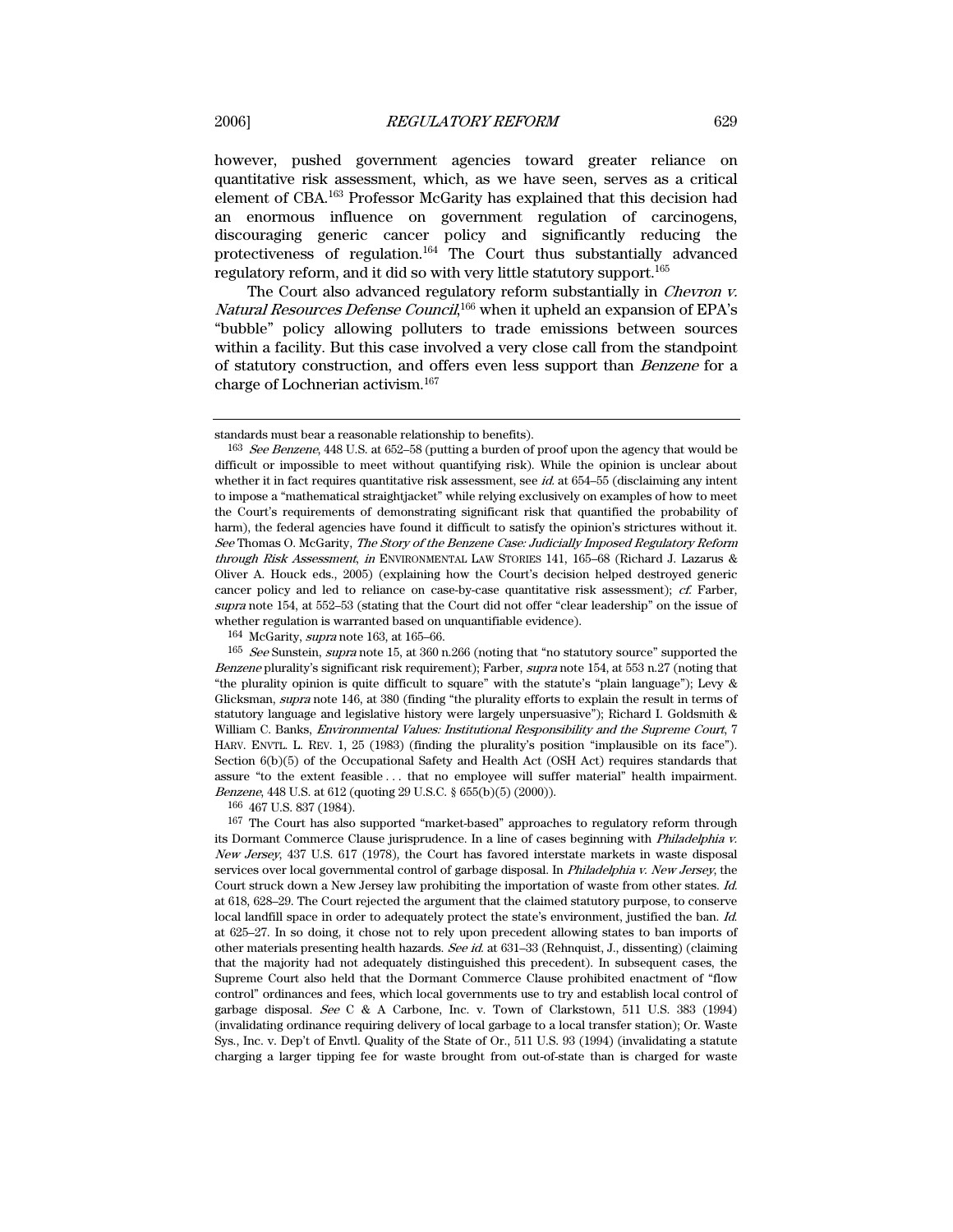Lower court judges, however, have sometimes actively advocated regulatory reform. For example, in *Corrosion Proof Fittings v. EPA*,<sup>168</sup> the United States Court of Appeals for the Fifth Circuit interpreted section 6 of the Toxic Substances Control Act<sup>169</sup> (TSCA) as requiring CBA of each regulatory alternative considered.170 Section 6 requires EPA to regulate "to the extent necessary to protect adequately against . . . risk using the least burdensome requirements."171 Once EPA has decided to regulate under this section, it must "adequately" protect the public against the risks involved. If several possible requirements adequately protect against the risk, it must choose the least burdensome requirement. It must also consider the economic consequences of any rule it promulgates.172 The requirement to choose the least burdensome measure adequately protecting the public implies that EPA must compare the costs of adequately protective regulatory options to each other. Nothing in the statute, however, states that EPA must compare a single regulatory option's costs to its benefits. Indeed, in a case where only one regulatory option protected the public adequately, section 6 plainly would require adoption of that option, even if the costs far exceeded the benefits.173 Section 6 explicitly requires adoption of an option that adequately protects the public. Yet, the Corrosion Proof Fittings court required CBA of each option.174

Even this decision, while certainly congruent with contemporary economic ideology and perhaps with active enactment of the judges' views into law, may simply reflect poor interpretation of a complex statute. Congress had declared in section 2 of TSCA that it intended that EPA "shall consider the ... economic ... impact of any action" that it "takes or proposes."175 While even this section does not require comparison of costs to benefits or consideration of the costs of alternatives that do not adequately protect health, one can charitably interpret the decision as simply failing to adequately harmonize section 2 with the operative language in section 6. Even so, it is hard to believe that the contemporary intellectual climate did not make the wooden cost-benefit interpretation chosen appear natural to the court, in spite of its incongruity with the specifics of the statute. The

generated within Oregon); Chemical Waste Mgmt. v. Hunt, 504 U.S. 334 (1992) (invalidating a surcharge on hazardous waste generated outside of Alabama); see also Fort Gratiot Sanitary Landfill, Inc. v. Mich. Dep't of Natural Res., 504 U.S. 353 (1992) (invalidating ordinance allowing counties to refuse waste from outside of county). These cases do not appear especially activist in a Lochnerian sense, because the tradition of striking down discriminatory regulation has such a long lineage. They do reflect, however, the exercise of discretion in determining the limits of the anti-discrimination principle in a way that favors regulatory reform.

<sup>168 947</sup> F.2d 1201 (5th Cir. 1991).

<sup>169 15</sup> U.S.C. §§ 2601–2692 (2000).

<sup>170</sup> See Corrosion Proof Fittings, 947 F.2d at 1217.

<sup>171 15</sup> U.S.C. § 2605(a) (2000).

 $172$  *Id.* § 2605(c).

<sup>173</sup> Furthermore, in comparing two adequate regulatory options, the statutory language rather plainly requires EPA to choose the least burdensome, even if the least burdensome option has the worst cost-benefit ratio. Id. § 2605(a).

<sup>174</sup> Corrosion Proof Fittings, 947 F.2d at 1217.

<sup>175 15</sup> U.S.C. § 2601(c) (2000).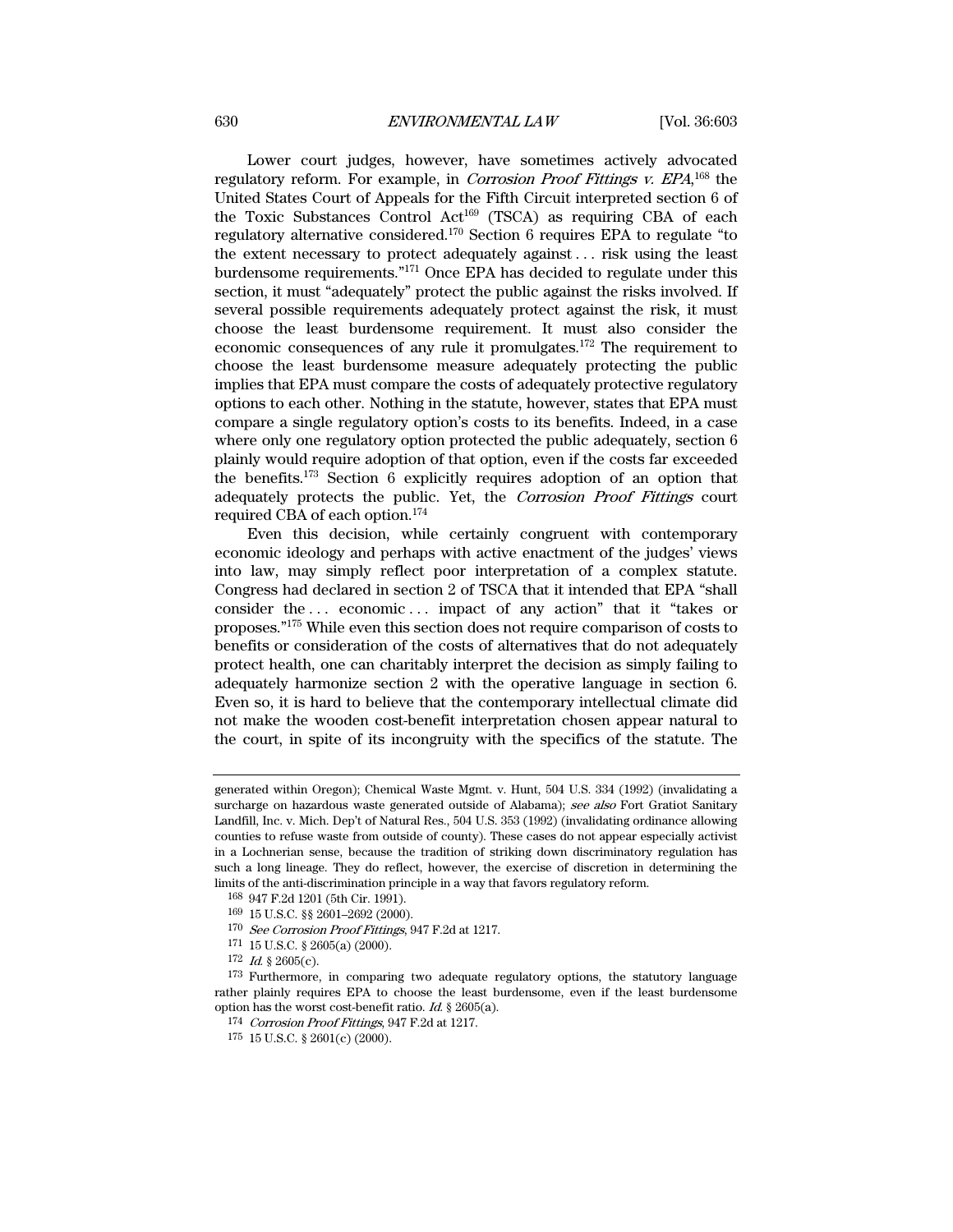court could easily have harmonized section 2 with section 6 by requiring cost effectiveness comparisons between adequate regulatory alternatives, without requiring any quantification of benefits.

This decision had an enormous impact upon EPA's regulation of toxic substances. Indeed, after this ruling EPA never again proposed to ban or seriously regulate any substance under TSCA section 6, apparently because quantification of benefits proved so daunting.176

Judges on the Court of Appeals for the District of Columbia have been more overtly ideological and willing to use the Constitution to advance their ideology.177 But the decisions evincing this ideology most clearly have not had as large an impact as Lochner era labor injunction cases or Corrosion Proof Fittings. For example, in International Union v. Occupational Safety and Health Administration (Lockout/Tagout), $178$  the D.C. Circuit held that OSHA must narrowly construe statutory provisions governing non-toxic workplace hazards to avoid a nondelegation difficulty.179 The court went on to offer a paean to CBA and to urge the agency to cure the statutory ambiguity leading to nondelegation concerns by adopting CBA.180 Still, the court did not require CBA181 and approved an agency interpretation that did not rely upon CBA in a subsequent decision.<sup>182</sup>

The most far reaching attempt to use the Constitution as a regulatory reform engine came in American Trucking Associations v. EPA, when the D.C. Circuit held that Clean Air Act section 109's health protection requirement ran afoul of the nondelegation doctrine.183 But, as we have seen, the Supreme Court unanimously reversed this decision.<sup>184</sup>

The cases examined here suggest that judicial activism on behalf of contemporary regulatory reform has greatly influenced the law (*Benzene* and Corrosion Proof Fittings alone justify that conclusion), but has proven less prevalent and gross than Lochner era judicial activism aimed at labor.185

<sup>176</sup> McGarity, supra note 20 (citing the use of CBA, which Corrosion Proof Fittings requires, as the likely reason that "EPA . . . has not taken any significant action to limit exposure to toxic chemicals under TSCA.").

<sup>177</sup> See generally Richard L. Revesz, Environmental Regulation, Ideology, and the D.C. Circuit, 83 VA. L. REV. 1717, 1719 (1997) (finding that ideology significantly influences this court's decision-making).

<sup>178</sup> Lockout/Tagout, 938 F.2d 1310 (D.C. Cir. 1991). The case is known as Lockout/Tagout, because it addressed a rule requiring employers to tag or lockout (i.e., temporarily disable) devices capable of injuring workers. Id. at 1312.

<sup>179</sup> Id. at 1316, 1321.

<sup>180</sup> Id. at 1319–21; id. at 1326–27 (Williams, J., concurring).

<sup>&</sup>lt;sup>181</sup> Id. at 1321 ("We hold only that cost-benefit is a *permissible* interpretation of § 3(8).") (emphasis in original) (majority opinion).

<sup>182</sup> United Auto Workers v. OSHA, 37 F.3d 665, 668–69 (D.C. Cir. 1994) (stating that the agency's construction satisfied the nondelegation doctrine notwithstanding its rejection of CBA).

<sup>183 175</sup> F.3d 1027, 1038 (D.C. Cir. 1999) (per curiam), rev'd sub nom. Whitman v. Am. Trucking Ass'ns, 531 U.S. 457 (2001).

<sup>184</sup> Whitman, 531 U.S. 457.

<sup>185</sup> See generally Phillips, supra note 69, at 491 ("Most critics of Lochner era substantive due process agree that the doctrine assisted business while disadvantaging workers . . .").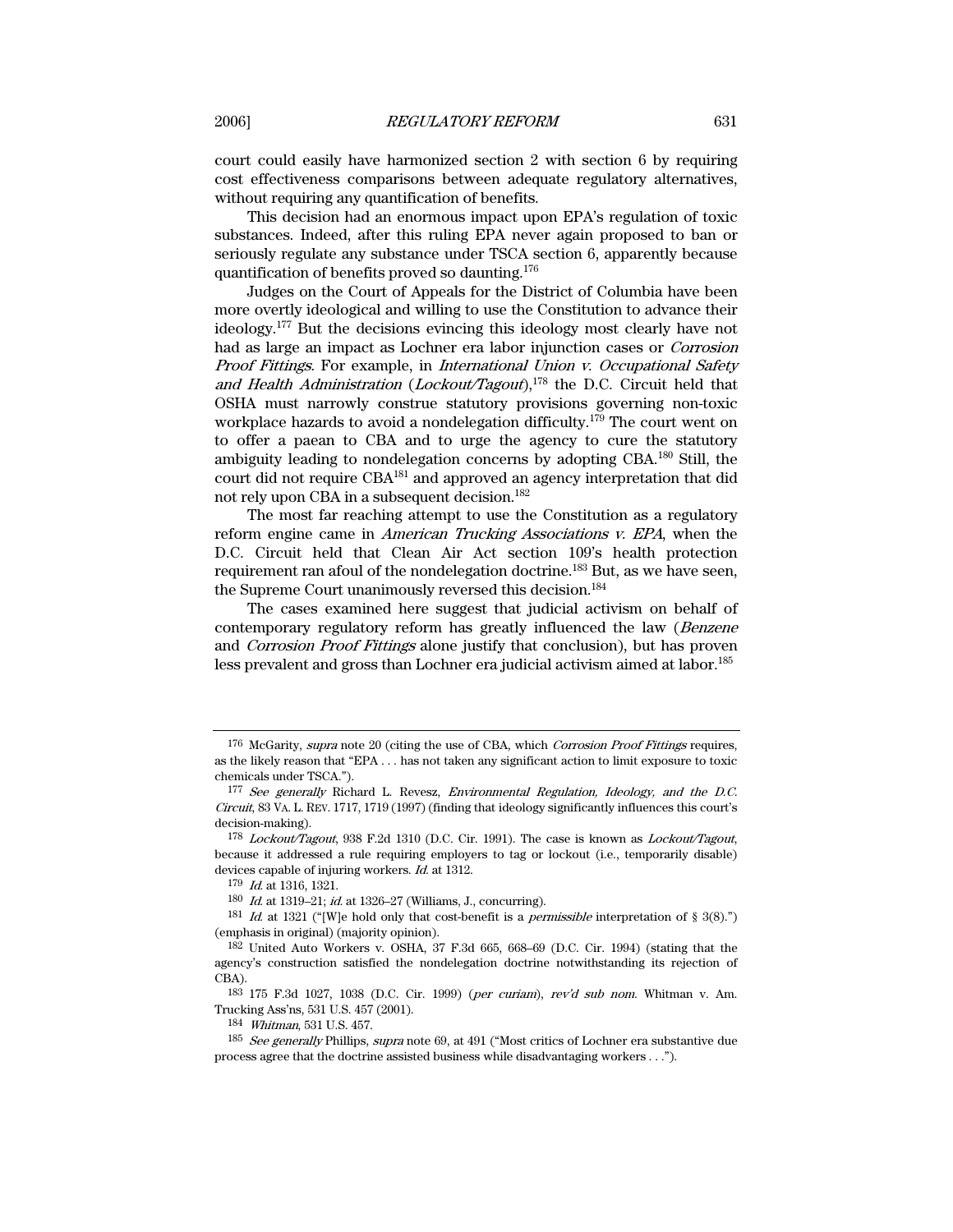# 632 ENVIRONMENTAL LAW [Vol. 36:603

# B. Ideology and Natural Law Origins

Both CBA and the Lochner era embrace of liberty of contract share a common natural law origin.186 The CBA idea stems from neoclassical elaboration of efficiency ideals derived from the work of Adam Smith, who posited a law of nature by which an "invisible hand" made the market work to the benefit of all.187 This same natural law of the invisible hand also supported decentralization of economic power through liberty of contract.<sup>188</sup> Smith himself referred to the "right of trafficking" as a "natural" right.<sup>189</sup> Thus, liberty of contract and CBA come from a natural law tradition, in the sense of a law having a basis in fundamental understandings of human nature.190

To be sure, neither the *Lochner* Court nor many contemporary regulatory reformers directly acknowledge natural law's influence upon their views.191 But the Lochner Court's discussion of bakers pursuing happiness through voluntary contracts to work long hours certainly echoes Smith's description of people bettering society through specialized labor and

188 See Balkin, supra note 68, at 179; WIECEK, supra note 48, at 82 (the elite bar of the Lochner age derived from Adam Smith an idea that the market "set the natural and just price for labor and capital"); Fiss, *supra* note 64, at 47 (Graham Sumner, an influential American proponent of social Darwinism, drew upon the work of Herbert Spencer and Adam Smith); Hovenkamp, supra note 93, at 402–07 (tracing Lochnerian views about property and contract back to Adam Smith).

<sup>186</sup> See Laurence H. Tribe, Constitutional Calculus: Equal Justice or Economic Efficiency?, 98 HARV. L. REV. 592, 597 (1985) (CBA's "intellectual and social heritage . . . lies in the classical eighteenth and nineteenth century economics of unfettered contracts").

<sup>187</sup> SUNSTEIN, supra note 27, at 129 (CBA is often justified on grounds of economic efficiency.); LEONIDAS MONTES, ADAM SMITH IN CONTEXT: A CRITICAL REASSESSMENT OF SOME CENTRAL COMPONENTS OF HIS THOUGHT 142–47 (2004) (discussing how Newton inspired social scientists like Smith to search for "first principles" governing human conduct). Professor Montes argues that Smith has "too readily been assimilated to the natural jurisprudential tradition," because this view neglects the "humanist" aspects of Smith's work. Id. at 147. Assuming that Professor Montes is correct, this neglect of Smith's humanism does not negate the point made here. The neoclassical economic tradition emphasizes the mechanistic elements of Smith's work, especially the Invisible Hand metaphor. Id. at 130. Recognizing that this emphasis distorts Smith's thought does not negate the origins of neoclassical theory in Smith's law of the Invisible Hand. See id. at 150-52, 160 (acknowledging this influence).

<sup>189</sup> ADAM SMITH LECTURES ON JURISPRUDENCE 8 (R.L. Meek, D.D. Raphael, & P.G. Stein eds., 1978). Smith also posited that the right to adjudication of a breach of contract arose from a natural law of human behavior, namely, that a promise "naturally creates an expectation" that the promise will be fulfilled. Id. at 12.

<sup>190</sup> See 15 INTERNATIONAL ENCYCLOPEDIA OF THE SOCIAL AND BEHAVIORAL SCIENCES 10,390, 10,393 (Neil J. Smelser & Paul B. Baltes eds., 2001) (defining natural law as being derived from human nature and citing Adam Smith as an important natural law thinker); Sofer, supra note 62, at 2394 (natural law literature emphasizes an "analogy between discovering moral laws by reasoning and discovering the natural laws of science"). See generally HACKNEY, supra note 58, at 25 (explaining how Blackstone's natural law philosophy embraced laissez-faire and anticipated Adam Smith); JOHN DEWEY, THE QUEST FOR CERTAINTY: A STUDY OF THE RELATIONSHIP OF KNOWLEDGE AND ACTION 212 (1929) (arguing that laissez-faire is a logical conclusion from natural law precepts).

<sup>191</sup> Cf. GILLMAN, supra note 46, at 158–59 (characterizing an "unnatural" economic advantage as one that is "non-market-based").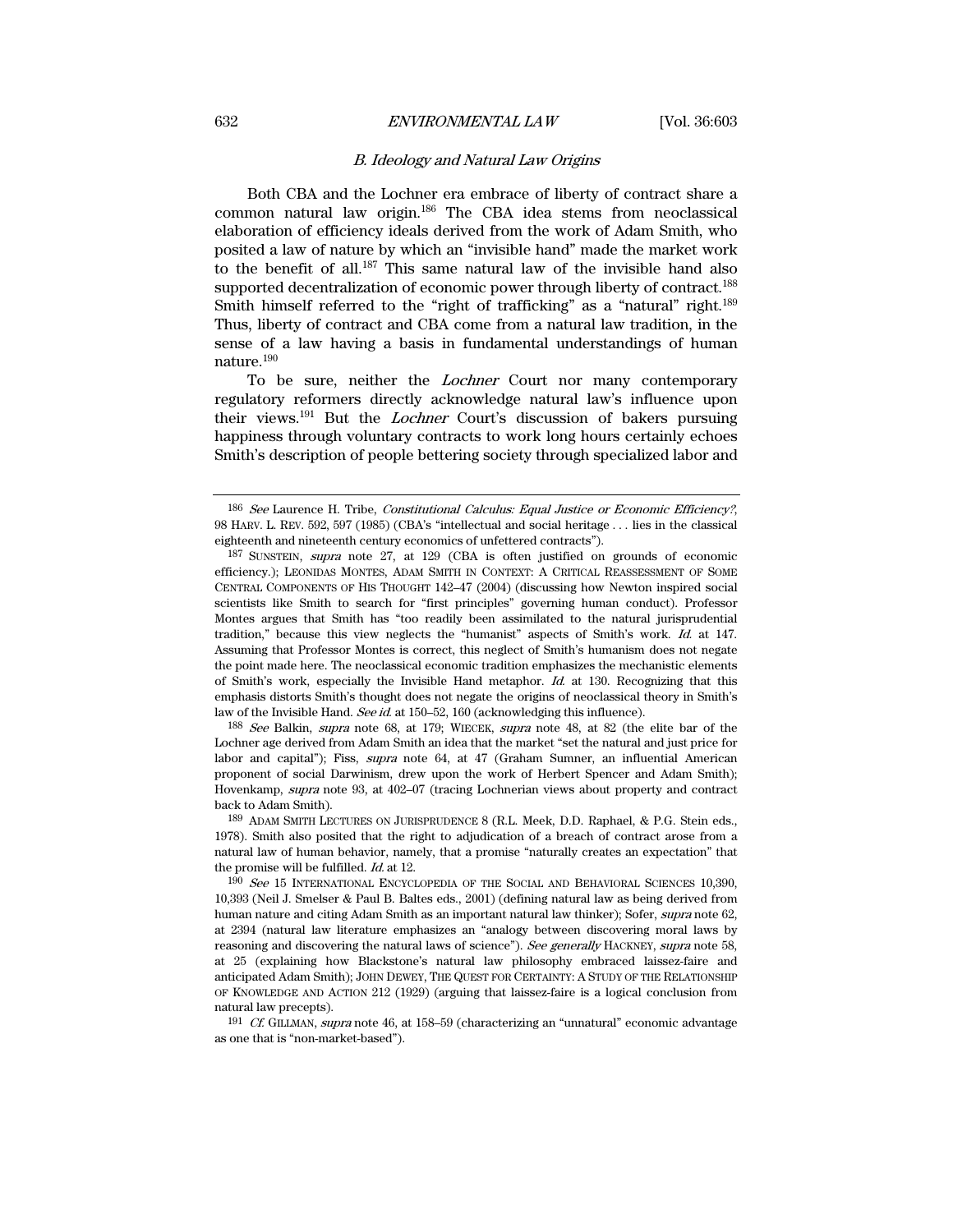voluntarily exchange.192 Similarly, CBA owes its origins to neoclassical refinement of some of Smith's ideas. An analogy between free contracts and environmental regulation justifies CBA. CBA reflects a belief that government officials enacting regulation purchase environmental benefits on behalf of the public, much as a buyer purchases goods through a contract or other exchange.193 The need to quantify benefits and compare them to costs flows directly from this vision of environmental regulation as an analogue to a contract for purchase of a good.194 And many observers have read Smith as teaching that such contracts, reflecting rational choices of consumers pursuing their own ends, end up benefiting society.195 CBA appears natural to many of its advocates, because it reflects the same sort of logic found in the natural order represented by contract.196

Moreover, demands for regulatory reform reflect a broader movement toward less government, based upon a faith in markets owing a great debt to Adam Smith.197 Regulatory reform thus forms part of a broader move toward laissez-faire, even though neoclassical economics does not recommend the wholesale abandonment of environmental regulation.

Yet, many of the legal academics who embrace regulatory reform, unlike the Lochner era Justices, have explicitly rejected aspects of the economic theory supporting their preferred reforms. Thus, Cass Sunstein, Eric Posner, and Matthew Adler deny that aggregation of consumer preferences forms an adequate basis for regulation, even though aggregation of preferences forms the basis of the economic theory underlying CBA.198 Nevertheless, they all conclude that CBA is justified.199

<sup>192</sup> See Larry A. DiMatteo, The History of Natural Law Theory: Transforming Embedded Influences into a Fuller Understanding of Modern Contract Law, 60 U. PITT. L. REV. 839, 882–83 (1999) (describing Lochner as the "symbolic high point of Smithian freedom of contract").

<sup>&</sup>lt;sup>193</sup> See Driesen, supra note 16, at 577 (economists treat clean air and water as amenities that society must purchase); BAXTER, *supra* note 29, at 10–12.

<sup>194</sup> See Driesen, supra note 16, at 577 (In order to know whether society is spending "the right amount" on environmental "amenities," society must make sure it pays clean up costs equal to pollution's "social cost."); GOWDY & O'HARA, supra note 106, at 104–08 (describing the tradeoffs between the production of consumer goods and pollution).

 $195$  Cf. DiMatteo, supra note 192, at 877–82 (arguing that Smith's notion of free contract was not limited to the economic efficiency model and included a concept of just contracting).

<sup>196</sup> See James A. Dorn, Cato Institute, The Case for Market Liberalism, (Jan. 20, 2004), available at http://www.cato.org/dailys/01-20-04.html (describing free market liberalism as "natural").

<sup>197</sup> See McGarity, supra note 38, at 1484–98 (discussing the commitment of various regulatory reform groups to less government and linking the "radical anti-interventionists'" views to Adam Smith).

<sup>198</sup> See Frank & Sunstein, supra note 45, at 324 (supporting CBA but disapproving a willingness-to-pay approach to estimating benefits); Adler & Posner, supra note 26, at 196 (rejecting reliance on "unrestricted preferences" as the basis for valuing costs and benefits); Sunstein, supra note 14, at 253 (stating that CBA would be undesirable if it lead to economic efficient outcomes based on willingness to pay); see also McGarity, supra note 14, at 10 (1998) (identifying Professor Sunstein as a proponent of a "softer" variety of CBA that that offered by "free marketers").

<sup>199</sup> See SUNSTEIN, supra note 21, at 25–26 (basing his support for CBA on "common sense informed by behavioral economics and cognitive psychology" rather than "neoclassical economics"); Adler & Posner, Welfarist Theory, supra note 45, at 289–302 (linking individual welfare to overall well being that Adler identifies with CBA); Adler & Posner, *supra* note 26, at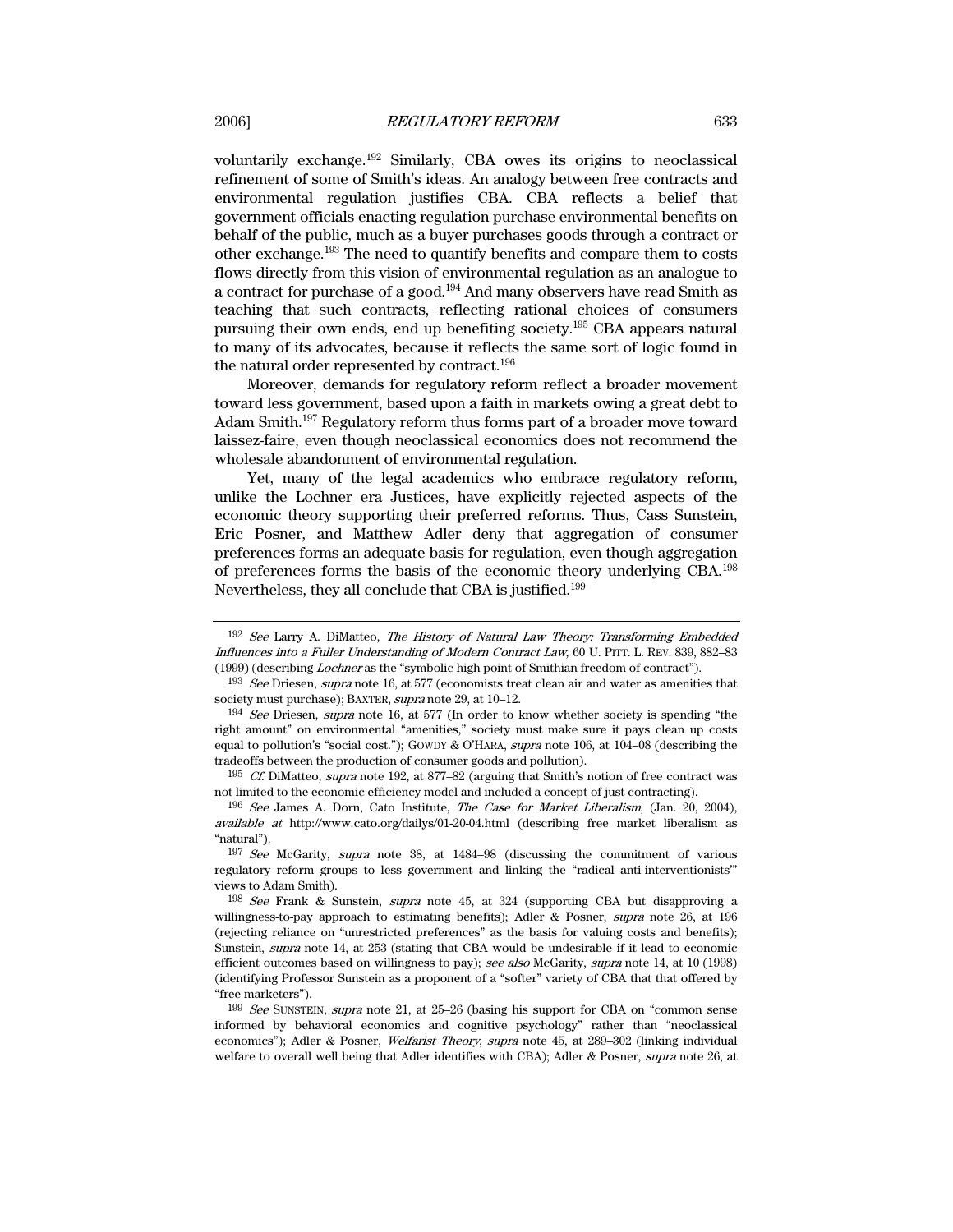Natural law remains at least as influential as it was during the Lochner period, but its influence in the courtroom has waned significantly.200 Today, natural law animates the law and economics movement, which tends to believe regulation will prove counterproductive because it interferes with the natural order represented by free markets.201 But the Court, while continuing at times to venerate common law models, does not use natural law to justify contemporary deregulation.

In place of natural law, we find a new kind of legal historicism, which emphasizes positive law sources as the basis for neutrality. Hence, textualism and originalism have become influential in constitutional interpretation.202

# C. Attitudes Toward Legislation

As suggested previously, clearer and more significant parallels with Lochnerism appear when we look beyond the modern judiciary. For modern

200 See Mootz, supra note 62, at 311 (referring to natural law as "a curiosity outside the mainstream"); Sofer, supra note 62, at 2403–04 (describing the unacceptability to society of having a Supreme Court Justice "branded" as a "believer in natural law").

 $201$  See generally HACKNEY, supra note 58, at 25 (identifying allegiance to natural law governing economic relations with the view that "any attempt to intervene . . . was necessarily doomed to failure"); Samuel J. Rascoff & Richard L. Revesz, The Biases of Risk Tradeoff Analysis: Towards Parity in Environmental and Health-and-Safety Regulation, 69 U. CHI. L. REV. 1763, 1793 (2002) ("[R]isk tradeoff analysis began as a tool of deregulation."); Cass R. Sunstein, Health-Health Tradeoffs, 63 U. CHI. L. REV. 1533 (1996); RISK VERSUS RISK: TRADEOFFS IN PROTECTING HEALTH AND THE ENVIRONMENT (John D. Graham & Jonathan Baert Wiener eds., 1995); W. KIP VISCUSI, FATAL TRADEOFFS: PUBLIC AND PRIVATE RESPONSIBILITY FOR RISK (1992); Ralph L. Keeney, Mortality Risks Induced by Economic Expenditures, 10 RISK ANAL. 147 (1990); AARON WILDAVSKY, SEARCHING FOR SAFETY (1988) [hereinafter WILDAVSKY, SEARCHING FOR SAFETY]; Aaron Wildavsky, Richer is Safer, 60 PUB. INT. 23 (1980).

202 See Adam Liptak, A Court Remade in Reagan Era's Image, N.Y. TIMES, Feb. 2, 2006, at A19 (discussing the Court's growing commitment to original intent and textualism); Jonathan G. O'Neall, Raoul Berger and the Restoration of Originalism, 96 NW. U. L. REV. 253, 281 (2001) (concluding that Raoul Berger's originalist scholarship has compelled constitutional law and theory to grapple with "the originalist proposition"); cf. Robert M. Howard & Jeffrey A. Segal, An Original Look at Originalism, 36 LAW & SOC'Y REV. 113, 134 (2002) (finding that text has little impact and intent has no impact on Supreme Court decisions); Richard S. Kay, Originalist Values and Constitutional Interpretation, 19 HARV. J.L. & PUB. POL'Y 335, 335 (1995) (claiming that originalism describes an adjudication method identified and debated only in the last 20 years). See generally ROBERT BORK, THE TEMPTING OF AMERICA: THE POLITICAL SEDUCTION OF THE LAW (1990) (a polemic on behalf of originalism); MICHAEL J. PERRY, THE CONSTITUTION AND THE COURTS: LAW OR POLITICS? 60 (1994) (characterizing Justice Scalia as "one of the Court's foremost exponents" of originalism); STEPHEN B. PRESSER, RECAPTURING THE CONSTITUTION: RACE, RELIGION, AND ABORTION RECONSIDERED 21 (1994) (pointing out that "virtually every" Supreme Court Justice has, "at one time or another," invoked "originalist arguments").

<sup>194–95 (</sup>arguing that CBA tends to advance overall well-being). Professor Adler's support for CBA is subtle and sometimes equivocal. Cf. Driesen, supra note 25, at 69–75 (questioning whether Adler and Posner's "overall well being" theory adequately supports a choice for CBA). Compare Matthew D. Adler, The Positive Political Theory of Cost-Benefit Analysis: A Comment on Johnston, 150 U. PA. L. REV. 1429, 1429 (2002) (recognizing that CBA may reduce overall well being), with Adler, Judge Williams, supra note 45, at 271 (supporting CBA but characterizing his support for CBA as "more tentative" than that of Judge Williams).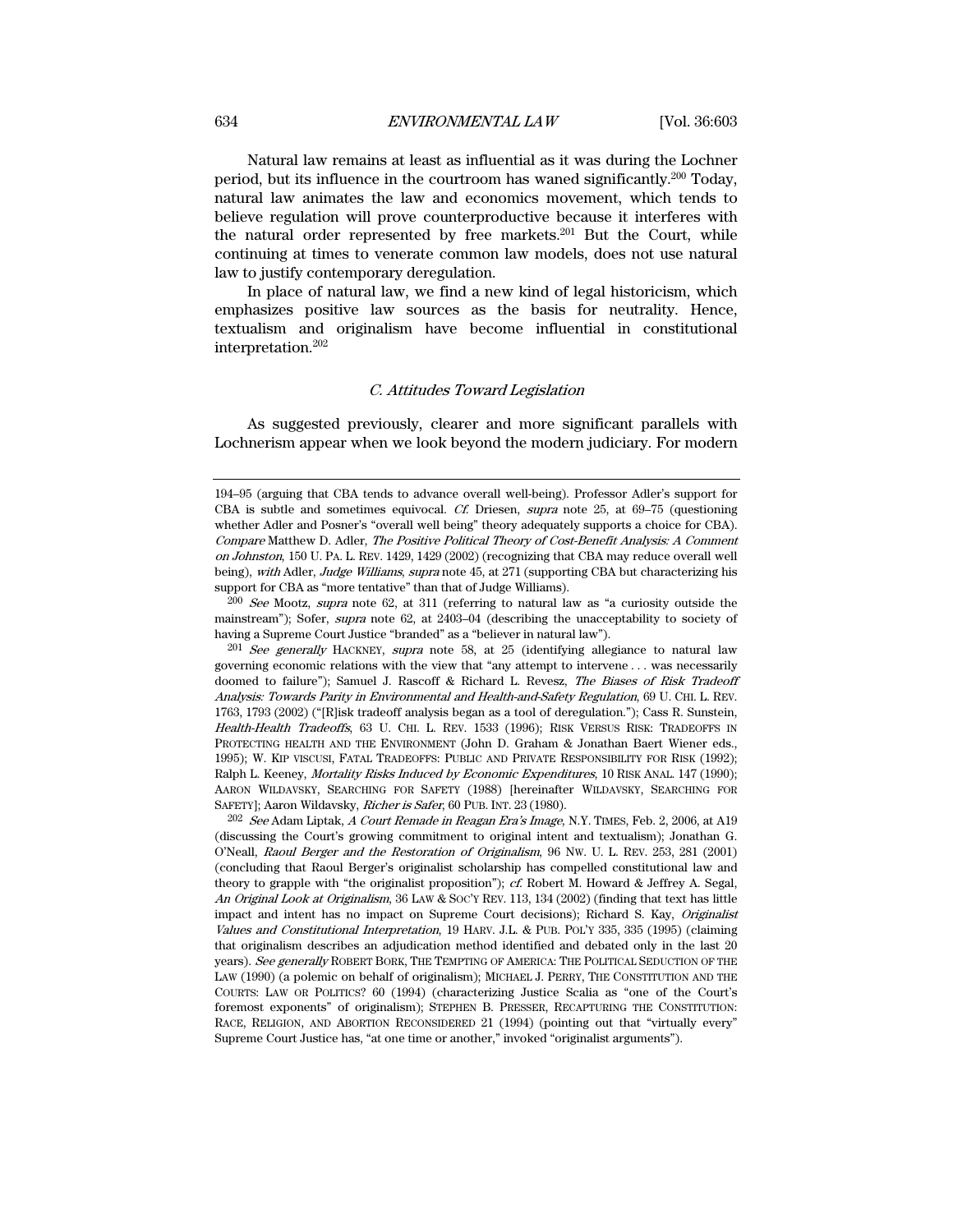regulatory reformers' attitudes toward regulation closely resemble those of the Lochner era Court.

# 1. Favoring Neutrality

We have seen that the Lochner era Court tended to view "class legislation" with suspicion and supported more neutral general legislation. Indeed, in the anti-trust cases the Court converted class legislation into neutral legislation by misinterpreting trust-busting laws as authorizing injunctions against labor as well as business.203

Modern regulatory reformers echo this opposition to "class legislation" when they decry the one-sidedness of legislation favoring protection of the public's health over the interests of polluters. While they do not explicitly frame their opposition in "class legislation" terms, a provision like section 109 of the Clean Air Act<sup>204</sup> takes resources from  $A$  (the polluter) and gives them to  $B$  (the breather) in the form of health protection.<sup>205</sup> In doing so, the legislation corrects a power imbalance that makes breathers helpless in protecting their own health from pollution absent government intervention, a power imbalance similar to that which the New York Legislature sought to correct in employment relations when it sought to limit bakers' working hours. Cass Sunstein refers to class legislation protecting breathers from polluters as absolutist, thus suggesting that one-sided legislation is irrational, even though as one of the moderate voices in the regulatory reform movement, he suggests that absolutism might be justified in a few cases (such as protection of endangered species).206 The suggestion that one-sided legislation is not just a value choice but an irrational act is consistent with Lochnerism.

Both the Lochner era Court and modern regulatory reformers often regard one-sided legislation as futile and therefore arbitrary. To justify its holding that limits on bakers' hours were unreasonable, the Lochner Court speculated that such limits might prove counterproductive in terms of their

 $203$  See supra notes 66–77 and accompanying text.

<sup>204 42</sup> U.S.C. § 7409 (2000).

<sup>205</sup> Section 109 requires EPA to establish standards for ambient air quality sufficient to protect public health. Id. Once it does this, states must devise plans, which include binding emission control obligations for polluters, to meet these standards. See id. § 7410; Train v. Natural Res. Def. Council, 421 U.S. 60, 64–68 (1975) (describing the basics of the Clean Air Act scheme). These state standards, passed as part of the effort to achieve the national ambient air quality standards, force polluters to install pollution control devices or employ other changes that cost them money but improve the health of those inhaling their emissions.

<sup>206</sup> See CASS R. SUNSTEIN, RISK AND REASON: SAFETY, LAW, AND THE ENVIRONMENT 213–14 (2002) (suggesting that a rights-based approach might properly apply to the Endangered Species Act); Sunstein, supra note 201, at 1534 (contrasting balancing with absolutism); Cass R. Sunstein, From Consumer Sovereignty to Cost-Benefit Analysis: An Incompletely Theorized Agreement?, 23 HARV. J.L. & PUB POL'Y 203, 209 (1999) (claiming that the absolutism characterizing 1970s legislation "makes no sense"); Sunstein, supra note 14, at 300 (characterizing many current statutes as calling for "absolutism"); see also Timur Kuran & Cass R. Sunstein, Availability Cascades and Risk Regulation, 51 STAN. L. REV. 683, 742 (1999) (arguing that public hysteria unduly influences regulation); STEPHEN BREYER, BREAKING THE VICIOUS CIRCLE: TOWARD EFFECTIVE RISK REGULATION 35–36 (1993) (same).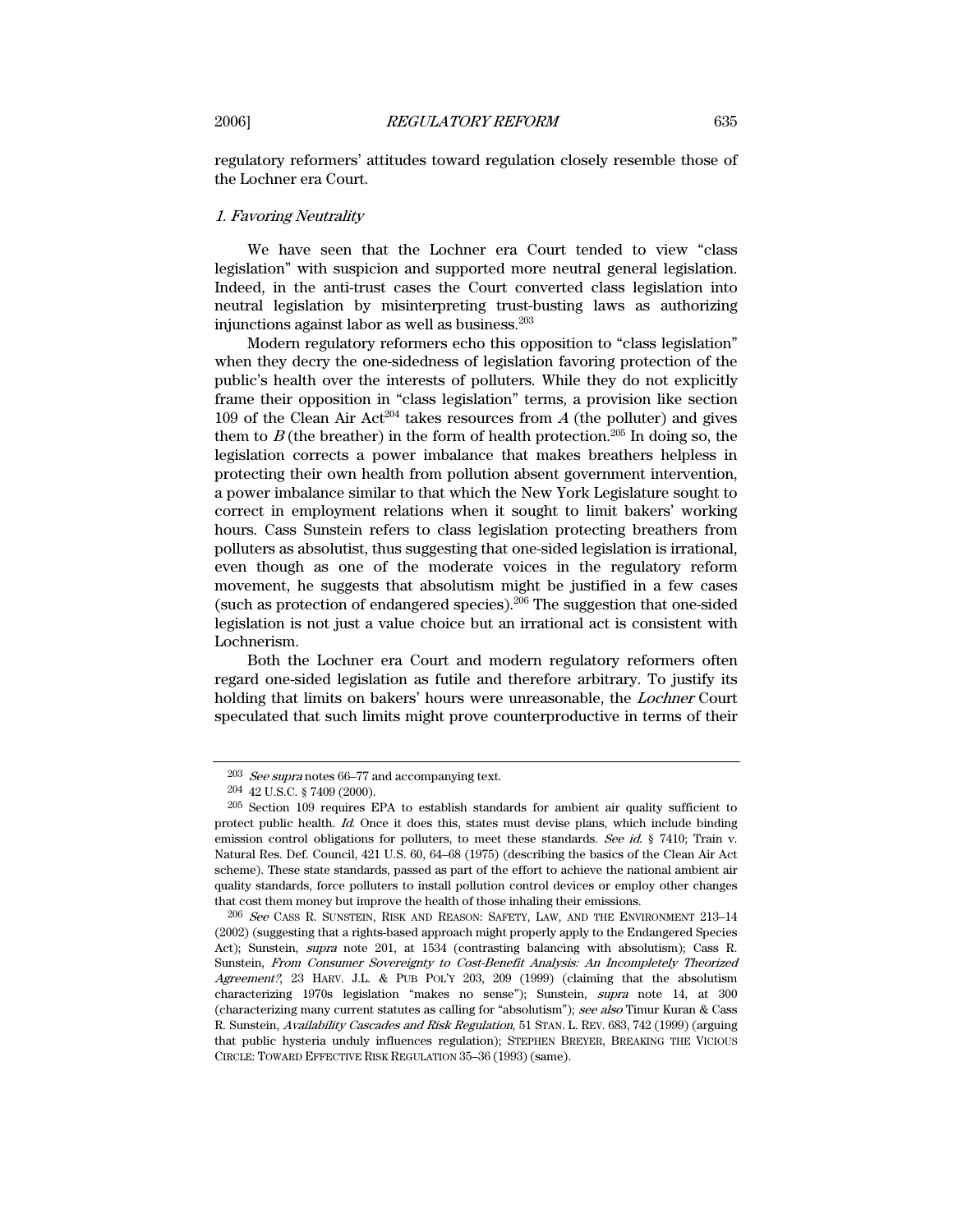own objectives. Specifically, the Court claimed that limits on work hours "might seriously cripple the ability of the laborer to support his family."<sup>207</sup> This argument resembles a favorite theme of contemporary regulatory reformers—regulation's potential to harm the very people it seeks to protect. They frequently argue that environmental, health, and safety regulation can make its beneficiaries ill by reducing wealth or through direct health and environmental risks created through responses to regulation.<sup>208</sup> Even though Professor McGarity, a leading environmental scholar, has sharply questioned the richer is safer argument against stringent regulation, $209$  the Supreme Court characterized the argument as "unquestionably true" in American Trucking. 210

Scholars supporting CBA have portrayed it as a neutral reform and made claims about its neutrality central to their case for CBA.211 Professor Sunstein, for example, argues that CBA will encourage agencies to make some regulations stricter and others more lenient, thus suggesting that it has a neutral effect.212 He also argues that CBA improves priority setting, thereby suggesting that it does not so much weaken environmental protection as refocus it.213 In spite of industry's consistent support of CBA, Professor

209 See McGarity, supra note 14, at 42–49 (refuting the richer is safer idea).

210 See Whitman v. Am. Trucking Ass'ns, 531 U.S. 457, 466 (2001) (characterizing the argument that the "economic cost of implementing a very stringent standard might produce health losses sufficient to offset the health gains" from cleaning the air as "unquestionably true"); see also Am. Dental Ass'n v. Martin, 984 F.2d 823, 826 (7th Cir. 1993) (costs of rule for medical establishment will raise costs and reduce demand for medical services, which may kill people); Lockout/Tagout, 938 F.2d 1310, 1326–27 (D.C. Cir. 1991) (Williams, J., concurring) (arguing that costly regulation can kill more people than it saves by reducing wealth); cf. Bennett v. Spear, 520 U.S. 154, 176–77 (1997) (characterizing the Endangered Species Act's goal as avoiding "needless economic dislocation produced by agency officials zealously but unintelligently pursing their environmental objectives").

 $2^{11}$  See Sinden, supra note 14, at 1416 (economists have touted CBA as a "politically 'neutral' means" of resolving policy disputes).

213 See Cass R. Sunstein, Cognition and Cost-Benefit Analysis, 29 J. LEGAL STUD. 1059, 1060 (2000) (portraying CBA as a way of improving priority setting); Sunstein, supra note 14, at 257–

 $207$  Lochner v. New York, 198 U.S. 45, 59 (1905). See generally Balkin, supra note 68, at 196 (referring to the argument that economic regulation will hurt the very people it is designed to protect as "a standard individualist argument").

<sup>208</sup> See SUNSTEIN, supra note 21, at 136–41; ROBERT HAHN ET AL., DO FEDERAL REGULATIONS REDUCE MORTALITY? 6–11 (2000) (arguing that federal regulations can increase mortality); Sunstein, supra note 201, at 1535–36 (listing examples of situations where regulations reducing one health or safety risk may increase another); Graham & Wiener, Resolving Risk Tradeoffs, in RISK VERSUS RISK: TRADEOFFS IN PROTECTING HEALTH AND THE ENVIRONMENT 226, 226 (John D. Graham & Jonathan Baert Wiener eds., 1995); BREYER, supra note 206, at 23 (claiming that the costs of environmental cleanup can deprive individuals of income and lead to poor diet, heart attacks, and suicide); VISCUSI, supra note 201, at 4 (arguing that fuel economy improvements can reduce vehicle safety by encouraging production of smaller cars); Keeney, supra note 201, at 147–59 (arguing that lower incomes result in increased mortality risks); WILDAVSKY, SEARCHING FOR SAFETY, supra note 201, at 59–74 (same).

<sup>212</sup> SUNSTEIN, supra note 21, at 137 (arguing that CBA is for everyone); Sunstein, supra note 21, at 2265 (supporting statement that "people with diverse views" should support CBA with examples of CBA producing "more stringent and rapid regulation"); SUNSTEIN, supra note 206, at  $26-27$  (citing examples of CBA causing "more rapid and stringent regulation");  $ct$  Driesen, supra note 24 (questioning CBA's neutrality).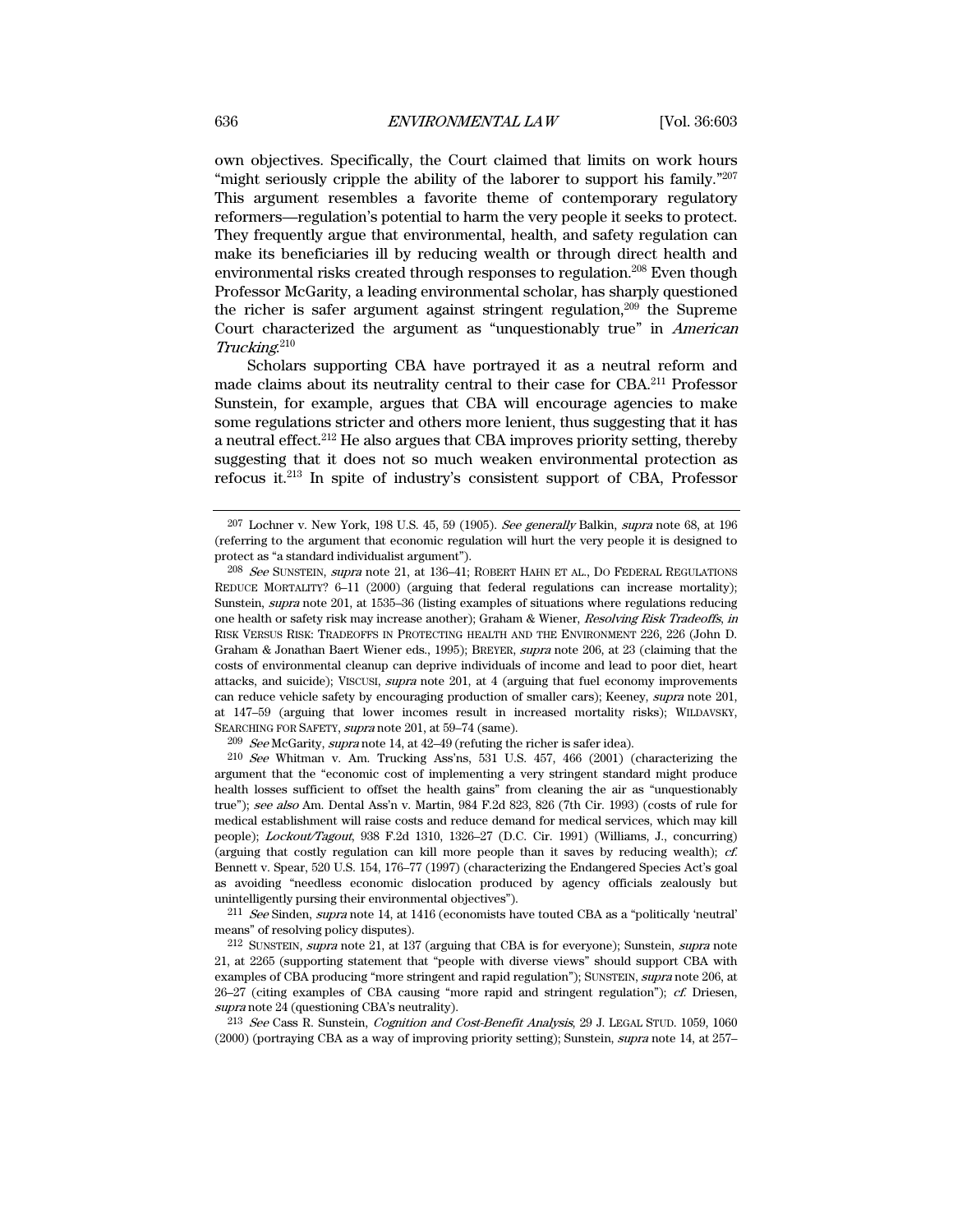Sunstein, along with others, argues that CBA reduces special interest influence over legislation.214 Professor Gilman has identified concerns about special interest influence as a major reason for the Court's embrace of "general legislation" both during and before the Lochner period.215 Thus, both contemporary regulatory reformers and the Lochner era Justices view neutral general legislation as an antidote to special interest influence.

The regulatory reformers' neutrality ideal includes an ideal of general legislation, since they view CBA as a broadly applicable reform.<sup>216</sup> Mathew Adler and Eric Posner likewise convey support for something akin to general legislation when they argue that CBA improves "overall well-being."217 By identifying overall well-being as a goal for regulation they imply that CBA leads to objectively desirable outcomes, thereby supporting its neutrality. The overall well-being concept suggests that government officials can avoid making value choices favoring one interest over another.<sup>218</sup> The legislator need not choose between protecting the public health and the environment and protecting industry from regulations' burdens.219 Instead, their concept

214 SUNSTEIN, supra note 206, at 107; Eric A. Posner, Controlling Agencies with Cost-Benefit Analysis, 68 U. CHI. L. REV. 1137, 1174 (2001) (providing a theory explaining why CBA might discourage special interest influence).

215 See GILLMAN, supra note 46, at 10 (describing the standards guiding Lochner era jurisprudence as hostile to legislation advancing "the special or partial interests of particular groups or classes").

 $217$  See Adler & Posner, supra note 26, at 194–95 (arguing that CBA is usually well-justified by the value of pursuing "overall well-being").

219 See SUNSTEIN, supra note 206, at 113 (CBA should not be contentious because it "does not

<sup>60</sup> (discussing the need to reallocate resources to reduce inconsistency and misallocation of resources); see also David M. Driesen, Getting Our Priorities Straight: One Strand of the Regulatory Reform Debate, 31 Envtl. L. Rep. 10,001, 10,011 (2001) (explaining that the regulatory reformers' emphasis on improved priority setting conveys a false sense of neutrality); BREYER, supra note 206, at  $10-23$  (arguing that risk regulation suffers from poor priority setting); cf. McGarity, supra note 14, at 34 (questioning the notion that relaxing regulatory stringency helps fund more important health priorities); Driesen, *supra* at  $10,017-18$  (questioning the link between uneven dollars per life saved, CBA, and priority setting).

<sup>216</sup> See Sunstein, supra note 14, at 270 (discussing proposals to impose CBA on agency rulemaking under all regulatory statutes). See generally William W. Buzbee, Regulatory Reform or Statutory Muddle: The "Legislative Mirage" of Single Statute Regulatory Reform, 5 N.Y.U. ENVTL. L.J. 298 (1996) (examining CBA and risk assessment provisions in legislative proposals for regulatory reform).

<sup>218</sup> Indeed, Professor Adler has gone so far as to argue that "Congress doesn't choose values, it chooses actions." Adler, supra note 13, at 120. This suggestion is, however, quite questionable. For example, the congressional directive that EPA set air quality standards protecting public health, Clean Air Act, 42 U.S.C. § 7409 (2000), takes no direct action limiting pollution. Instead, Congress chose a value to guide EPA decisions about what levels of ambient air quality to demand. The EPA decisions setting numerical air quality standards, which constitute actions in a legal sense, do not themselves improve air quality. Rather, they establish goals for state air quality programs that impose legal requirements that mandate pollution reductions. David Schoenbrod, Goals Statutes or Rules Statutes: The Case of the Clean Air Act, 30 UCLA L. REV. 740 (1983) (harshly criticizing Congress for substituting establishment of abstract goals for specific actions reducing air pollution). By choosing criteria for agency action rather than regulatory levels for polluters, Congress makes a value choice, while leaving actual action to other institutions. See John P. Dwyer, The Pathology of Symbolic Legislation, 17 ECOLOGY L.Q. 233, 249 (1990) (some legislators may support health-based statutes because they establish "public values promoting protection of public health").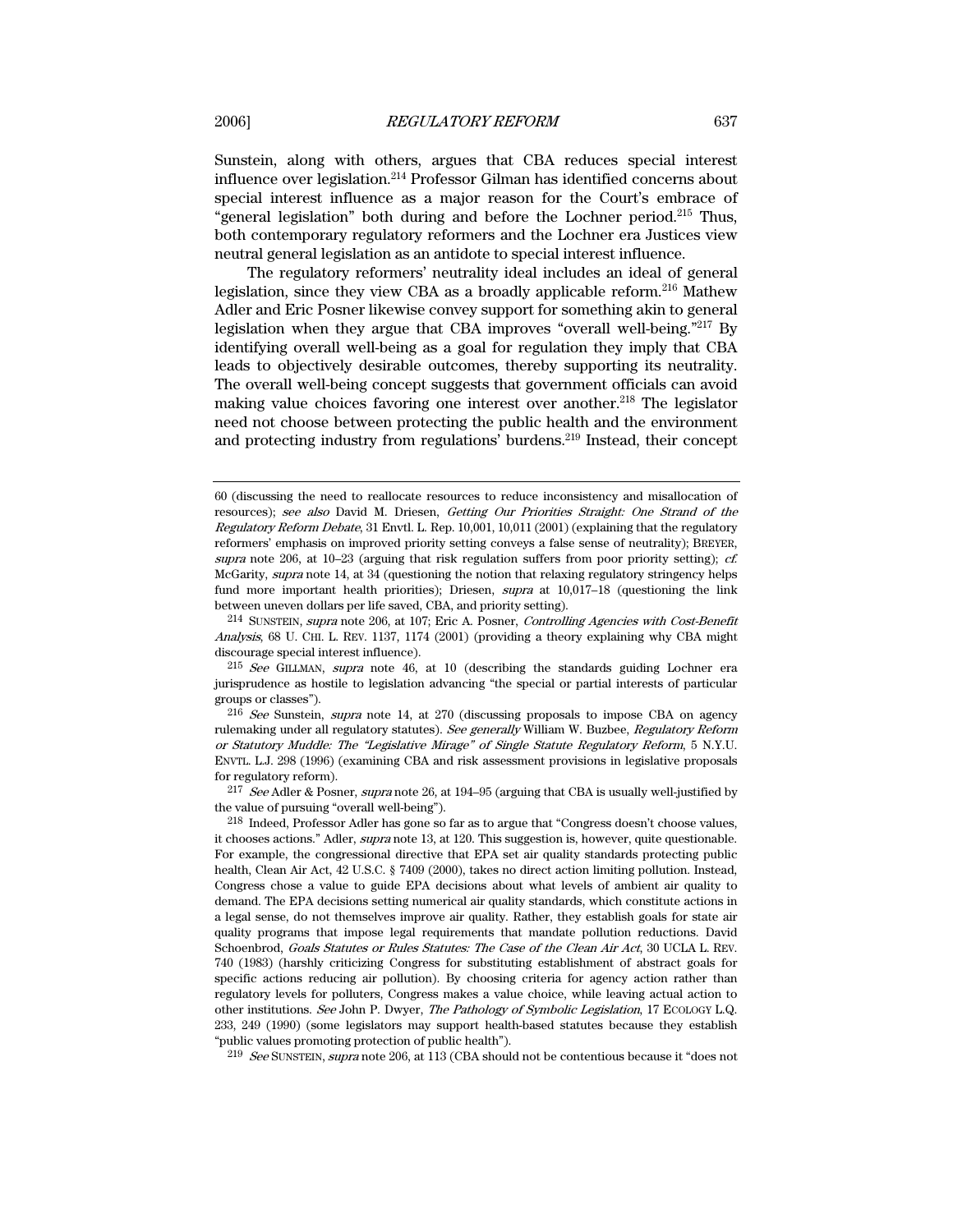suggests that an abstract state exists that provides an objectively better outcome.220 Properly conducted CBA, in their view, offers, in all likelihood, a neutral method for achieving an objectively desirable end.221

Some judicial support likewise exists for the idea of CBA as a kind of desirable general legislation, as opposed to class legislation empowering "special interests." In the previously discussed *Lockout/Tagout* decision, $^{222}$ the D.C. Circuit suggested that the nondelegation doctrine requires that statutes provide both a "floor"—a principle establishing a minimum protection level—and a "ceiling"—a principle limiting a regulation's maximum stringency—to guide agency decisions appropriately.223 This approach suggests that statutes should assure that agencies write regulations that are neither too strict nor too lenient.<sup>224</sup> The *Lockout/Tagout* court clearly indicated that CBA's use saves the statute from any

221 A key part of Adler and Posner's theory involves a distinctive view of what constitutes properly conducted CBA. See Adler & Posner, supra note 26, at 196–99 (explaining that valuation should be based on consumer desires rather than "unrestricted" preferences); cf. Driesen, supra note 25, at 69–73 (questioning whether their concept of desire-based measurement logically leads to a preference for CBA).

222 Lockout/Tagout, 938 F.2d 1310 (D.C. Cir. 1991).

<sup>223</sup> See id. at 1317 (finding that the agency's construction providing a ceiling did not suffice because it did not create a floor).

take a stand on highly controversial questions of what government ought to do").

<sup>220</sup> Professors Adler and Posner, however, have earned a reputation as two of the most thoughtful proponents of CBA because they do address issues of value, albeit in an abstract way suggestive of neutrality. See Adler, supra note 13, at 144 (describing "overall well-being" as a "particular public value"); Matthew D. Adler, Cost-Benefit Analysis, Static Efficiency, and the Goals of Environmental Law, 31 B.C. ENVTL. AFF. L. REV. 591, 592–94 (2004) (explaining that the overall well-being theory involves comparison of objective values advanced or hindered by government regulation and that CBA's link to overall well-being is contingent). On the other hand, Professor Adler has recently rejected the idea that deontological choices could trump the consequentialism undergirding CBA, which might imply more rejection of legislative value choice than his earlier articulation of his views. Compare Adler, supra, at 600–01 (rejecting the idea of deontological considerations) with Adler & Posner, Distorted Preferences, supra note 45, at 1111 (recognizing that deontological or egalitarian considerations might justify rejecting welfare improving projects) and Adler & Posner, supra note 26, at 196 (recognizing that deontological and distributional considerations may be more important than overall well-being).

<sup>224</sup> Regulatory reform proponent Cass Sunstein endorses the floor-and-ceiling approach to the nondelegation doctrine. See Sunstein, supra note 15, at 359 (stating that the question of whether the Act sets "ceilings or floors . . . must be answered in order to decide" upon the Clean Air Act's constitutionality). This shows how important neutrality is to regulatory reform proponents, because the notion that the nondelegation doctrine demands floors and ceilings is clearly wrong. All it demands is an intelligible principle. See Mistretta v. United States, 488 U.S. 361, 371–79 (1998) (discussing the liberality of the intelligible principle requirement and applying it to uphold sentencing guidelines). The Court, even before American Trucking, repeatedly held that general policy guidance containing no definable floor or ceiling satisfies the doctrine. See id. at 373-74 (citing cases that upheld statutes directing agencies to regulate as "public interest" requires or set rates that are "reasonable"). The suggestion that legislation must have both a floor and a ceiling, rather than just one or the other, implements a policy value of neutrality and moderation. A statute with a clear floor and no ceiling (or vice versa) would be one-sided, but clearly intelligible. It is hard to imagine what, other than unconscious devotion to neutrality, would induce a knowledgeable administrative and constitutional law scholar like Professor Sunstein to partially echo, rather than correct, this gross error in the D.C. Circuit case law.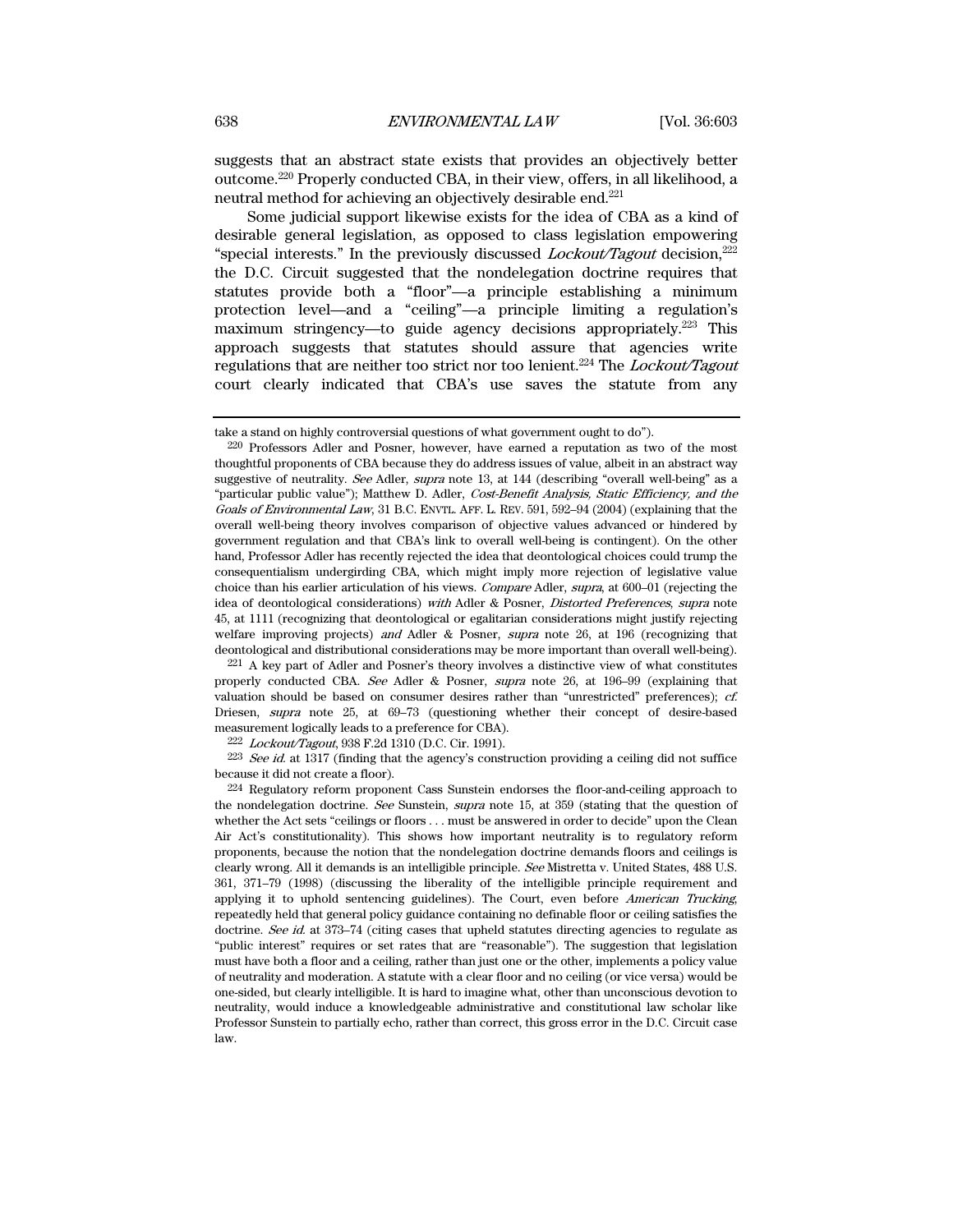constitutional difficulty by allowing an even-handed approach. This ruling suggests that an approach that made a clear value choice would pose a constitutional problem, but that a neutral approach (CBA) would pass muster.225 The reasoning employed suggests that class legislation favoring workers at the expense of employers was constitutionally suspect and must be subject to some sort of constraint.

# 2. Hyper-Rationality

Modern regulatory reformers, like the Lochner era Court, suggest that regulators should give compelling reasons for their decisions, rather than meet minimum requirements of bare rationality.<sup>226</sup> CBA's use of quantification leads its supporters to believe that CBA will provide very compelling, indeed mathematical, justifications for precise line drawing. This belief undergirds the D.C. Circuit's ruling in American Trucking Associations v. EPA.<sup>227</sup> The court chided EPA for interpreting section 109 of the Clean Air Act in a way that failed to constrain the stringency or the laxness of potential standards.<sup>228</sup> It then held that section 109 of the Act, as interpreted by EPA, failed to provide a "determinate criterion" for setting standards and therefore offended the nondelegation doctrine.<sup>229</sup> This holding suggested, especially when read in conjunction with the earlier ruling in Lockout/Tagout, which it discussed, that CBA could provide this

<sup>225</sup> Lockout/Tagout, 938 F.2d at 1321 (remanding to the agency to cure the nondelegation difficulty rather than invalidating the statute because the statute "can reasonably be read as requiring" CBA).

 $226$  See Adler, supra note 13, 131–41 (arguing for strengthened rationality requirements in constitutional review); Hahn & Sunstein, supra note 26, at 1528 (arguing that an agency has a duty to "provide a well-reasoned analytical justification for the decision reached"); SUNSTEIN, supra note 206, at 107 (agencies must explain how the benefits of regulation justify the cost or why the regulation is justified if they do not); Cass R. Sunstein, Regulating Risks After ATA, 2001 SUP. CT. REV. 1, 40–42 (suggesting that the courts should invalidate national ambient air quality standards when the agency fails to provide a quantitative justification for the regulation); Sunstein, supra note 15, at 305–06 (suggesting that EPA should justify a national ambient air quality standard by explaining why the amount of benefits and the residual risk in the chosen standard makes it a better rule than at least two competing alternatives); Sunstein, supra note 42, at 455 (analogizing OMB review to "hard look" judicial review). In defending his proposal for better explanations of rules setting national ambient air quality standards, Professor Sunstein argues that without a "clear and (to the extent possible) quantified presentation of the expected environmental benefits," there can be no assurance that the agency has chosen an optimal regulation. Sunstein, *supra* note 15, at 309. This suggests an abandonment of review for bare rationality in favor of a demand for reasoning sufficient to "assure" an optimal regulation, a very demanding standard for agency explanations in light of the scientific uncertainty bedeviling risk regulation. Cf. id. at 306 (demanding that agencies acknowledge uncertainties).

 $227$  175 F.3d 1027 (D.C. Cir. 1999), rev'd sub. nom. Whitman v. Am. Trucking Ass'ns, 531 U.S. 457 (2001).

<sup>228</sup> Id. at 1036–37 (reviewing EPA's approach and characterizing it as leaving EPA free to "pick any point between zero and a hair below the concentrations yielding London's Killer Fog").

 $229$  Id. at 1034–38 (pointing out that "EPA lacks ... any determinate criterion for drawing lines" and concluding that EPA offers no "intelligible principle," as required by the nondelegation doctrine).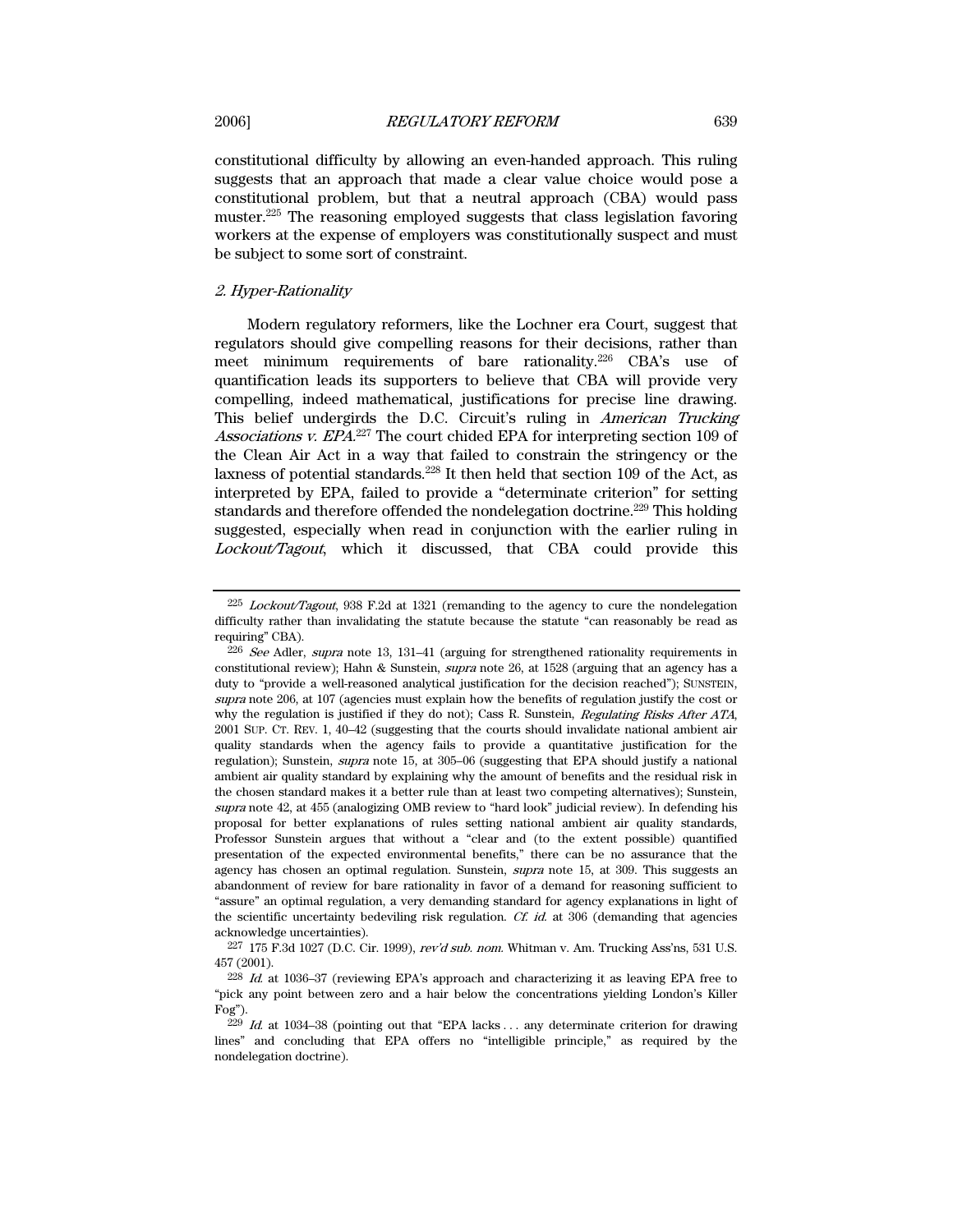determinate principle if allowed by Congress.230 Thus, the image of CBA providing a neutral algorithm for determining standards informed the court's judgment that the Clean Air Act violated the nondelegation doctrine for want of a determinate principle.

The reasoning that the Lochner era Court used to strike down economic legislation as unreasonable under the due process clause closely resembles the reasoning CBA advocates use to urge their favorite reform upon the polity. This similarity was strikingly evident in Professor Tribe's American Trucking brief. Professor Tribe argued that administrative decision making without consideration of cost was unreasonable in order to support a request for a presumption that Congress intends to mandate the consideration of cost, absent a clear contrary statement in the statute.231 Industry and scholars supporting their position have employed similar arguments about the unreasonableness of alternatives to CBA in seeking to persuade Congress to enact cost-benefit statutes.

For example, both the Lochner era Court and regulatory reformers frequently use difficulties in justifying precise line drawing to question a regulation's rationality. Thus, as we have seen, the Lochner Court called the conclusion that ten hours of work does not endanger health, but ten-and-ahalf hours does, "entirely arbitrary."<sup>232</sup> And in *Adkins v. Children's* Hospital,<sup>233</sup> the Court found it impossible to understand how a board charged with defining a minimum wage adequate to provide for women's welfare could use such a general criterion to come up with a precise number, and therefore assumed that the board must have "brought other . . . factors into the problem" than those mentioned in the governing statute. $234$ Professor Tribe's General Electric Brief similarly claimed that implementing

<sup>&</sup>lt;sup>230</sup> In *American Trucking*, the court remanded to EPA to allow that agency to construct an intelligible principle, saving the statute from being struck down.  $Id$  at 1038 (remanding to offer EPA "an opportunity to extract a determinate standard on its own"). It then stated that it had mentioned CBA as a possible intelligible principal in Lockout/Tagout. Id. Since American Trucking equates an intelligible principle with a "determinate standard," id. (remanding to write a "determinate standard"), this effectively means that the court has mentioned CBA as a means of establishing a "determinate standard." In fact, however, the court did more than just mention CBA in Lockout/Tagout. It devoted several pages to arguing that the OSH Act permitted CBA and that CBA was desirable. Lockout/Tagout, 938 F.2d 1310, 1317–21 (D.C. Cir. 1991). It then clearly indicated that CBA would cure the nondelegation difficulty it found. Id. at 1321. Reading the two cases together strongly suggests that the court believes that CBA provides a determinate principle satisfying even its version of the nondelegation doctrine. Accord Schroeder, *supra* note 11, at 330 (characterizing Judge Williams' opinion in *American Trucking* and Lockout/Tagout as treating CBA as a means of supplying an intelligible principle). The American Trucking court, while willing to endorse CBA as a general cure for the problem of an indeterminate principle, had to rule CBA out as a means of solving the nondelegation problem it saw in section 109—for it recognized that its prior decisions had read section 109 as "barring EPA from considering" costs. American Trucking, 175 F.2d at 1038.

 $^{231}$  See GE Brief, supra note 3, at 22 (agencies must consider costs in order for their decisions to "qualify as 'reasoned'").

<sup>232</sup> Lochner v. New York, 198 U.S. 45, 62 (1905).

<sup>233 261</sup> U.S. 525 (1923), overruled by West Coast Hotel Co. v. Parrish, 300 U.S. 379, 400 (1937).

<sup>234</sup> Adkins, 261 U.S. at 556–57 (1923).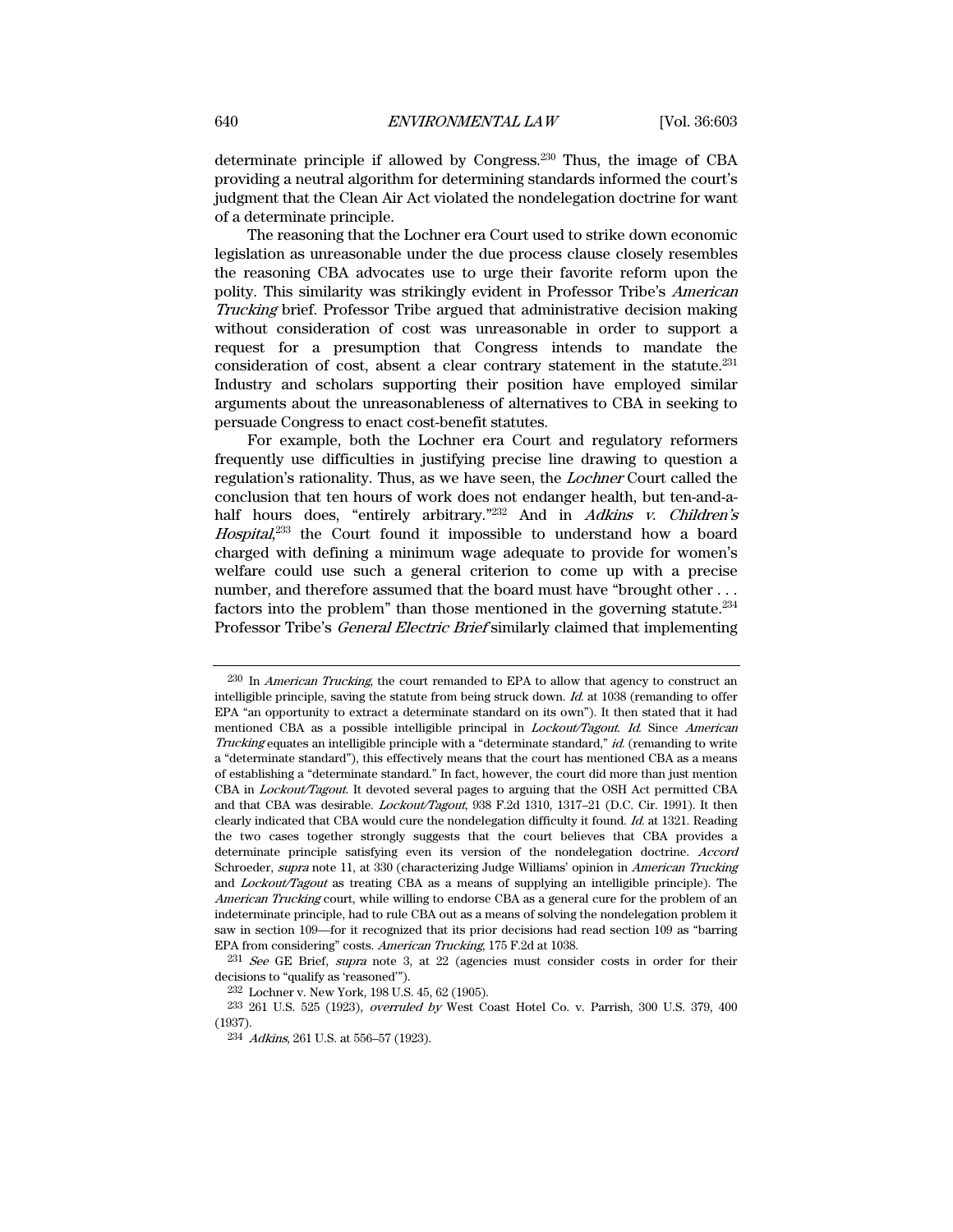a directive to protect public health is impossible because scientific information cannot "definitively determine" a precise numerical air quality standard.235 EPA therefore must have considered a statutorily extraneous factor, namely cost, argued General Electric.236 Both the Lochner era Court and the modern regulatory reformers tend to assume that something improper, or at least extra-statutory, must be going on when a convincing explanation for a numerical regulatory standard does not appear. Both embrace an expansive view of arbitrary regulation as including any regulation lacking a very convincing explanation for very difficult judgments about precise line drawing.

Both the Lochner era Court and modern regulatory reformers often treat a failure to weigh all pros and cons as unreasonable. Thus, the Adkins Court cited an administrative agency's failure to consider the cost to an employer of providing a minimum wage as a reason to find a minimum wage law arbitrary.237 CBA advocates' arguments challenging the rationality of 1970s environmental legislation because of its alleged failure to consider cost echo the approach to reasonableness review in the Lochner era substantive due process cases. Both tend to treat policy choices that do not weigh costs and benefits as irrational.<sup>238</sup>

## D. CBA: Then and Now

We have seen that the Lochner era Court, like modern regulatory reformers, relied heavily on CBA. Justice Holmes's accusation that the Lochner Court sought to pursue a laissez-faire vision might lead one to suppose that modern regulatory reformers are much less extreme than the Lochner Court. For most modern regulatory reformers do not seek to repeal health and environmental regulation outright, they simply wish to subject it to a cost-benefit test.239 This reflects modern economic theories' endorsement of regulation of "externalities,"—problems that contracting parties may create for third parties that are not internalized in prices.<sup>240</sup>

But the parallel between the Lochner Court and the modern neoclassical position is more extensive than the Holmes dissent suggests. Professor Hovenkamp has explained that the Lochner Court permitted

<sup>235</sup> GE Brief, supra note 3, at 17. Accord Brief of Cross Petitioners at 43–45, Whitman v. Am Trucking Ass'ns, 531 U.S. 457 (2001) (No. 99-1426).

<sup>236</sup> GE Brief, supra note 3, at 18 (EPA considers factors "such as costs" in an "unreviewable back-door fashion").

<sup>&</sup>lt;sup>237</sup> See Adkins, 261 U.S. at 557 (failure to consider cost to employer of providing a minimum wage). Contra Parrish, 300 U.S. at 397 (rejecting this approach).

<sup>238</sup> See GE Brief, supra note 3, at 22 (suggesting that decisions reached without consideration of cost are generally unreasoned); Adler, supra note 13, at 111 (assuming that a requirement that all government bodies be rational "might in some contexts reduce to a CBA requirement"); SUNSTEIN, supra note 206, at 207 (equating CBA with "sense and rationality"); cf. Lockout/Tagout, 938 F.2d 1310, 1319 (D.C. Cir. 1991) (associating CBA with "reasonableness").

<sup>&</sup>lt;sup>239</sup> See McGarity, supra note 38, at 1492–95, 1505 (explaining that both "free marketeers" and "modern mugwumps" favor CBA).

<sup>240</sup> See Driesen, supra note 16, at 553 (explaining the externality-based rationale for regulation).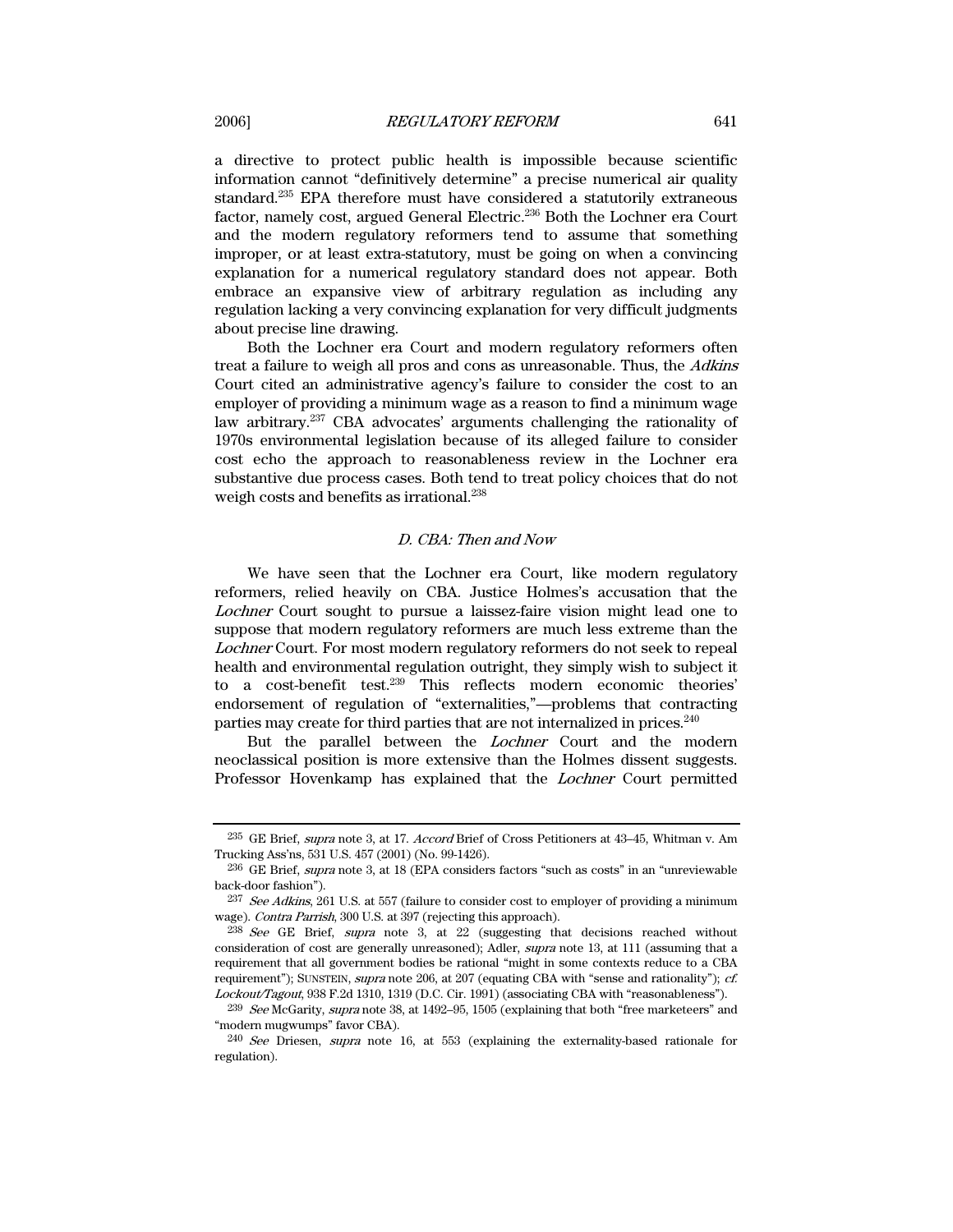regulation of businesses where externalities exist.241 And, as we saw in Part II, the Court generally subjected much of this regulation to something resembling a cost-benefit test.

It might seem surprising that modern regulatory reform bears any resemblance to Lochnerism. But reflection suggests a simple reason for the rough similarity. For all its sophistication, modern regulatory reform forms part of a broad political and intellectual movement that venerates free markets and distrusts government, even though some of the more thoughtful regulatory reformers part company with this broader agenda and set of beliefs in some respects.<sup>242</sup> It is not too surprising that contemporary attitudes toward legislation and regulation would resemble, to some extent, those of powerful adherents of an earlier anti-regulatory movement.243 And those attitudes might tend to influence legal practice and thinking. Part V explores this similarity's significance for modern regulatory reform.

# V. IMPLICATIONS FOR THE REGULATORY REFORM DEBATE

While the Lochner period jurisprudence still has a poor reputation with most scholars and with the sitting Justices, some academics have defended it.244 The existence of some parallels between modern regulatory reform and Lochnerism condemns neither. But the parallelism, even with all of its limits, gives us a broader view of regulatory reform, and therefore leads to new insights that should form part of the regulatory reform debate.

## A. Hyper-rationalism

Some concerns about hyper-rationalism have formed part of the regulatory reform debate. One can view oft-expressed concerns that "soft variables" (such as difficult-to-quantify environmental values) will receive short shrift under CBA as a concern about hyper-rationalism.245 We need

<sup>241</sup> See Hovenkamp, supra note 93, at 440–46 (explaining how the classical economic concept of externalities explains seeming anomalies in the case law).

 $242$  See generally Shaman, supra note 62, at 502 (noting that the "law and economics") movement has spawned a new generation of free market adherents who favor as little economic regulation as possible").

 $243$  See id. at 502–06 (explaining how some adherents of the law and economics movement have endorsed Lochnerism in one form or another); see, e.g., Julie E. Cohen, Lochner in Cyberspace: The New Economic Orthodoxy of "Rights Management," 97 MICH. L. REV. 462, 464 (1998) (arguing that Lochner's "economic vision" undergirds arguments favoring the superiority of common law contract and property regimes for digital works).

<sup>&</sup>lt;sup>244</sup> See RICHARD A. EPSTEIN, TAKINGS, PRIVATE PROPERTY AND THE POWER OF EMINENT DOMAIN 277–80 (1985) (arguing that a closer examination is needed before the ideas should be dismissed); BERNARD SIEGAN, ECONOMIC LIBERTIES AND THE CONSTITUTION 274–82 (1980) (defending protection of economic rights from government regulation).

<sup>&</sup>lt;sup>245</sup> Cf. Charles E. Lindblom, *The Science of "Muddling Through*," 19 PUB. ADMIN. REV. 78 (1959) (characterizing agencies as employing a limited form of rationality); see generally THOMAS O. MCGARITY, RETHINKING RATIONALITY: THE ROLE OF REGULATORY ANALYSIS IN THE FEDERAL BUREAUCRACY (1991) (comparing "comprehensive rationality," perhaps a type of hyperrationalism, to instrument rationality).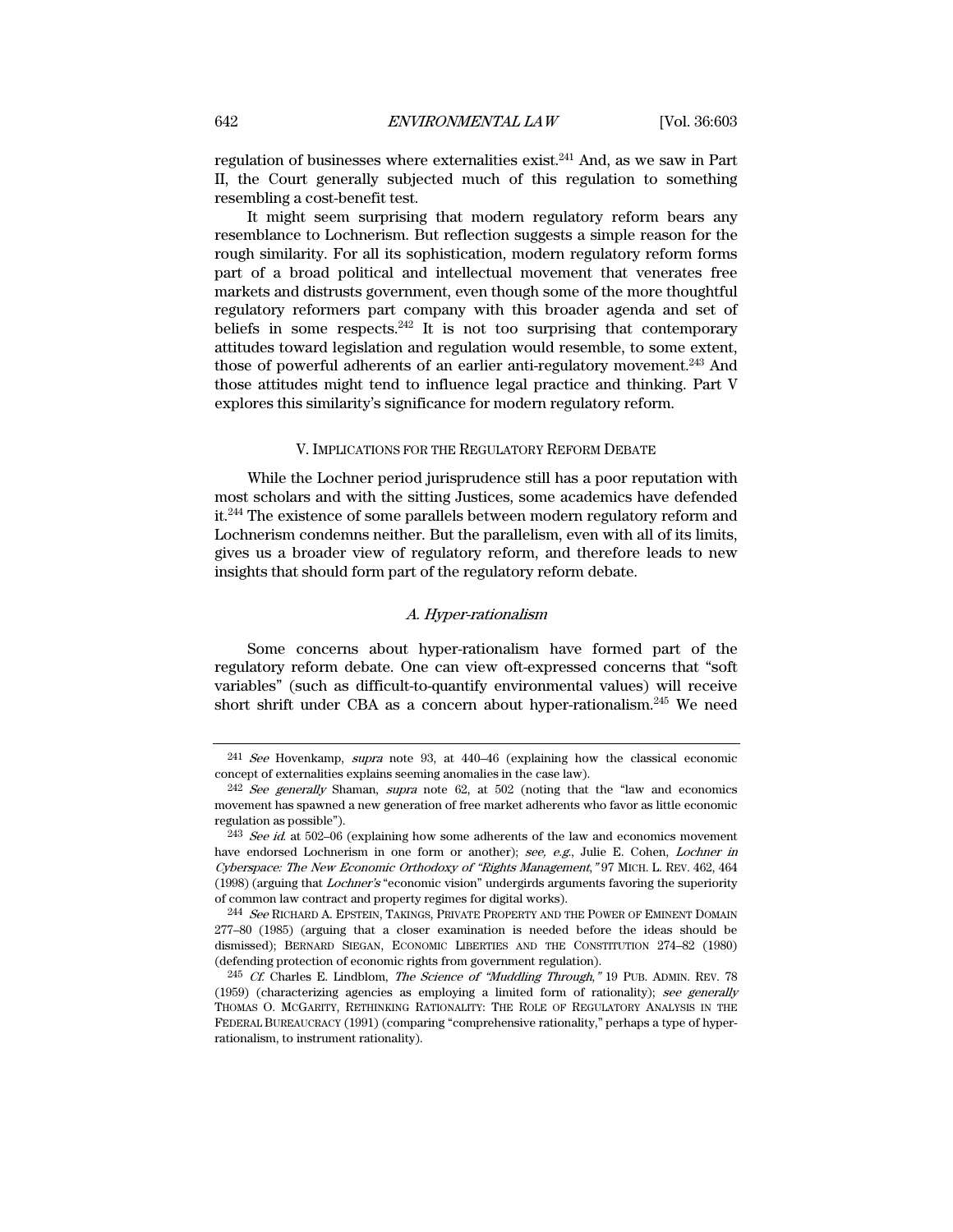more discussion of rationality's limits and the relationship between rationality and CBA. Is it really possible to comprehensively consider everything and still produce a non-arbitrary reason for a particular action? How can an agency non-arbitrarily give substantial weight to nonquantifiable variables when operating in a cost-benefit framework? Does CBA provide a mechanism to generate convincing explanations for precise line drawing? Or instead, will CBA create an illusion that convincing explanations are possible without delivering a mechanism, thereby leading to results like that found in Adkins and in the D.C. Circuit's American Trucking opinion, where the failure to provide a strong justification for a particular number in a regulation led to invalidation?246 Finally, does CBA advance rationality, or does it hide its limits in poorly reasoned decisions about cost-benefit methodology? $^{247}$  This Article cannot answer these questions, but the analogy with Lochnerism reveals the role of demands for heightened rationality and therefore highlights the importance of these questions. Just as Lochnerian attitudes led to rather strict scrutiny of economic legislation, Lochnerian regulatory reform ideas may encourage heightened scrutiny of administrative agency regulations,<sup>248</sup> which raises a host of issues worthy of more attention.

# B. Neutral Law and Administrative Agencies

The insight that Lochnerism and regulatory reform share a set of attitudes toward government regulation suggests questions about the role of neutrality ideals in regulatory reform. Should regulatory analysis aid implementation of legislative value choices or implement instead a natural law vision of ideal regulation? Does the very idea of a legislative value choice imply that agencies may not engage in open-ended consideration of all costs and benefits of proposed actions? This section explores some of these issues.

Regulatory reformers want CBA to guide administrative agency decisions, since agencies make many important decisions about how much environmental, health, and safety protection to offer.<sup>249</sup> This poses a problem in terms of the ideal of neutral origins for law. Just as we expect judicial decisions adjudicating constitutional law claims to reflect some reasonable interpretation of the Constitution, we expect administrative decisions to reflect reasonable interpretations of relevant statutes.250 CBA's

<sup>246</sup> Driesen, supra note 25, at 89–91 (arguing that no reasoning supporting a numerical standard can be precise); Hahn & Sunstein, supra note 26, at 1497, 1537 (proposing limited judicial review of CBA).

<sup>247</sup> See Frank Ackerman & Lisa Heinzerling, Pricing the Priceless: Cost-Benefit Analysis of Environmental Protection, 150 U. PA. L. REV. 1553, 1553 (2002) (characterizing the techniques used to monetize benefits as "a little crazy").

<sup>&</sup>lt;sup>248</sup> See Driesen, supra note 16, at 596-99 (explaining how CBA requirements can lead to demanding judicial review).

<sup>249</sup> See id.

<sup>250</sup> See Chevron U.S.A., Inc. v. Natural Res. Def. Council, 467 U.S. 837, 843–44 (1984) (authorizing courts to reverse administrative interpretations only when contrary to specific congressional intent or unreasonable).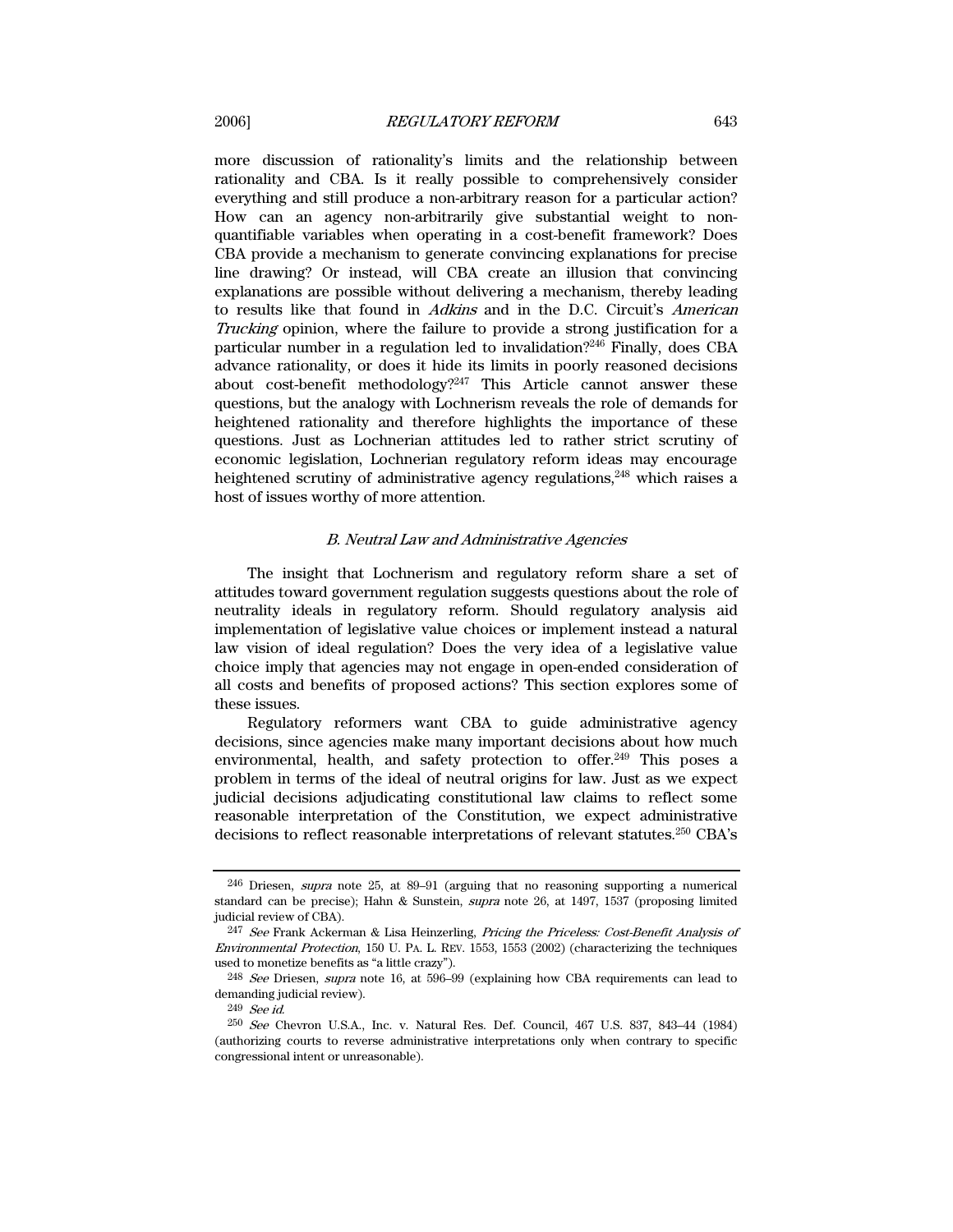natural law origins in economic theory may make it legitimate in the eyes of some academics, but a court or administrative body's legitimacy hinges on a narrower sense of neutrality. These bodies must, insofar as possible, make decisions having detectable origins in the decisions of a superior positivist authority, namely the legislature.

While some commentators seem to assume that CBA is compatible with following a variety of legislative directions, it is not clear that this is so. American Trucking suggests that CBA can be incompatible with the principle that administrative agencies accept congressional value choices. The American Trucking Court rejected the consideration of cost in section 109, because Congress directed EPA to protect public health.251 If EPA were to decline to protect public health, because it believed that the costs of protecting public health outweighed the benefits, it would clearly have violated the mandate to protect public health.252

Indeed, when Congress lists factors that an agency must consider in setting standards, such as the factor of public health, considering other factors violates the law. In Citizens to Preserve Overton Park, Inc. v. Volpe (*Overton Park*),<sup>253</sup> the Department of Transportation argued that it should be able to employ CBA in deciding whether to put a highway through a state park.254 But the governing statute required the agency to route highways around parks if feasible.255 The Supreme Court held that broad consideration of CBA involved a failure to follow the congressional policy, and therefore constituted arbitrary and capricious rulemaking.256

Similarly, congressional directives to realize the maximum feasible reductions of pollution, which are found in numerous statutory provisions,  $257$ 

 $251$  Whitman v. Am. Trucking Ass'ns, 531 U.S. 457, 464–65 (2001) (suggesting that it's "fairly clear" that the directive to protect public health precludes consideration of cost).

<sup>252</sup> Determining what ambient air quality standard adequately protects public health does present line drawing problems, of course. But the D.C. Circuit's suggestion in American Trucking that the health protection directive in section 109 offers no guidance at all, Am. Trucking Ass'ns v. EPA, 175 F.3d 1027, 1036–37 (D.C. Cir. 1999) (per curiam), rev'd sub nom. Whitman v. Am. Trucking Ass'ns, 531 U.S. 457 (2001), conflicts with the teaching of that court's own precedent. The D.C. Circuit has held that EPA acted arbitrarily when it allowed a pollution level that it knew produced serious documented health problems. See Am. Lung Ass'n v. EPA, 134 F.3d 388, 391–92 (D.C. Cir. 1999) (remanded because the agency failed to explain why it was not protecting thousands of asthmatics from atypical physical affects associated with bursts of high sulfur dioxide concentrations). Allowing the agency to consider the cost impacts would authorize relaxing standards even when they failed to protect against serious public health damage in areas of little or no uncertainty.

<sup>253 401</sup> U.S. 402 (1971).

<sup>254</sup> Id. at 411–12.

 $255$  *Id.* at 411.

<sup>256</sup> See id. at 413, 415–16, 420 (prohibiting wide ranging balancing and requiring agency decisions to be based on "relevant factors"); see also Am. Textile Ass'n v. Donovan, 452 U.S. 490, 509 (1981) (stating that CBA is not required when feasibility analysis is); Union Elec. Co. v. EPA, 427 U.S. 246, 256–65 (1976) (finding that an agency may not consider cost and feasibility when the statute does not mention these considerations as relevant factors).

 $^{257}$  See, e.g., 16 U.S.C. § 1455b(g)(5) (2000); Federal Water Pollution Control Act, 33 U.S.C. §§ 1311(b)(2)(A), 1316(a) (2000); Clean Air Act, 42 U.S.C. §§ 7411(a)(1), 7412(d), 7475(a)(4),  $7503(a)(2)$  (2000). See generally Driesen, supra note 25, at 20–21 (giving examples of provisions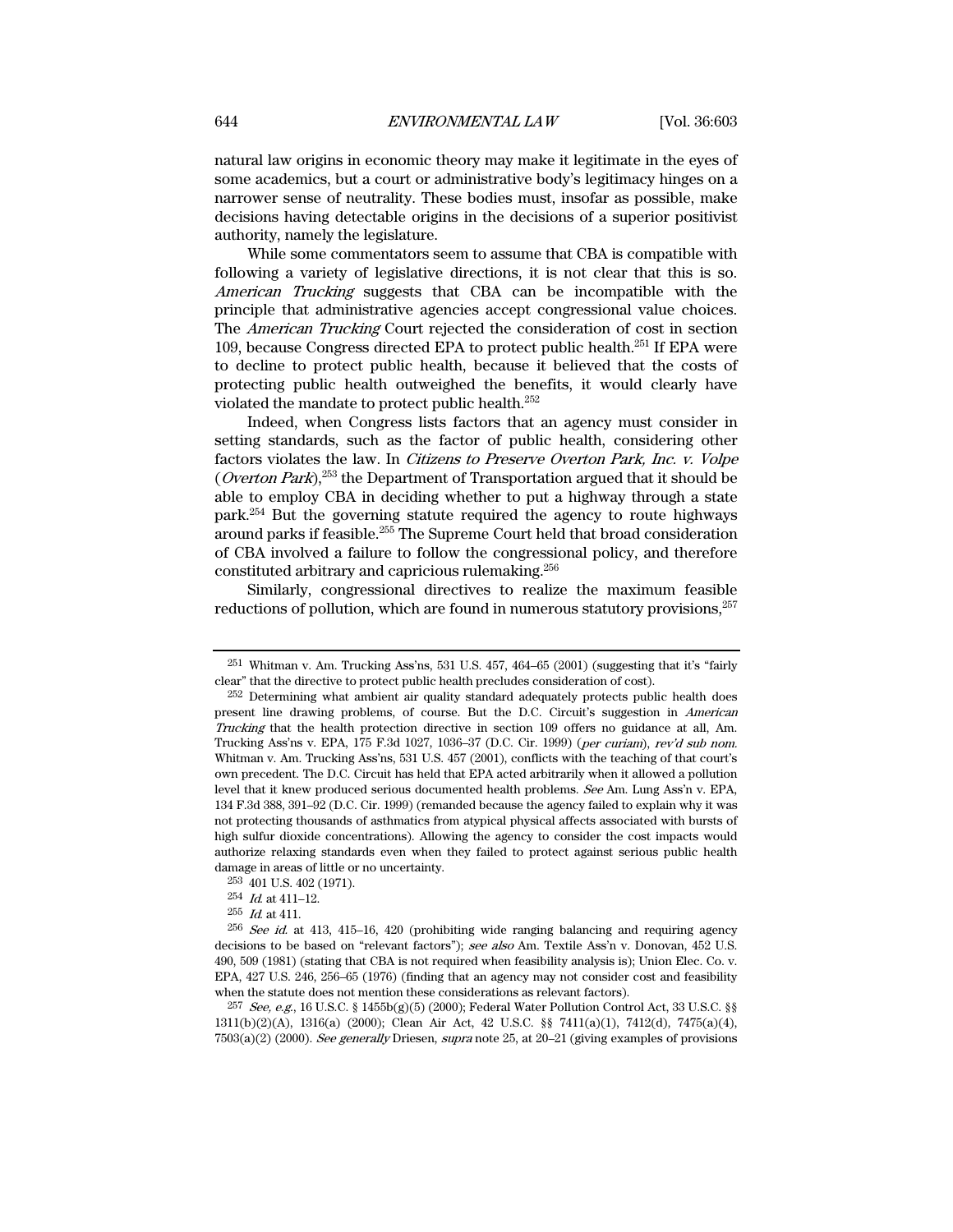contemplate the consideration of cost, but they do not authorize CBA.258 Such provisions arguably require that the agency maximize feasible reductions.259 If EPA gave up a feasible reduction, presumably one that the regulated companies could produce without closing down, because it thought that the costs of maximum feasible reductions outweighed the benefits, it may have violated a statute that embodies such a mandate.<sup>260</sup>

An agency, however, should consider CBA when the governing statute requires it to weigh costs against benefits or to achieve a particular relationship between costs and benefits (e.g., benefits should not greatly outweigh costs).261 It should do so because CBA produces relevant information for its decision.

In general, Overton Park suggests that agencies should conduct directly targeted analysis, i.e., analysis designed to illuminate only the factors governing statutory provisions make relevant. Conducting a broader analysis can only conform to Overton Park if the broader analysis is not considered. And it makes no sense to waste time and money on an analysis that cannot be considered when a more focused intensive analysis of relevant factors is an available alternative.262

The argument that agencies should "consider" CBA in some indeterminate manner, with no reference to the content of statutes governing agencies, suggests a rejection of a positivist rule of law in favor of natural law. For the heart of a positivist rule of law, at least in the administrative law area, involves agencies implementing congressional views about wise policy and conducting analysis that targets the considerations Congress made relevant through the value choices in the implementing legislation.

Some of the legal scholars supporting regulatory reform, however, have a model of expert decision-making in mind, rather than natural law.263 This

generally conforming to the feasibility principle).

 $^{258}$  See Donovan, 452 U.S. at 509 (CBA is not required when feasibility analysis is required.).

<sup>259</sup> Driesen, supra note 25, at 20–22; see, e.g., Alaska Dep't of Envtl. Conservation v. EPA, 540 U.S. 461, 476–77 (2004) (describing requirement that states implement "Best Available Control Technology" requirements under the Clean Air Act as anticipating the most stringent economically available alternative); Nat'l Petroleum Inst. v. EPA, 287 F. 3d 1130, 1134 (D.C. Cir. 2002) (stating that emission standards for diesel engines must "reflect the greatest degree of emission reduction achievable" (quoting 42 U.S.C. § 7521(a)(3) (2000)); Am. Petroleum Inst. v. EPA, 52 F.3d 1113, 1115 (D.C. Cir. 1995) (noting that the Clean Air Act requires the greatest reduction achievable through reformulation of gasoline).

<sup>260</sup> See Donovan, 452 U.S. at 509 (CBA is not required when maximum feasible protection from material health impairment is required.).

 $261$  See, e.g., 33 U.S.C. § 701a (2000) (authorizing construction of flood control projects generating benefits exceeding costs). The text of the best practicable control technology provisions in the Federal Water Pollution Control Act appears to authorize a cost-benefit test. See 33 U.S.C. §§ 1311(b)(1)(B), 1314(b)(1)(B) (2000). But reviewing courts have concluded, based largely on legislative history, that Congress did not intend to compare the costs of control to the monetized benefits associated with improved water quality. See Ass'n of Pac. Fisheries v. EPA, 615 F.2d 794, 805 (9th Cir. 1980). See also Driesen, supra note 25, at 23–24 (reviewing the case law).

<sup>262</sup> See Driesen, supra note 25, at 48–54 (explaining why CBA is more complicated than feasibility analysis).

<sup>&</sup>lt;sup>263</sup> See, e.g., BREYER, supra note 206, at 67 (arguing for expert rulemaking insulated from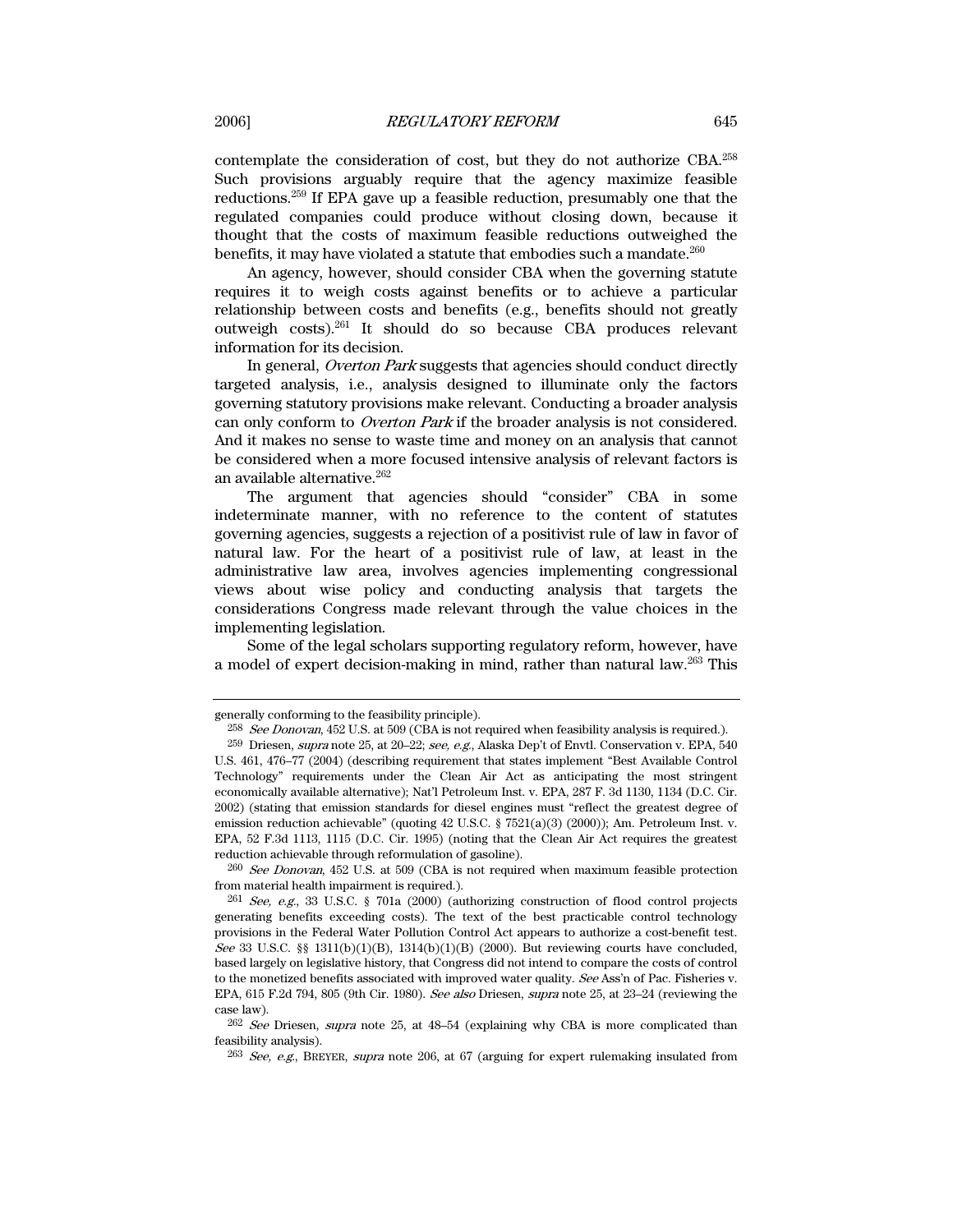would place them in the company of progressive opponents of Lochnerism.264 Still, their view remains in some tension with the notion of legislative value choice that emerged in the post-Lochner era. The insight that regulatory reformers' position undermines a positivist view of law leads to some new questions even for these "modern mugwumps."265 Can one have expert decision making without value choices? If there must be value choices, what is the justification for leaving them in the hands of experts?266

Accepting a positivist approach would not necessarily eliminate all arguments for CBA. It would, however, eliminate the many arguments that focus on CBA's natural virtues. A positivist analysis would only endorse CBA for legislative provisions embodying efficiency values. But the Congresses of the 1970s, which enacted much of the corpus of modern environmental, health, and safety statutes was not especially even-handed and arguably showed little concern with economic efficiency.<sup>267</sup> Thus, heeding the Lochner era rejection of natural law would bring a significant change in the regulatory reform debate, which has been much more concerned with normative efficacy than interpretive plausibility.

The suggestion that Congress historically has not been much concerned with efficiency leads to the question of whether Congress should require cost-benefit balancing. Should elected representatives legislate with Lochnerian neutrality?

## C. Legislation and Value Choice

Legislators create policy rather than interpret others' policies.268 In the environmental area, a prevalent economic dynamic makes remedial legislation especially appropriate.269 Environmental problems do not remain

political pressures).

<sup>264</sup> I am grateful to David Bernstein for pointing this out.

<sup>265</sup> See McGarity, supra note 38, at 1498–1500 (characterizing Cass Sunstein and other moderate regulatory reformers as "modern mugwumps").

<sup>266</sup> See generally Dan M. Kahan et al., Fear of Democracy: A Cultural Evaluation of Sunstein on Risk, 119 HARV. L. REV. 1071 (2006) (analyzing some differences between lay and expert risk assessments).

<sup>267</sup> See Sinden, supra note 14, at 1418 (describing lawmakers of the 1960s and 1970s as "highly skeptical of CBA"); ROBERT V. PERCIVAL ET AL., ENVIRONMENTAL REGULATION: LAW, SCIENCE, AND POLICY 363–64 (4th ed. 2003) (describing the "climate" in 1970s Washington as "inhospitable" to CBA); Howard Latin, Ideal Versus Real Regulatory Efficiency: Implementation of Uniform Standards and "Fine-Tuning" Regulatory Reforms, 37 STAN. L. REV. 1267, 1283–84 (1985) (Congress emphasized "prompt injury prevention over the need for an optimal balance between regulatory benefits and costs.").

<sup>268</sup> See Norman Silber & Geoffrey Miller, Toward "Neutral Principles" in the Law: Selections from the Oral History of Herbert Wechsler, 93 COLUM. L. REV. 854, 929 (1993) (Wechsler states that courts only apply law, but suggests that Congress creates it).

<sup>269</sup> See DAVID M. DRIESEN, THE ECONOMIC DYNAMICS OF ENVIRONMENTAL LAW (2003) (developing the concept of the economic dynamic approach to environmental law); see also David M. Driesen, The Economic Dynamics of Environmental Law: Cost-Benefit Analysis, Emissions Trading, and Priority-Setting, 31 B.C. ENVTL. AFF. L. REV. 501, 501–616 (2004) [hereinafter Driesen, *Cost-Benefit Analysis*] (discussing the economic dynamic approach and alternatives to it).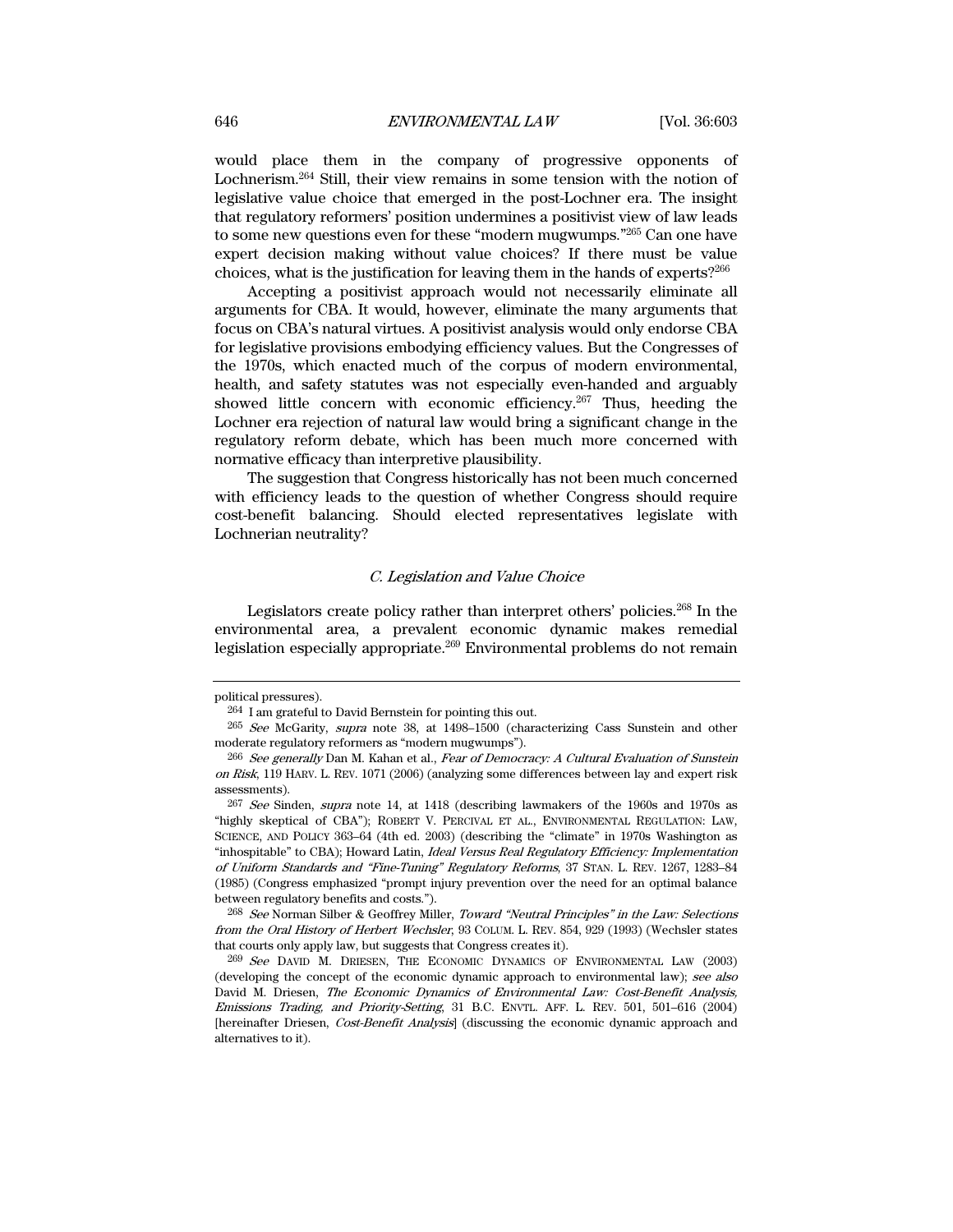static but tend to get worse over time because of the fundamental tendencies of people to multiply and increase consumption, absent some countervailing force.270 As consumption grows, makers of goods and services amass wealth that enables them to weaken and sometimes fend off government efforts to limit pollution and natural resource destruction.271 This tendency means that environmental law probably should not be neutral; rather, it should countervail environmentally destructive tendencies in unregulated markets. And it must be designed to function well under substantial monied pressure to become ineffective.<sup>272</sup> Powerful corporations play an important role today as they did during the time of *Lochner*.<sup>273</sup>

As a general matter, legislative value choice is perfectly appropriate. It is fine for a legislative body to choose between peace and war, $274$  between bilingual and English only education, $275$  between welfare and workfare, $276$ between a graduated income tax and a flat tax,<sup>277</sup> between high tariffs and free trade.278 We elect legislatures precisely to establish non-neutral principles reflecting the value choices of the representatives or their constituents.

While it may be appropriate for legislatures to make stark black and white choices, surely legislatures may properly make more nuanced judgments about how to balance competing policy considerations. Legislatures may decide to lock the prison doors and throw away the keys in response to violent criminal offenses committed by adults of sound mind, but to authorize less punitive treatment for juveniles or the insane.<sup>279</sup> Congress may decide to protect some land as wilderness, while permitting logging on other lands.<sup>280</sup>

 $272$  See Latin, supra, note 267, at 1270–71, 1293–96 (discussing the strategic behavior of regulated industries and environmentalists).

 $273$  See Sinden, supra note 14, at 1436–42 (discussing the corporate role in creating a power imbalance in the design and implementation of environmental regulation).

274 U.S. CONST. art. I, § 8.

 $^{275}$  See, e.g., Elementary and Secondary Act of 1965, 20 U.S.C. § 1703(f) (2000); Casteneda v. Pickard, 781 F.2d 456, 470 (1986).

276 Nan Ellis, Work Is Its Own Reward: Are Workfare Participant Employees Entitled to Protection Under the Fair Labor Standards Act?, 13 CORNELL J.L. & PUB. POL'Y 1, 2 (2003) (discussing proposed changes in the welfare system to focus participants on employment).

277 U.S. CONST. art. 1, § 8.

<sup>278</sup> Cf. Silber & Miller, supra note 268, at 929 (quoting Wechsler as disagreeing with Ronald Reagan's decision to take benefits out of the hides of the poor and grant larger privileges to the wealthy, but considering this legitimate).

 $279$  See, e.g., Federal Juvenile Delinquency Act, 18 U.S.C. §§ 5031–5042 (2000) (mandating procedures for the removal of juveniles form the ordinary criminal process in order to avoid the stigma of prior criminal conviction and to encourage treatment and rehabilitation); Jones v. United States, 463 U.S. 354, 368 (1983) (holding that an individual may be acquitted of criminal charges because of insanity and may be committed to a mental institution to protect him and society from potential dangerousness).

280 See National Forest System Land and Resource Management Plans, 16 U.S.C. § 1604 (2000) (permitting logging in certain areas previously listed as wilderness).

<sup>270</sup> See David M. Driesen & Charles Hall, Efficiency, Economic Dynamics, and Climate Change, 31 DIG. 1, 8–9 (2005).

<sup>&</sup>lt;sup>271</sup> Driesen, Cost-Benefit Analysis, supra note 269, at 512–13; DRIESEN, supra note 268, at 114 (explaining how economic dynamics tend to allow polluters to amass resources to oppose regulation).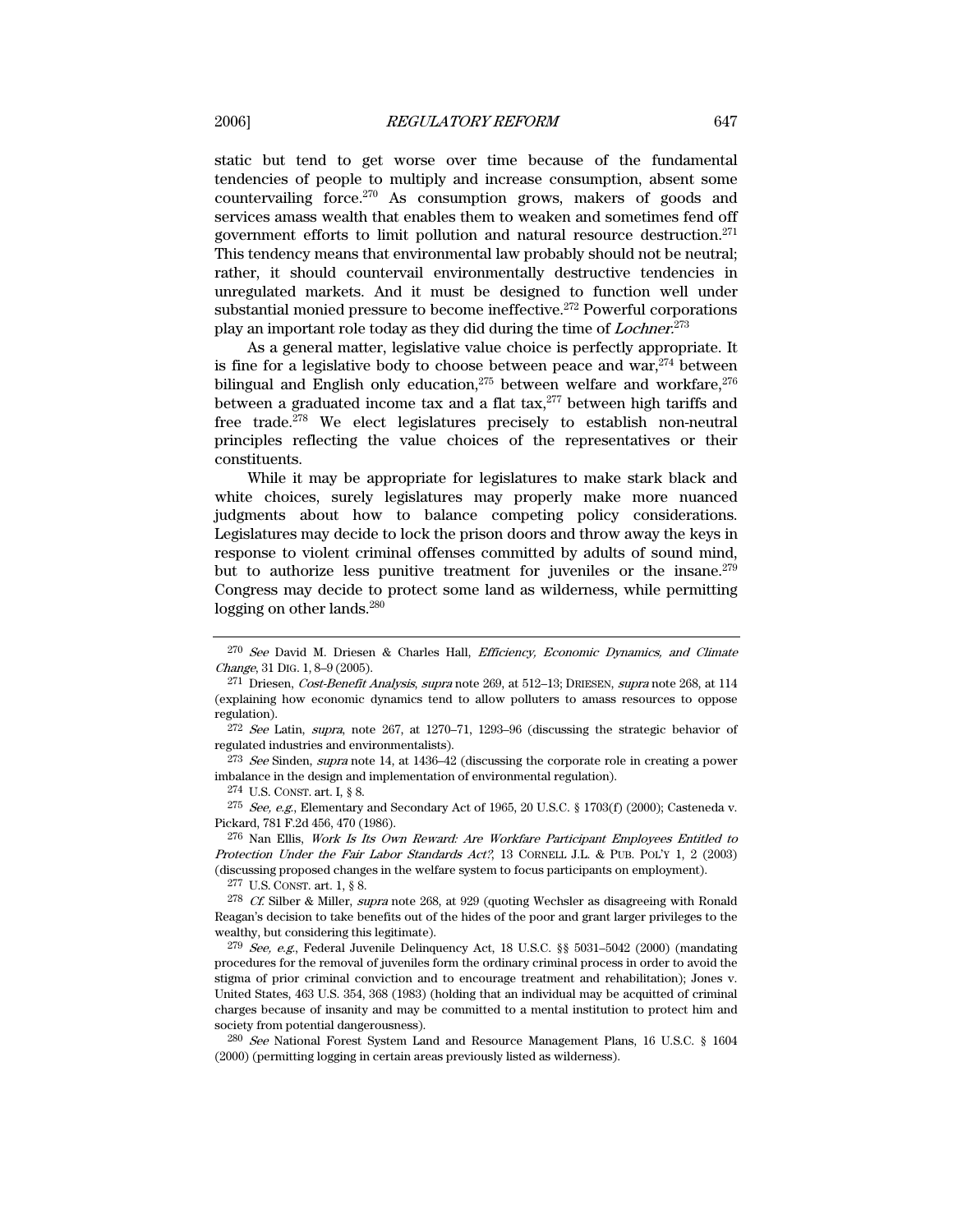Because loss of health disables the victim from enjoying much of what life has to offer and from contributing to society, giving primacy to preventing involuntary risks to health is a defensible value choice.281 Since the environment provides vital amenities and a life support system,<sup>282</sup> giving primacy to protecting the environment itself also is defensible.

Yet, in their details many environmental statutes embody some congressional balancing of competing considerations. I have argued elsewhere, for example, that the feasibility principle, which animates numerous statutory provisions, reflects a congressional decision to give primacy to protecting health and the environment, except where doing so is likely to lead to widespread plant closures producing significant unemployment.283 This principle may reflect a judgment that firms should not subject people to involuntarily incurred health risks, except when plant closures may create comparable risks of potentially debilitating unemployment.284 This judgment offers a nuanced approach that requires an agency to balance competing concerns, but does not pretend that quantification can avoid the need for a value judgment.285

These examples illustrate several things. Legislation should not remain neutral on the issues it addresses. It is legitimate for legislation to be very one-sided. Even if it desirable for legislation to be nuanced, the legislature may appropriately make value choices, rather than delegate key value choices to agencies.

Legislatures may choose economic efficiency as a value for legislation (if one believes that efficiency is a value).<sup>286</sup> Such a value choice would appropriately lead to CBA. But justification of a cost-benefit criterion requires the identification and defense of a value choice, a task avoided when scholars treat CBA's neutrality as itself an argument for its adoption.

The legitimacy of value choices also implies the legitimacy of "class legislation," defined as legislation that empowers some groups at the expense of others.287 Social Security advances the interests of the old at the expense of the young. Similarly, the Clean Air Act advances the interests of breathers at the expense of the interests of industry. This favoritism does not cast doubt on the legitimacy of the legislation, for legislative value choices must, in effect, favor some groups over others. As a result, the regulatory reformers' argument that CBA reduces the influence of "special

<sup>&</sup>lt;sup>281</sup> See Driesen, supra note 25, at 38–39 (explaining how injury to health can devastate individuals); Mark Geistfeld, Reconciling Cost-Benefit Analysis and the Principle that Safety Matters More than Money, 76 N.Y.U. L. REV. 114, 177 (2001) (emphasizing the normative significance of the disruptive impact of injury upon individuals).

<sup>&</sup>lt;sup>282</sup> See Brett Frischmann, An Economic Theory of Infrastructure and Commons Management, 89 MINN. L. REV. 917, 981–82 (2005) (describing the "ecosystem services" the environment supplies).

 $283$  Driesen, *supra* note 25, at 9.

 $284$  *Id.* at  $35$  (discussing the devastating effect unemployment can have on individuals).

 $^{285}\,$   $\emph{Id.}$  at 34–41.

<sup>&</sup>lt;sup>286</sup> See generally Ronald Dworkin, Is Wealth a Value?, 9 J. LEGAL STUD. 191 (1980) (discussing wealth maximization and efficiency).

<sup>287</sup> See supra Part III.C.1.